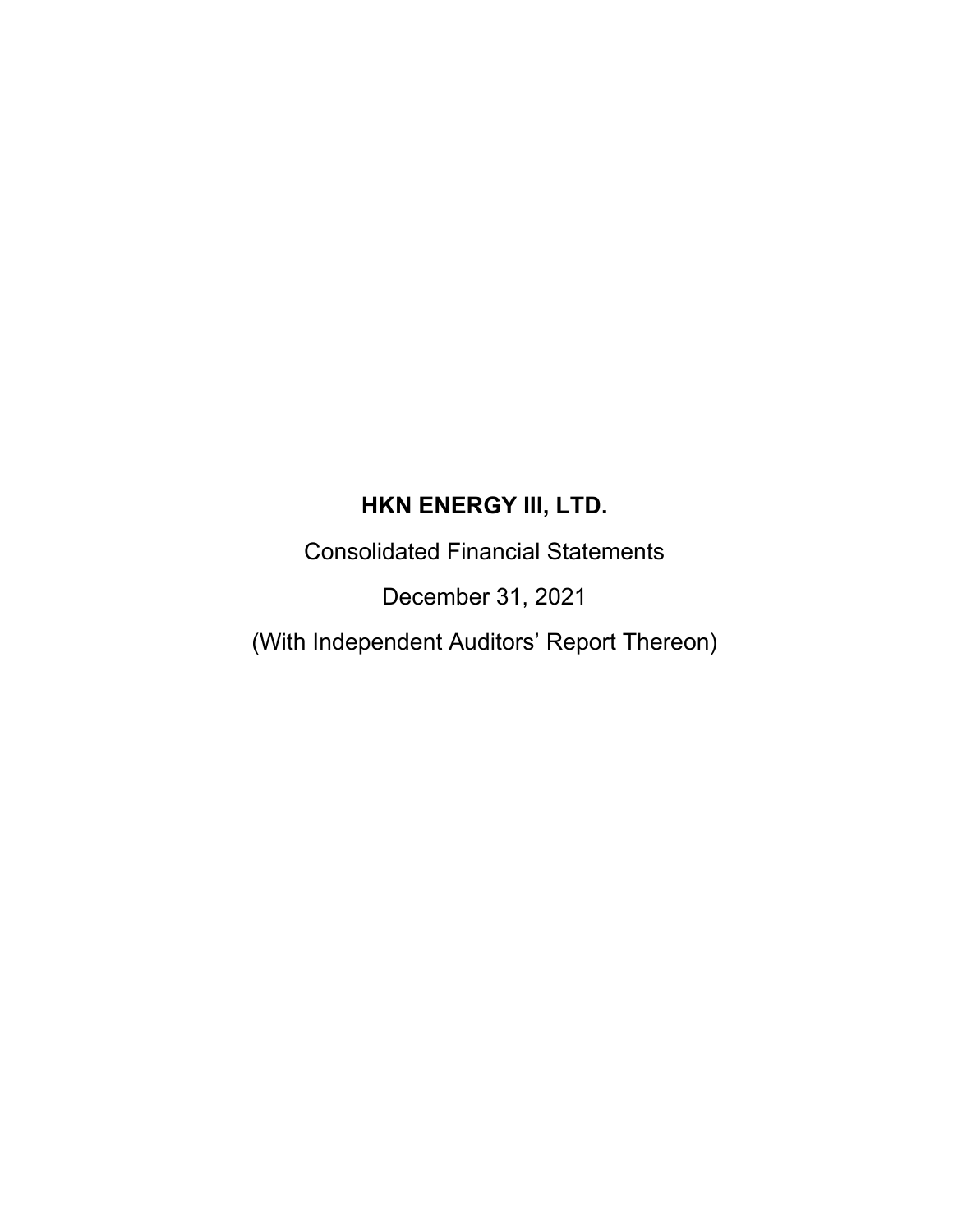

KPMG LLP Suite 1400 2323 Ross Avenue Dallas, TX 75201-2721

#### **Independent Auditors' Report**

Board of Directors HKN Energy III Ltd.:

#### **Report on the Audit of the Financial Statements**

#### *Opinion*

We have audited the consolidated financial statements of HKN Energy III Ltd. (the Company), which comprise the consolidated statement of financial position as of December 31, 2021, and the related consolidated statements of comprehensive income, changes in equity, and cash flows for the period from May 27, 2021 through December 31, 2021, and the related notes to the consolidated financial statements.

In our opinion, the accompanying consolidated financial statements present fairly, in all material respects, the financial position of the Company as of December 31, 2021, and its financial performance and its cash flows for the period then ended in accordance with International Financial Reporting Standards as issued by the International Accounting Standards Board.

#### *Basis for Opinion*

We conducted our audits in accordance with auditing standards generally accepted in the United States of America (GAAS). Our responsibilities under those standards are further described in the Auditors' Responsibilities for the Audit of the Consolidated Financial Statements section of our report. We are required to be independent of the Company and to meet our other ethical responsibilities, in accordance with the relevant ethical requirements relating to our audits. We believe that the audit evidence we have obtained is sufficient and appropriate to provide a basis for our audit opinion.

#### *Responsibilities of Management for the Consolidated Financial Statements*

Management is responsible for the preparation and fair presentation of the consolidated financial statements in accordance with International Financial Reporting Standards as issued by the International Accounting Standards Board, and for the design, implementation, and maintenance of internal control relevant to the preparation and fair presentation of financial statements that are free from material misstatement, whether due to fraud or error.

In preparing the consolidated financial statements, management is required to evaluate whether there are conditions or events, considered in the aggregate, that raise substantial doubt about the Company's ability to continue as a going concern for one year after the date that the consolidated financial statements are available to be issued.

#### *Auditors' Responsibilities for the Audit of the Consolidated Financial Statements*

Our objectives are to obtain reasonable assurance about whether the consolidated financial statements as a whole are free from material misstatement, whether due to fraud or error, and to issue an auditors' report that includes our opinion. Reasonable assurance is a high level of assurance but is not absolute assurance and therefore is not a guarantee that an audit conducted in accordance with GAAS will always detect a material misstatement when it exists. The risk of not detecting a material misstatement resulting from fraud is higher than for one resulting from error, as fraud may involve collusion, forgery, intentional omissions, misrepresentations, or the override of internal control. Misstatements are considered material if there is a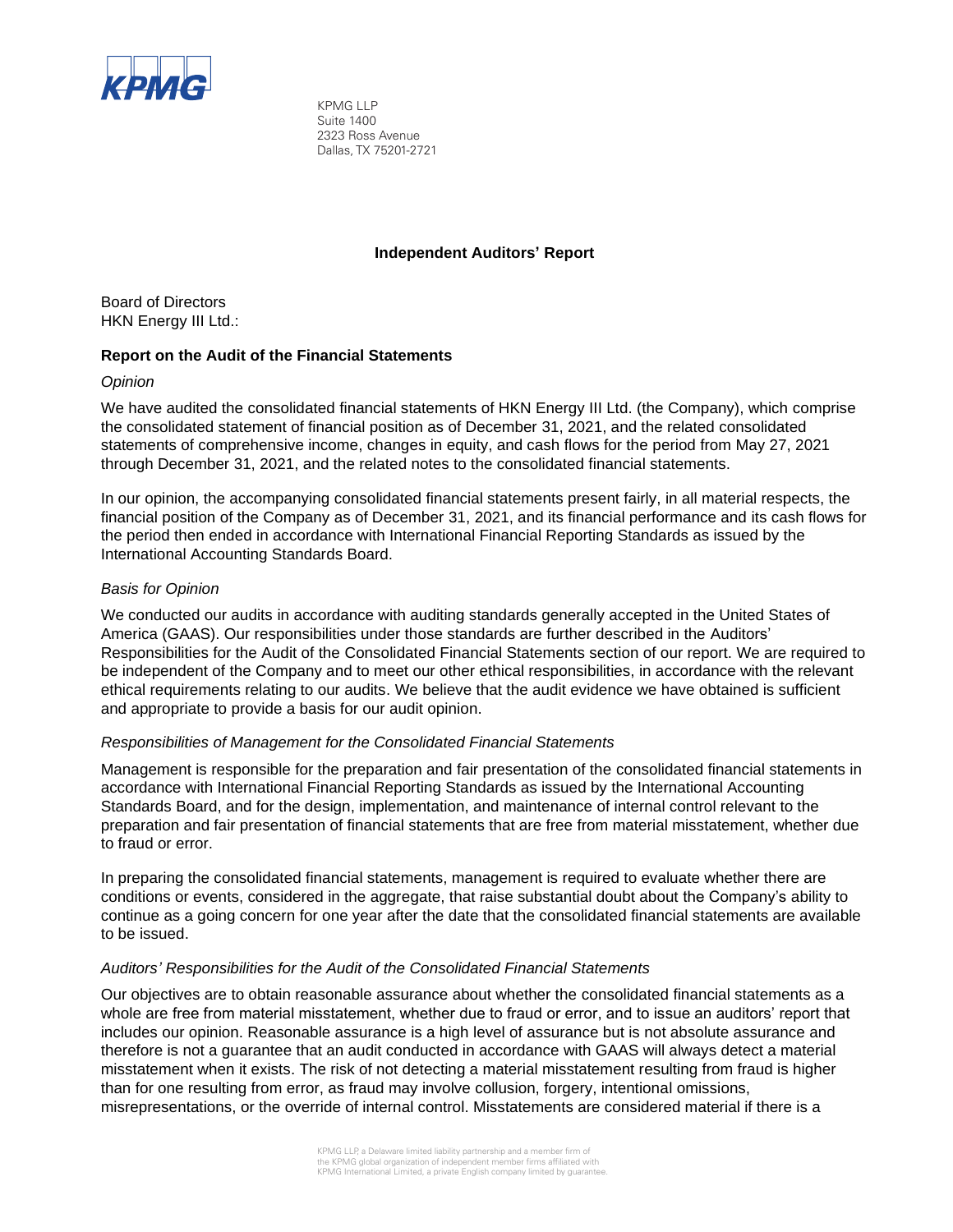

substantial likelihood that, individually or in the aggregate, they would influence the judgment made by a reasonable user based on the consolidated financial statements.

In performing an audit in accordance with GAAS, we:

- Exercise professional judgment and maintain professional skepticism throughout the audit.
- Identify and assess the risks of material misstatement of the consolidated financial statements, whether due to fraud or error, and design and perform audit procedures responsive to those risks. Such procedures include examining, on a test basis, evidence regarding the amounts and disclosures in the consolidated financial statements.
- Obtain an understanding of internal control relevant to the audit in order to design audit procedures that are appropriate in the circumstances, but not for the purpose of expressing an opinion on the effectiveness of the Company's internal control. Accordingly, no such opinion is expressed.
- Evaluate the appropriateness of accounting policies used and the reasonableness of significant accounting estimates made by management, as well as evaluate the overall presentation of the consolidated financial statements.
- Conclude whether, in our judgment, there are conditions or events, considered in the aggregate, that raise substantial doubt about the Company's ability to continue as a going concern for a reasonable period of time.

We are required to communicate with those charged with governance regarding, among other matters, the planned scope and timing of the audit, significant audit findings, and certain internal control related matters that we identified during the audit.

#### *Supplementary Information*

Our audit was conducted for the purpose of forming an opinion on the consolidated financial statements as a whole. Exhibit 1 is presented for purposes of additional analysis and is not a required part of the consolidated financial statements. Such information is the responsibility of management and was derived from and relates directly to the underlying accounting and other records used to prepare the consolidated financial statements. The information has been subjected to the auditing procedures applied in the audit of the consolidated financial statements and certain additional procedures, including comparing and reconciling such information directly to the underlying accounting and other records used to prepare the consolidated financial statements or to the consolidated financial statements themselves, and other additional procedures in accordance with auditing standards generally accepted in the United States of America. In our opinion, the supplementary information is fairly stated in all material respects in relation to the consolidated financial statements as a whole.



Dallas, Texas March 28, 2022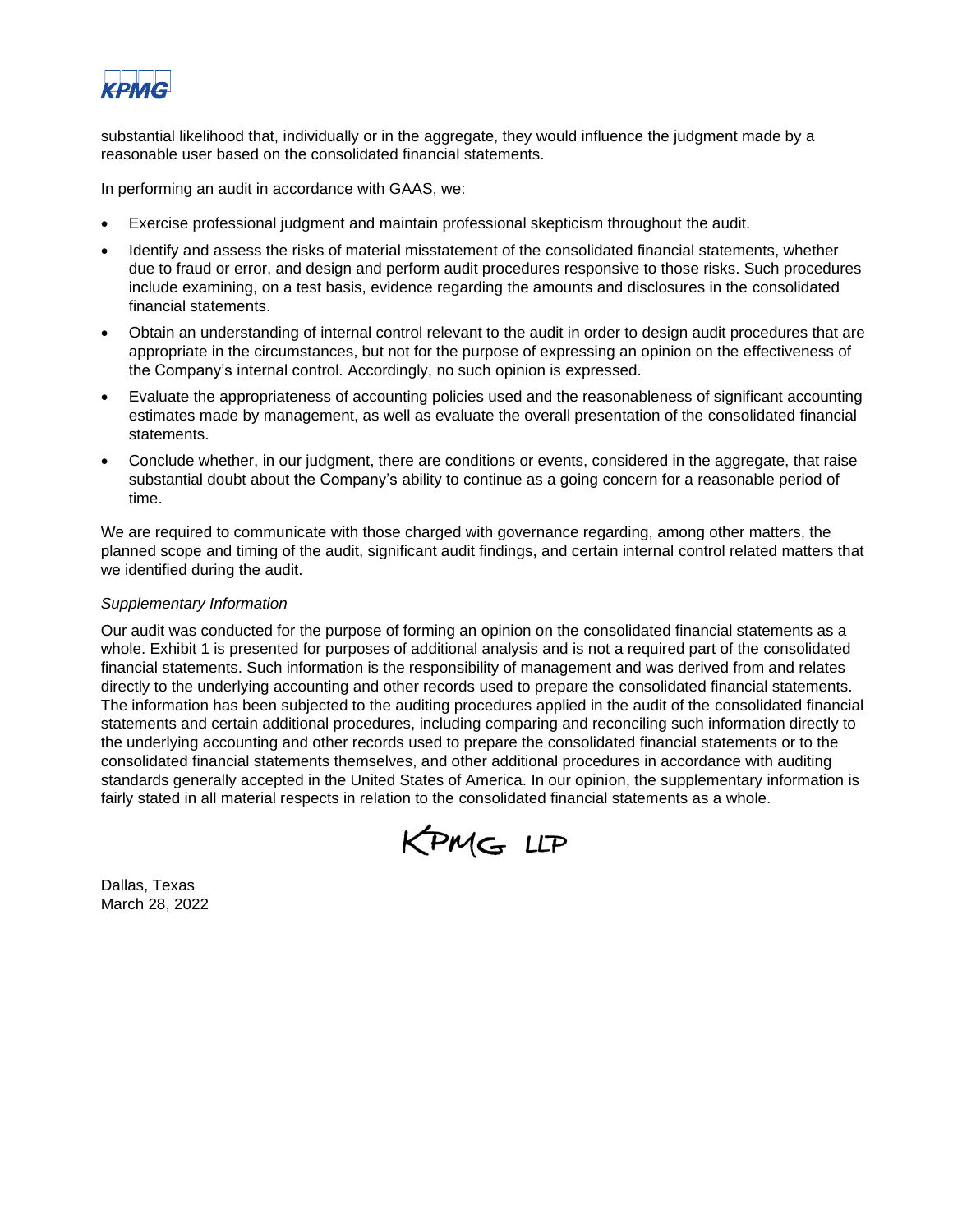### Consolidated Statement of Financial Position

### December 31, 2021

# *In thousands of US dollar*

| <b>ASSETS</b><br><b>Non-current assets</b><br>Property and equipment - oil properties (net)<br>7<br>Other property and equipment (net)<br>8<br><b>Total non-current assets</b><br><b>Current assets</b><br>9<br>Inventory<br>Prepaid expenses<br>Trade and other receivables<br>10<br>Intercompany receivables<br>20<br>Cash and cash equivalents<br>11<br>Restricted cash<br>11<br><b>Total current assets</b><br><b>TOTAL ASSETS</b><br><b>EQUITY AND LIABILITIES</b><br><b>Equity</b><br>Share capital<br>Additional paid-in capital | 435,228 |
|-----------------------------------------------------------------------------------------------------------------------------------------------------------------------------------------------------------------------------------------------------------------------------------------------------------------------------------------------------------------------------------------------------------------------------------------------------------------------------------------------------------------------------------------|---------|
|                                                                                                                                                                                                                                                                                                                                                                                                                                                                                                                                         |         |
|                                                                                                                                                                                                                                                                                                                                                                                                                                                                                                                                         |         |
|                                                                                                                                                                                                                                                                                                                                                                                                                                                                                                                                         |         |
|                                                                                                                                                                                                                                                                                                                                                                                                                                                                                                                                         | 4,017   |
|                                                                                                                                                                                                                                                                                                                                                                                                                                                                                                                                         | 439,245 |
|                                                                                                                                                                                                                                                                                                                                                                                                                                                                                                                                         |         |
|                                                                                                                                                                                                                                                                                                                                                                                                                                                                                                                                         | 9,505   |
|                                                                                                                                                                                                                                                                                                                                                                                                                                                                                                                                         | 622     |
|                                                                                                                                                                                                                                                                                                                                                                                                                                                                                                                                         | 137,108 |
|                                                                                                                                                                                                                                                                                                                                                                                                                                                                                                                                         | 122     |
|                                                                                                                                                                                                                                                                                                                                                                                                                                                                                                                                         | 180,592 |
|                                                                                                                                                                                                                                                                                                                                                                                                                                                                                                                                         | 25,163  |
|                                                                                                                                                                                                                                                                                                                                                                                                                                                                                                                                         | 353,112 |
|                                                                                                                                                                                                                                                                                                                                                                                                                                                                                                                                         | 792,357 |
|                                                                                                                                                                                                                                                                                                                                                                                                                                                                                                                                         |         |
|                                                                                                                                                                                                                                                                                                                                                                                                                                                                                                                                         |         |
|                                                                                                                                                                                                                                                                                                                                                                                                                                                                                                                                         | 1       |
|                                                                                                                                                                                                                                                                                                                                                                                                                                                                                                                                         | 149,381 |
| Retained earnings                                                                                                                                                                                                                                                                                                                                                                                                                                                                                                                       | 46,446  |
| Equity attributable to HKN Energy III, Ltd.                                                                                                                                                                                                                                                                                                                                                                                                                                                                                             | 195,828 |
| Noncontrolling interest                                                                                                                                                                                                                                                                                                                                                                                                                                                                                                                 | 178,238 |
| <b>Total equity</b>                                                                                                                                                                                                                                                                                                                                                                                                                                                                                                                     | 374,066 |
| <b>Non-current liabilities</b>                                                                                                                                                                                                                                                                                                                                                                                                                                                                                                          |         |
| Debt (net of issuance costs and fees)<br>14                                                                                                                                                                                                                                                                                                                                                                                                                                                                                             | 241,544 |
| Share acquisition liability<br>15                                                                                                                                                                                                                                                                                                                                                                                                                                                                                                       | 87,700  |
| Lease liabilities<br>16                                                                                                                                                                                                                                                                                                                                                                                                                                                                                                                 | 416     |
| Decommissioning provisions<br>18                                                                                                                                                                                                                                                                                                                                                                                                                                                                                                        | 8,939   |
| <b>Total non-current liabilities</b>                                                                                                                                                                                                                                                                                                                                                                                                                                                                                                    | 338,599 |
| <b>Current liabilities</b>                                                                                                                                                                                                                                                                                                                                                                                                                                                                                                              |         |
| Trade and other payables<br>13                                                                                                                                                                                                                                                                                                                                                                                                                                                                                                          | 63,488  |
| 14<br>Debt                                                                                                                                                                                                                                                                                                                                                                                                                                                                                                                              | 3,500   |
| 15<br>Share acquisition liability                                                                                                                                                                                                                                                                                                                                                                                                                                                                                                       | 12,435  |
| <b>Current lease liabilities</b><br>16                                                                                                                                                                                                                                                                                                                                                                                                                                                                                                  | 269     |
| <b>Total current liabilities</b>                                                                                                                                                                                                                                                                                                                                                                                                                                                                                                        | 79,692  |
| <b>Total liabilities</b>                                                                                                                                                                                                                                                                                                                                                                                                                                                                                                                | 418,291 |
| <b>TOTAL EQUITY AND LIABILITIES</b><br>792,357                                                                                                                                                                                                                                                                                                                                                                                                                                                                                          |         |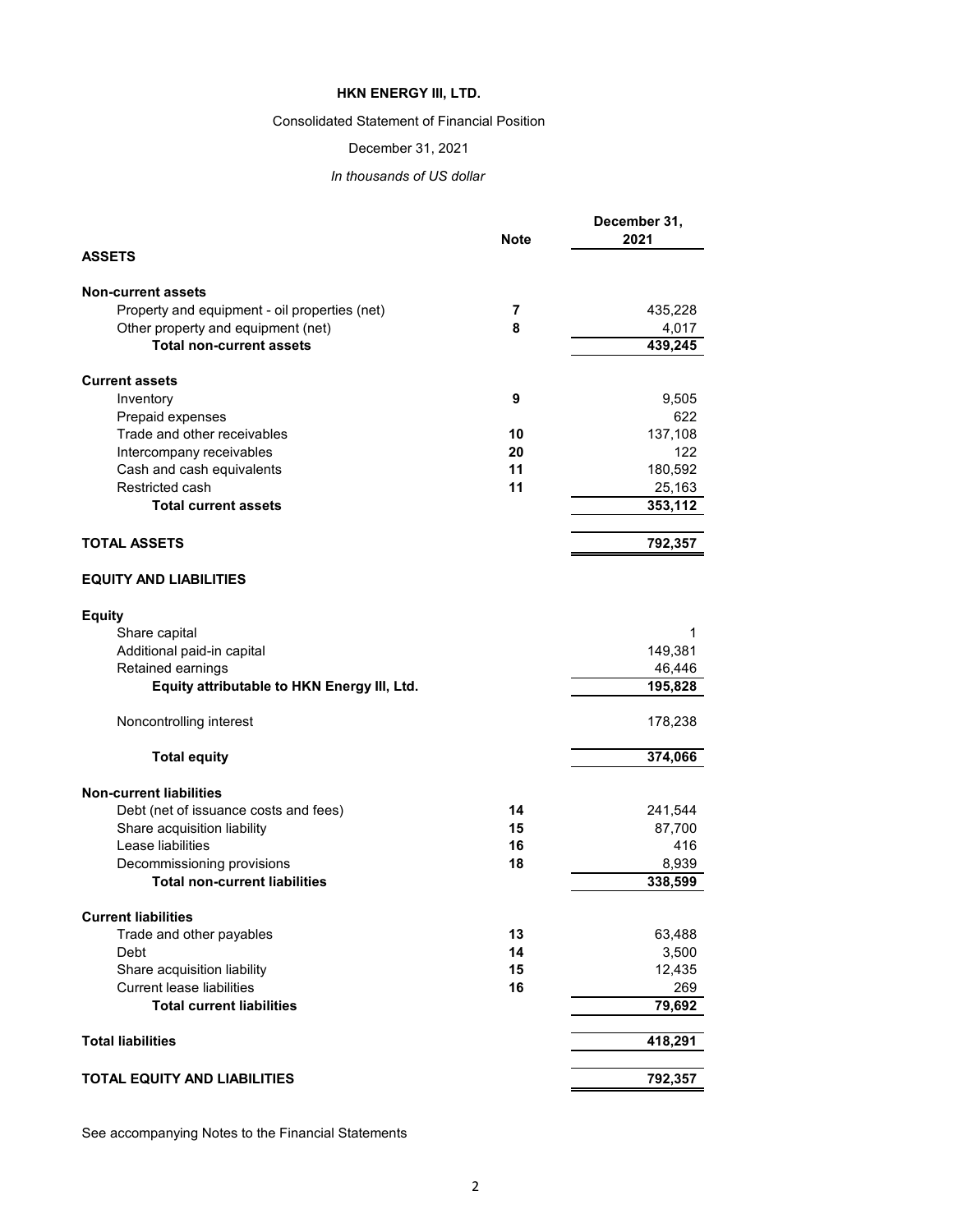### Consolidated Statement of Comprehensive Income

### Period from May 27, 2021 to December 31, 2021

#### *In thousands of US dollar*

|                                                                    | <b>Note</b> | 2021      |
|--------------------------------------------------------------------|-------------|-----------|
| <b>Continuing operations</b>                                       |             |           |
| Revenue                                                            | 3           | 180,533   |
| Operating expenses                                                 |             | 19,256    |
| Oil transportation expenses                                        |             | 3,755     |
| Depletion, depreciation and amortization                           |             | 40,604    |
| Cost of sales                                                      | 4           | 63,615    |
| <b>Gross profit</b>                                                |             | 116,918   |
| General and administrative expenses                                | 5           | 11,336    |
| <b>Profit from operating activities</b>                            |             | 105,582   |
| Finance income                                                     | 6, 14       | 22        |
| Finance expenses                                                   | 6, 14       | (16, 170) |
| Finance expense - change in share acquisition liability            | 15          | (11, 306) |
| Other expense                                                      | 6           | (55)      |
| <b>Total comprehensive income</b>                                  |             | 78,073    |
| Less: Comprehensive income attributable to noncontrolling interest |             | (31, 627) |
| Total comprehensive income attributable to HKN Energy III, Ltd.    |             | 46,446    |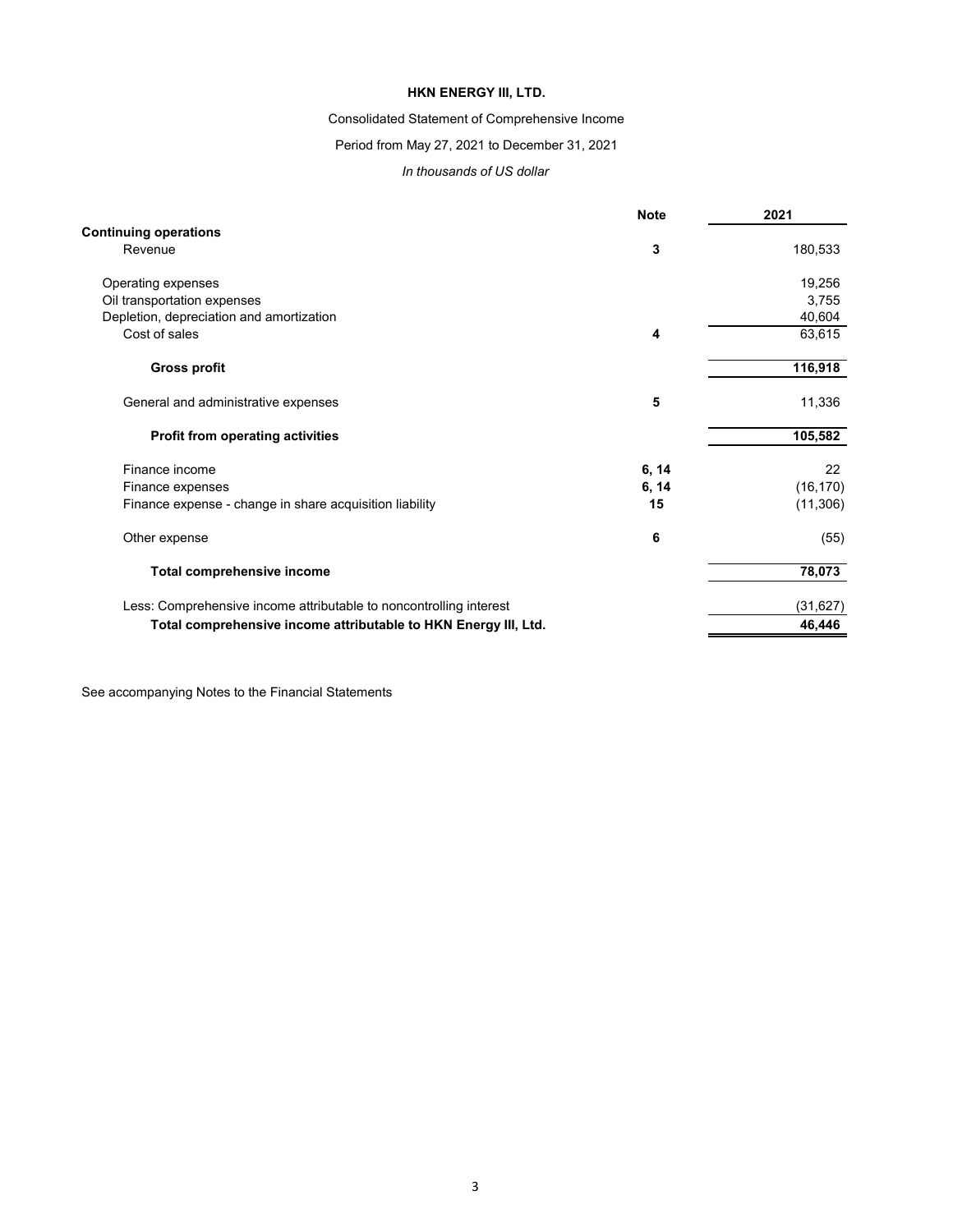#### Consolidated Cash Flow Statement

### Period from May 27, 2021 to December 31, 2021

#### *In thousands of US dollar*

|                                                                                                                                             | <b>Note</b> | 2021      |
|---------------------------------------------------------------------------------------------------------------------------------------------|-------------|-----------|
| <b>OPERATING ACTIVITIES</b>                                                                                                                 |             |           |
| Profit before income tax                                                                                                                    |             | 78,073    |
| Adjustments to add non-cash items:                                                                                                          |             |           |
| Depreciation, depletion and amortization                                                                                                    | 7, 8, 17    | 40,604    |
| Finance income and expense                                                                                                                  | 6           | 16,148    |
| Finance expense - change in share acquisition liability                                                                                     | 15          | 11,306    |
| Changes in working capital and provisions:                                                                                                  |             |           |
| Trade and other receivables                                                                                                                 | 10          | (23, 584) |
| Intercompany receivables                                                                                                                    |             | 378       |
| Prepaid expenses                                                                                                                            |             | (20)      |
| Trade and other payables                                                                                                                    | 13          | 3,590     |
| Cash generated from operations                                                                                                              |             | 126,495   |
| Interest received                                                                                                                           |             | 20        |
| Interest paid                                                                                                                               | 14          | (13, 213) |
| Net cash from operating activities                                                                                                          |             | 113,302   |
| <b>INVESTING ACTIVITIES</b>                                                                                                                 |             |           |
| Purchases of property and equipment                                                                                                         | 7,9         | (57,060)  |
| Purchase of HKN Holding Ltd. convertible preferred shares                                                                                   | 1           | (80,000)  |
| Cash acquired in acquisition of controlling interest in HKN Energy, Ltd.                                                                    |             | 123,699   |
| Net cash from investing activities                                                                                                          |             | (13, 361) |
|                                                                                                                                             |             |           |
| <b>FINANCING ACTIVITIES</b>                                                                                                                 |             |           |
| Proceeds from debt net of fees                                                                                                              | 14          | 98,000    |
| Debt issuance costs                                                                                                                         | 14          | (181)     |
| Payments of lease liabilities                                                                                                               | 16          | (1,744)   |
| Shareholders' contributions                                                                                                                 | 12          | 10,000    |
| Shareholders' distributions                                                                                                                 | 12          | (261)     |
| Net cash from financing activities                                                                                                          |             | 105,814   |
|                                                                                                                                             |             |           |
| Net increase in cash and cash equivalents, and restricted cash<br>Cash and cash equivalents, and restricted cash at beginning of the period |             | 205,755   |
| Cash and cash equivalents, and restricted cash at end of the period                                                                         | 11          | 205,755   |
| Of which restricted cash                                                                                                                    | 11          | 25,163    |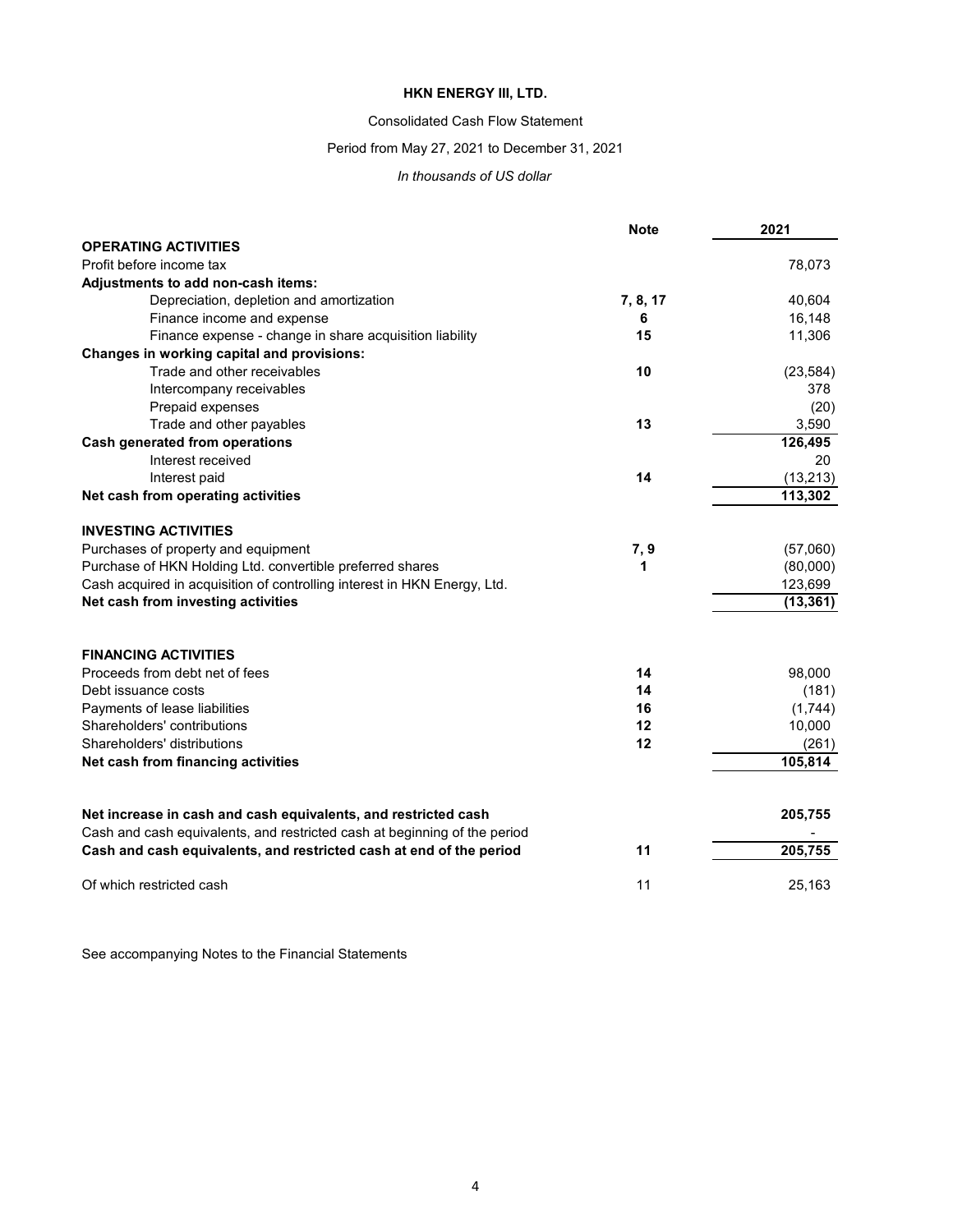#### Consolidated Statement of Changes in Equity

#### Period from May 27, 2021 to December 31, 2021

#### *In thousands of US dollar*

|                                                                                                     |             |               |                  |                          | <b>Equity</b><br>attributable to |                |                     |
|-----------------------------------------------------------------------------------------------------|-------------|---------------|------------------|--------------------------|----------------------------------|----------------|---------------------|
|                                                                                                     |             |               | Additional paid- | Retained                 | <b>HKN Energy III,</b>           | Noncontrolling |                     |
|                                                                                                     | <b>Note</b> | Share capital | in capital       | earnings                 | LTD.                             | interest       | <b>Total equity</b> |
| Total equity as of May 26, 2021                                                                     |             |               |                  |                          |                                  |                |                     |
| Profit for the period                                                                               | 12          |               |                  | 46,446                   | 46,446                           | 31,627         | 78,073              |
| Total comprehensive income                                                                          |             |               |                  | 46,446                   | 46,446                           | 31,627         | 78,073              |
| Capital contributions                                                                               | 12          |               | 10,000           | $\overline{\phantom{a}}$ | 10,000                           |                | 10,000              |
| Capital distributions                                                                               | 12          | -             | (177)            | $\overline{\phantom{a}}$ | (177)                            | (84)           | (261)               |
| Contribution of HKN Holding, Ltd. shares<br>Noncontrolling interest in consolidated subsidiary, HKN | 12          | -             | 139,558          | $\overline{\phantom{a}}$ | 139,558                          |                | 139,558             |
| Energy Ltd                                                                                          |             |               |                  | $\overline{\phantom{a}}$ |                                  | 146,695        | 146,695             |
| Issuance of common shares                                                                           |             |               |                  |                          |                                  |                |                     |
| <b>Total transactions with shareholders</b>                                                         |             |               | 149,381          | $\sim$                   | 149,382                          | 146,611        | 295,993             |
| Total equity as of December 31, 2021                                                                |             |               | 149,381          | 46,446                   | 195,828                          | 178,238        | 374,066             |

At December 31, 2021, there were 200,000 common shares authorized at a \$0.01 par value, with 100,000 common shares issued and outstanding. As of December 31, 2021, the Company held no treasury shares.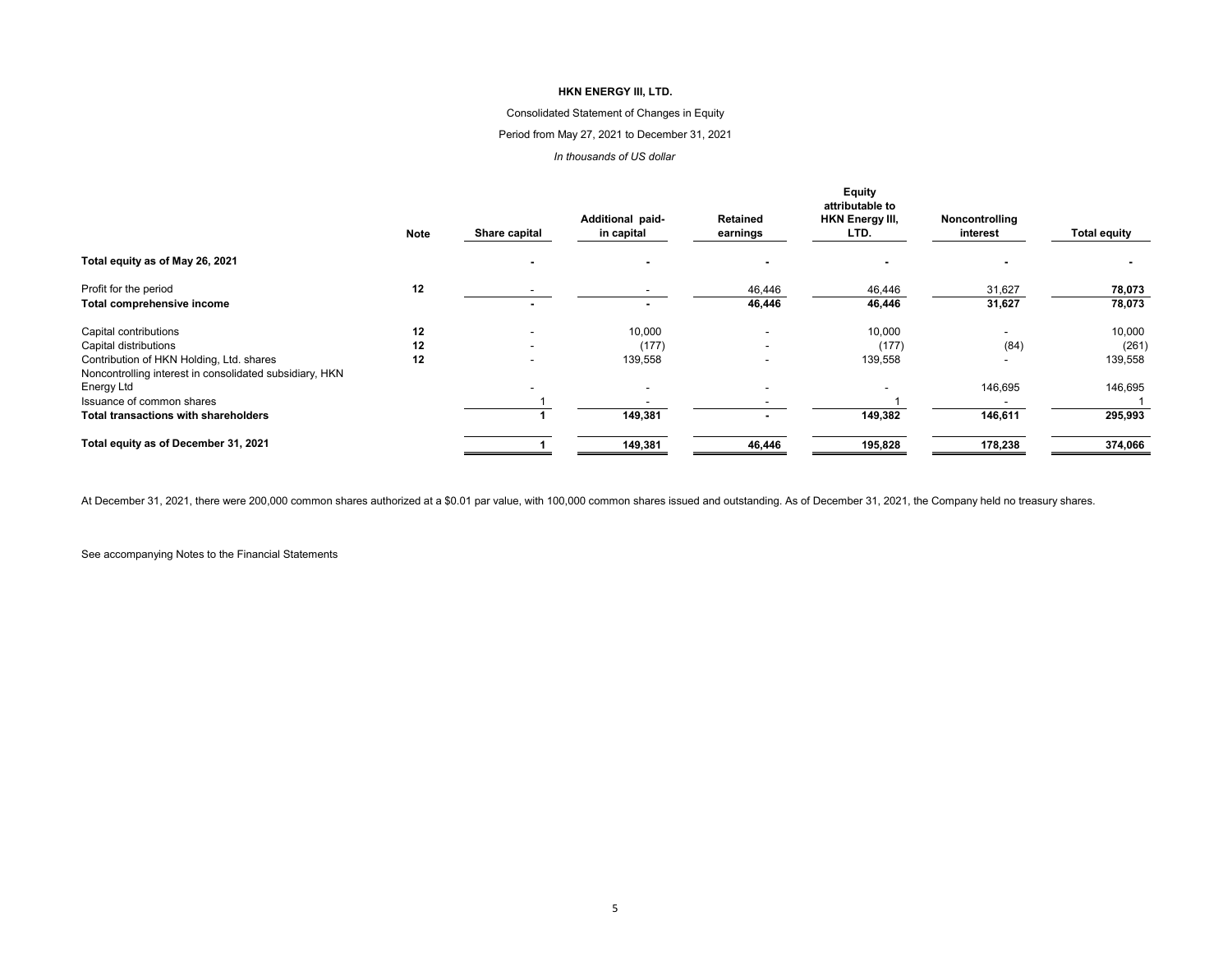#### Notes to Consolidated Financial Statements

December 31, 2021

### **(1) Formation and Nature of Operations**

HKN Energy III, Ltd. (HKN III or the Company) is incorporated in the Cayman Islands and was formed on April 22, 2021. The registered office is at Maples Corporate Services Limited, PO Box 309, Ugland House, Grand Cayman, KY1-1104, Cayman Islands.

HKN III was created as part of a restructuring of the ownership of HKN Energy Ltd. (HKN Energy). Prior to the reorganization, HKN Holding Ltd. was the owner of HKN Energy's Class A common shares, representing an approximately 68% ownership interest in HKN Energy. The principal activity of HKN Energy is the exploration, development, and production of oil and natural gas in the Kurdistan Region of Iraq ("Kurdistan").

Management has accounted for the reorganization as a combination of entities under common control, as the combining entities are ultimately controlled by the same party both before and after the combination.

### **Reorganization details and results**

Through a series of transaction steps consummated on May 27, 2021, HKN III acquired 100% of the class A shares of HKN Energy, representing an approximately 68% (voting and economic) ownership in HKN Energy. The 32% noncontrolling interest in HKN Energy is owned, before and after the reorgnization, by HKN Energy II, Ltd.

To effectuate such transactions, HKN III performed the following:

- Received a \$10 million capital contribution from parent company HKN Holding II (UK);
- Issued \$100.0 million in bonds (see further discussion in note 14);
- Acquired the noncontrolling interest previously held in HKN Holding Ltd. by Kerogen Capital No. 7 Limited ("Kerogen") for \$80.0 million in cash, deferred payments of \$95.0 million, and contingent deferred payments of up to \$25.0 million (see further discussion in note 15);
- Received 100% of the equity ownership in HKN Holding Ltd. from its parent company, HKN Holding (UK) II, Ltd.

As a result of these transactions, HKN Holding Ltd. was merged into HKN III and then dissolved. HKN III now owns the Class A shares of HKN Energy and the dividend stream from those shares will be used to pay its outstanding obligations and return capital to its shareholders.

A summarized condensed consolidating schedule for the opening balance sheet of HKN III, reflective of the reorganization steps detailed above, is presented below for reference. The HKN Energy balances represent the book balances transferred in accordance with accounting for common control transactions.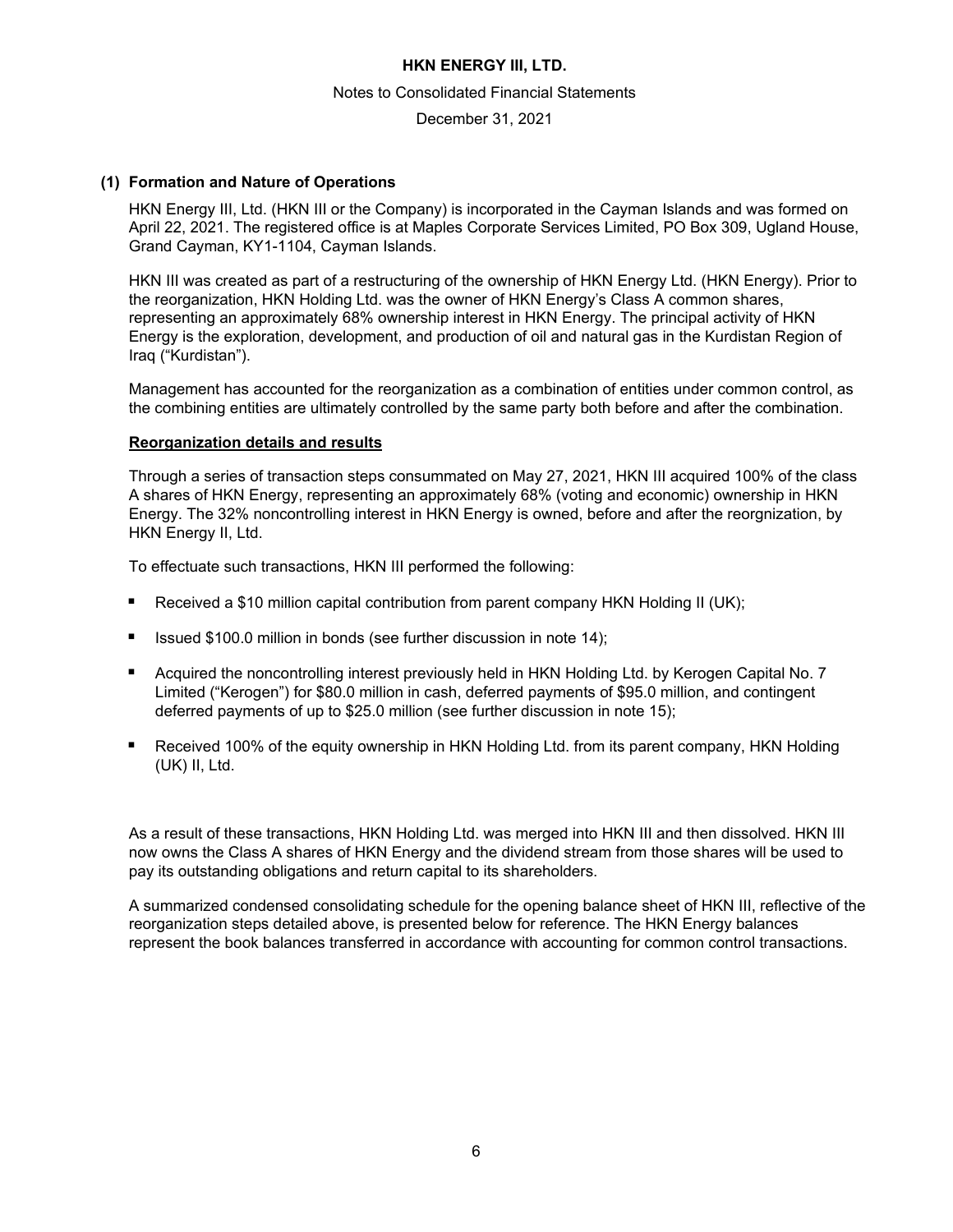#### Notes to Consolidated Financial Statements

### December 31, 2021

|                                            | <b>HKN Energy III.</b><br>Ltd.<br>Unconsolidated | <b>HKN Energy,</b><br>Ltd. | <b>Eliminations</b> | <b>HKN Energy III,</b><br>Ltd.<br><b>Consolidated</b> |
|--------------------------------------------|--------------------------------------------------|----------------------------|---------------------|-------------------------------------------------------|
| In thousands of US dollar                  | May 27, 2021                                     | May 27, 2021               | May 27, 2021        | May 27, 2021                                          |
| Total property and equipment (net)         |                                                  | 409,551                    |                     | 409,551                                               |
| Investment in equity affiliate             | 308,123                                          |                            | (308, 123)          |                                                       |
| Trade and other receivables                |                                                  | 117,233                    |                     | 117,233                                               |
| Total cash and restricted cash             | 28,000                                           | 123,434                    |                     | 151,434                                               |
|                                            | 265                                              | 14.999                     |                     | 15,264                                                |
| <b>Total assets</b>                        | 336,388                                          | 665,217                    | (308, 123)          | 693,482                                               |
| Equity attributable to HKN Energy III, Ltd | 149,560                                          | 454,817                    | (454, 817)          | 149,560                                               |
|                                            |                                                  |                            | 146.694             | 146,694                                               |
| Debt (net of issuance costs and fees)      | 98,000                                           | 146,379                    |                     | 244,379                                               |
| Share acquisition liability                | 88,828                                           |                            |                     | 88,828                                                |
| Other non-current liabilities              |                                                  | 6,998                      |                     | 6,998                                                 |
|                                            |                                                  | 57,023                     |                     | 57,023                                                |
| <b>Total equity and liabilities</b>        | 336,388                                          | 665,217                    | (308,123)           | 693,482                                               |

A graph of the HKN III ownership structure is presented below for reference:

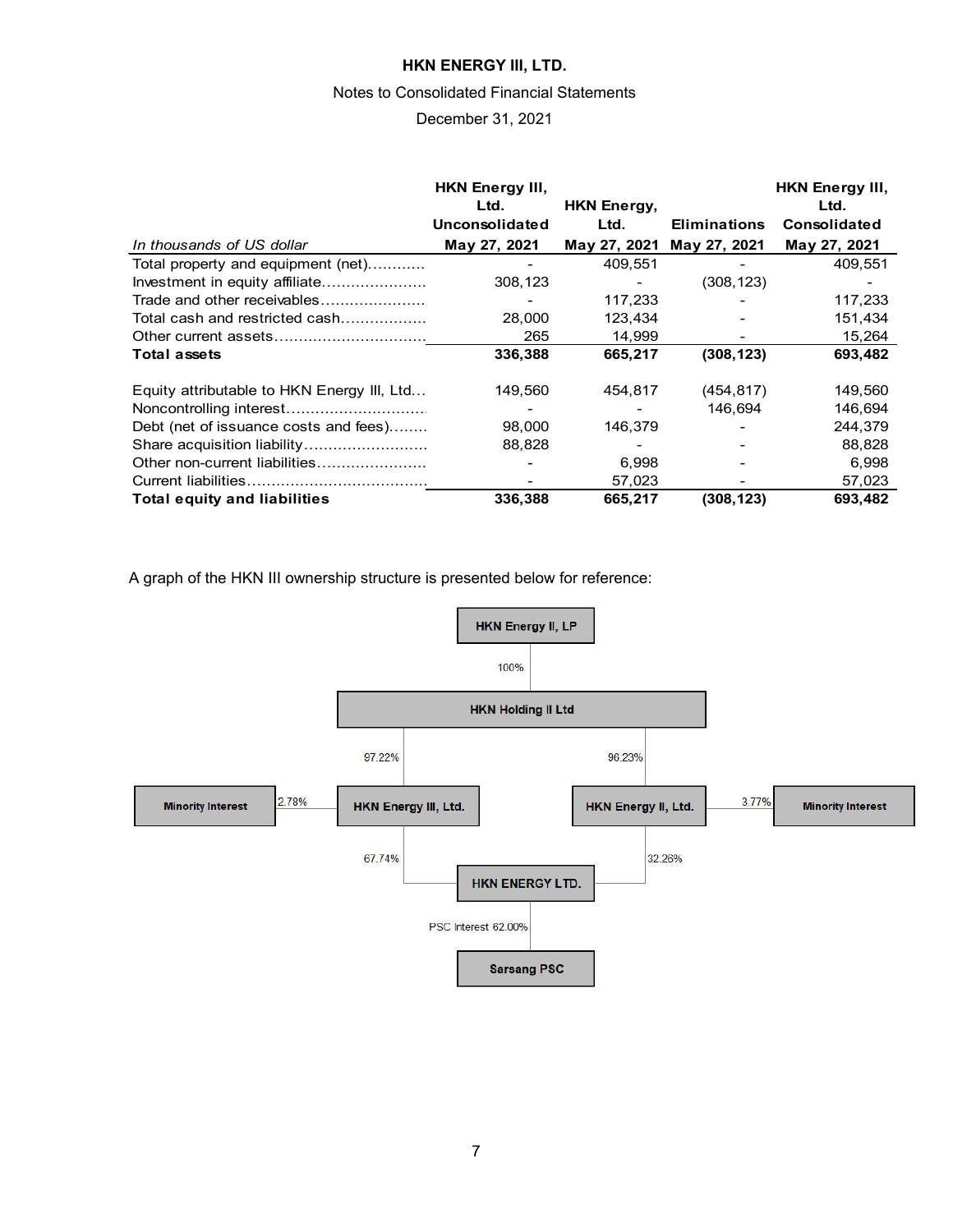Notes to Consolidated Financial Statements

December 31, 2021

### **HKN Energy Nature of Operations**

In November 2007, HKN Energy entered into a Production Sharing Contract ("PSC") with the Kurdistan Regional Government ("KRG") for the Sarsang block in northern Kurdistan. A joint operating agreement (JOA) between HKN Energy and TEPKRI Sarsang A/S (formerly Maersk Oil Kurdistan A/S) (Total) governs joint operations in the Sarsang block. Under the Sarsang PSC, HKN Energy and Total (together, the Contractor entities) bear the risks and costs of exploration, development, and production activities at their respective working interest percentages. HKN Energy has a working and production sharing interest (PSC interest) of 77.5% and 62%, respectively, and Total has a working and PSC interest of 22.5% and 18%, respectively. The remaining 20% of the production sharing interest per the PSC is retained by the KRG. Proceeds from the sale of crude oil and gas is distributed among the contractor entities and the KRG as follows:

(a) The KRG is entitled to royalties of 10% of production from the Contract Area, in cash or in kind. The remaining production is referred to as available crude oil or available gas,

(b) Each contractor entity is entitled to recover costs incurred in the conduct of petroleum operations in the amount of their working interest applied to 43% of all available production,

(c) Each contractor entity's share of remaining petroleum revenues (profit petroleum) is equal to the amount of their PSC interest applied to a range of 15% to 35%, based upon an "R" factor where "R" equals cumulative revenues divided by cumulative costs,

(d) Each contractor entity is required to pay 20% of their profit petroleum entitlement to the KRG as a capacity building fund payment.

The Company's revenue entitlement percentage of Sarsang block crude oil sales proceeds for the period ended December 31, 2021 was 38.9%.

The Company faces specific risks related to HKN Energy doing business in Kurdistan as a result of the historical, legal, and financial position of the KRG and its relationships with the Federal Government of Iraq and other neighboring countries. These include, but are not limited to, the following risks and uncertainties.

- In 2012, the then Federal Minister of Oil (MoO) filed suit against the Kurdistan Regional Government (KRG) seeking a judgement ordering the KRG to turn over oil produced in the Kurdistan Region to the Federal MoO and further alleged that the KRG's administration of its oil sector was violative of the Iraqi Constitution. On February 15, 2022, the Federal Supreme Court of Iraq issued a ruling that the Kurdistan Oil and Gas Law is unconstitutional, instructed the KRG to hand over all oil production from areas located in Kurdistan to the Federal Government of Iraq and that the Federal Government of Iraq has the right to pursue the invalidation of the KRG's production sharing contracts. HKN Energy was not a party to the litigation, and it is unclear how the KRG and the Federal Government of Iraq will take action on the ruling. HKN Energy has not experienced any change in its operations as a result of this ruling and has been instructed to continue its operations by the KRG. HKN Energy has received payments for oil sales from the KRG and extended its sales contract with the KRG subsequent to the Federal Supreme Court of Iraq ruling. HKN Energy will continue to monitor the situation. HKN Energy cannot currently estimate the potential implications, if any, of this ruling but it could materially impact future operations and financial results.
- There has been a historical precedent of delinquent payments made to oil and gas producers in the region from the KRG. See further discussion on collectability of these receivables in note 2(e)(ii) and note 21.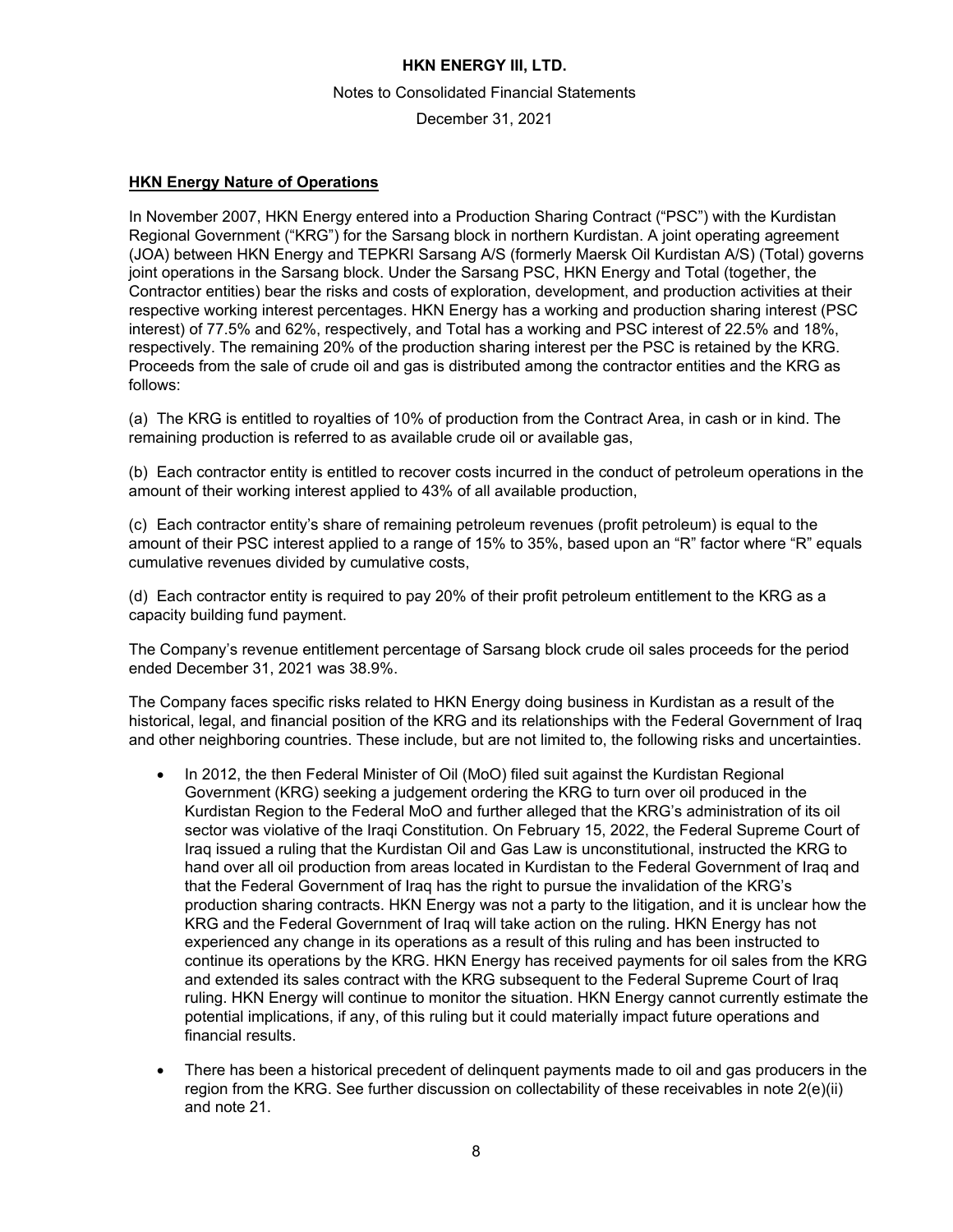Notes to Consolidated Financial Statements

December 31, 2021

### **(2) Summary of Significant Accounting Policies**

#### *(a) Statement of Compliance*

The consolidated financial statements for the period ended December 31, 2021 have been prepared in accordance with International Financial Reporting Standards ("IFRS") as adopted by the International Accounting Standards Board ("IASB"). The consolidated financial statements were authorized for issuance by management on March 28, 2022.

### *(b) Basis of Accounting*

The consolidated financial statements have been prepared under the historical cost basis, with the exception of derivatives which are recognized at fair value on a recurring basis. The principal accounting policies adopted are set out below.

The Company consolidates the financial results of HKN Energy as a result of its controlling interest in HKN Energy.

### *(c) Going Concern*

The Company regularly evaluates its financial position, cash flow forecasts and its compliance with financial covenants through financial modeling and assessing the model outputs from multiple scenarios with different oil price, production, expenditure and cash receipt variables. The Company has unrestricted cash balances totaling \$180.6 million at December 31, 2021 and is significantly above the minimum requirements with regard to equity ratio and minimum liquidity covenant. The Company's financial forecasts and models incorporating downside cases with regard to oil prices and cash receipts show sufficient financial resources to continue as a Going Concern for the foreseeable future.

#### *(d) Joint Arrangements*

The Company is engaged in oil and gas exploration, development and production through an unincorporated joint arrangement; which is classified as a joint operation in accordance with IFRS 11 *Joint Arrangements*. In its financial statements, the Company accounts for its share of the related revenues in accordance with the distribution of oil sales proceeds required under the Sarsang PSC. The Company accounts for its share of the expenses, assets and liabilities based on its working interest, which reflects the Company's contractual rights under the arrangement. In addition, where the Company acts as operator to the joint operation, the gross liabilities and receivables (including amounts due to or from non-operating partner) of the joint operation are included in the Company's statement of financial position (see notes 10 and 13).

#### *(e) Use of Judgments and Estimates*

In preparing these consolidated financial statements, management has made judgments and estimates that affect the application of the Company's accounting policies and the reported amounts of assets, liabilities, income and expenses. The estimates and associated assumptions are based on historical experience and other factors that are considered to be relevant. Actual results may differ from these estimates.

Estimates and underlying assumptions are reviewed on an ongoing basis. Revisions to estimates are recognized prospectively.

# *(i) Judgments*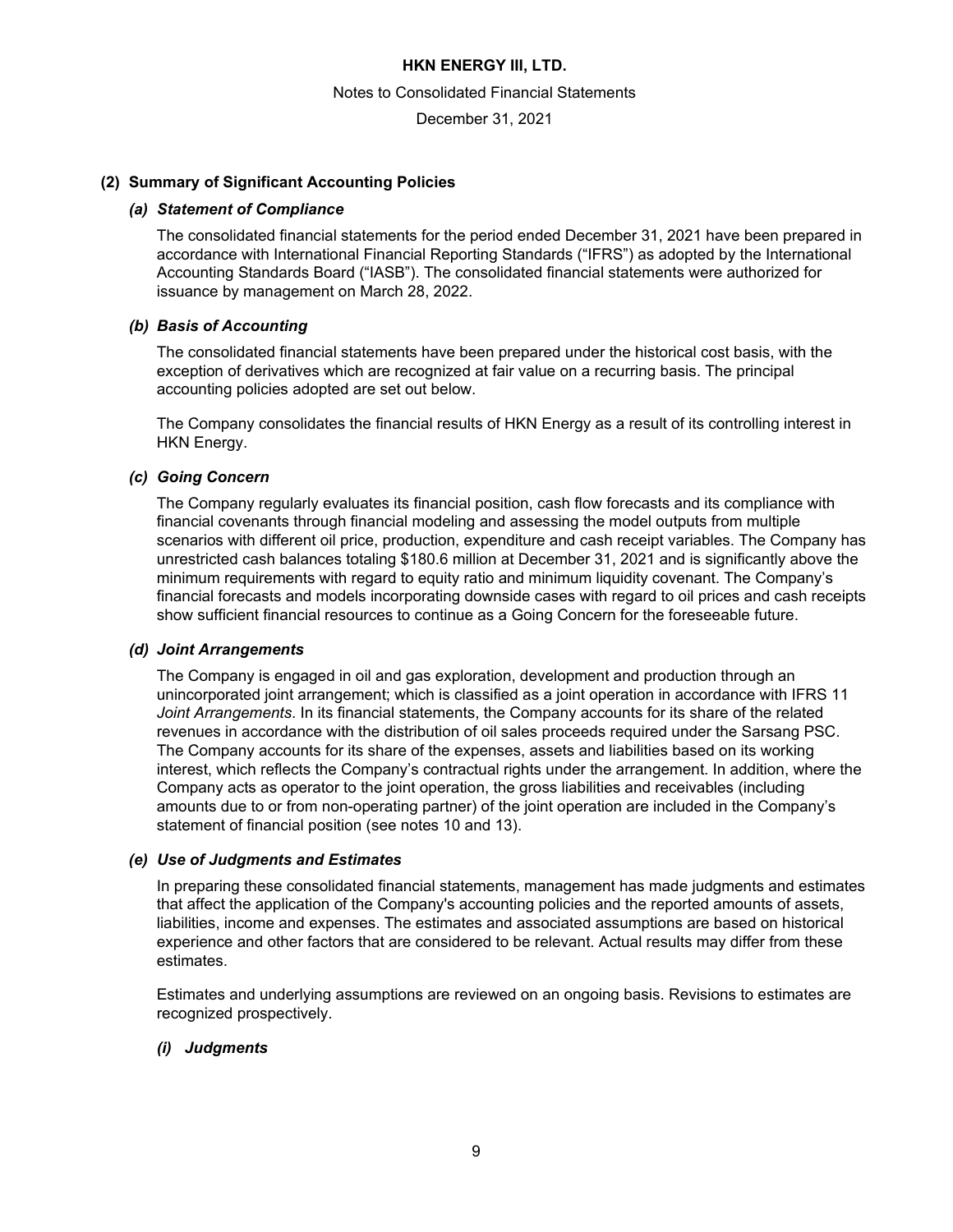#### Notes to Consolidated Financial Statements

December 31, 2021

The following are the critical judgments, apart from those involving estimations (which are presented separately below), that management has made that have the most significant effect on the amounts recognized in the consolidated financial statements.

### **Revenue Recognition**

The recognition of revenue is considered to be a key accounting judgment. In order for a contract to exist and be in the scope of IFRS 15, it has to be probable that the Company will collect the consideration to which it will be entitled in exchange for the goods or services that will be transferred to the customer. The assessment of whether collection of consideration from the KRG is probable is based on management's evaluation of the reliability of the KRG's payments to the international oil companies ("IOCs") operating in Kurdistan.

See further information regarding revenue recognition in note 2(g).

# *(ii) Assumptions and Estimation Uncertainties*

Information about assumptions and estimation uncertainties at December 31, 2021 that have a significant risk of resulting in a material adjustment to the carrying amounts of assets and liabilities in the next financial year is included in the following areas:

### **Measurement and recognition of non-current oil sales receivables**

In March 2020, the KRG informed HKN Energy and other IOCs in Kurdistan that payments for sales from November 2019 to February 2020 would be deferred. See note 21 for further discussion.

While the Company continues to expect to recover the full outstanding balance from the KRG, the Company determined it was appropriate to evaluate on a quarterly basis the need to present a portion of the outstanding receivables from oil sales as non-current. Due to uncertainty about the timing of supplemental payments (see note 21), management uses judgment in determining the assumptions for the non-current receivable calculation, based on observed market data, existing market conditions and forward-looking estimates on a quarterly basis. As of December 31, 2021, management determined that the full outstanding receivables balance for the overdue invoices should be presented as current.

# **Impairment of oil properties**

In line with the Company's accounting policy on impairment (see note  $2(i)$ ), management performs an impairment indicator evaluation at the end of each reporting period. If external or internal indicators of impairment are identified, management performs an impairment review of the Company's oil properties. The key assumptions used in the impairment review are subject to change based on market trends and economic conditions.

The Company's sole cash generating unit at December 31, 2021 was its ownership in HKN Energy. HKN Energy's sole cash generating unit at December 31, 2021 was the Sarsang Block with a carrying value of \$435.2 million. The Company performed an impairment indicator evaluation considering the impact of COVID-19, oil price recovery in 2021, potential changes to future development plans and actions to preserve liquidity. The potential impact of such factors together with other possible changes to key assumptions and available mitigating actions, showed that no impairment indicators arose.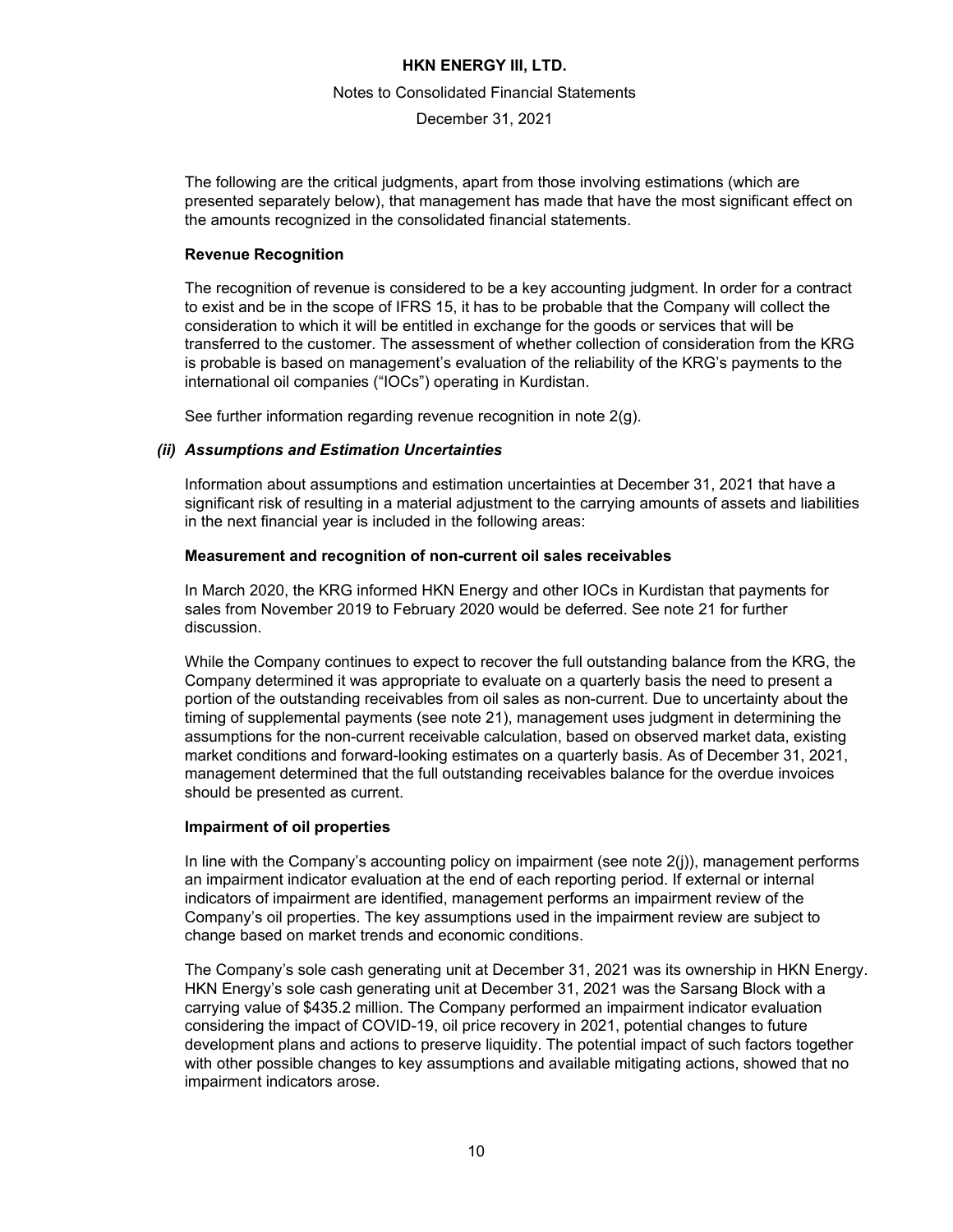Notes to Consolidated Financial Statements

December 31, 2021

# *(f) Foreign Currencies*

For the purpose of the financial statements, the results and the financial position of the Company are expressed in US dollar, which is the functional currency of the Company, and the presentation currency for the financial statements.

Transactions in foreign currencies are recorded at the rates of exchange prevailing on the dates of the transactions. At each statement of financial position date, monetary assets and liabilities that are denominated in foreign currencies are retranslated at the rates prevailing on the statement of financial position date. Gains and losses arising on retranslation are included in the statement of comprehensive income for the year.

### *(g) Revenue Recognition*

IFRS 15 applies to all revenue arising from contracts with customers, unless those contracts are in the scope of other standards. The standard establishes a five-step model to account for revenue arising from contracts with customers. A contract exists and is in the scope of IFRS 15 when the contract is legally enforceable and certain criteria, including collectability, are met. Under IFRS 15, revenue is recognized at an amount that reflects the consideration to which an entity expects to be entitled in exchange for transferring goods or services to a customer.

The standard requires entities to exercise judgment, taking into consideration all of the relevant facts and circumstances when applying each step of the model to contracts with their customers. The standard also specifies the accounting for the incremental costs of obtaining a contract and the costs directly related to fulfilling a contract.

As disclosed in note 2(e)(i), management assesses whether collection of the consideration that the Company expects to be entitled to is probable based on its evaluation of the reliability of the KRG's payments to the IOCs operating in Kurdistan. The Company recognizes revenue according to the sales method, which is based on the volumes sold at the delivery point agreed to in the sales contract with the KRG.

Under the Sarsang PSC, the contractors' entitlement of crude oil is sold entirely to the KRG at the delivery point agreed to in the sales contract. The transaction price is defined per the contract and the consideration for deliveries in a given month is specifically allocated to the delivery of crude oil in that month. The Company recognizes revenue at the delivery point, when the KRG obtains control of the product and its performance obligation is satisfied.

The Company records revenue in the month production is delivered to the KRG based upon actual production deliveries and known pricing. As such, for the year ended December 31, 2021, there was no revenue recognized in the reporting period related to performance obligations satisfied in prior reporting periods.

Performance obligations under the Company's contract are typically satisfied at a point-in-time through delivery of each unit (barrel) of oil. Once performance obligations have been satisfied, payment is considered unconditional. Accordingly, the Company's contracts do not give rise to contract assets or liabilities. There is no significant financing component to the Company's revenue contract as payment is typically received within thirty to sixty days following delivery.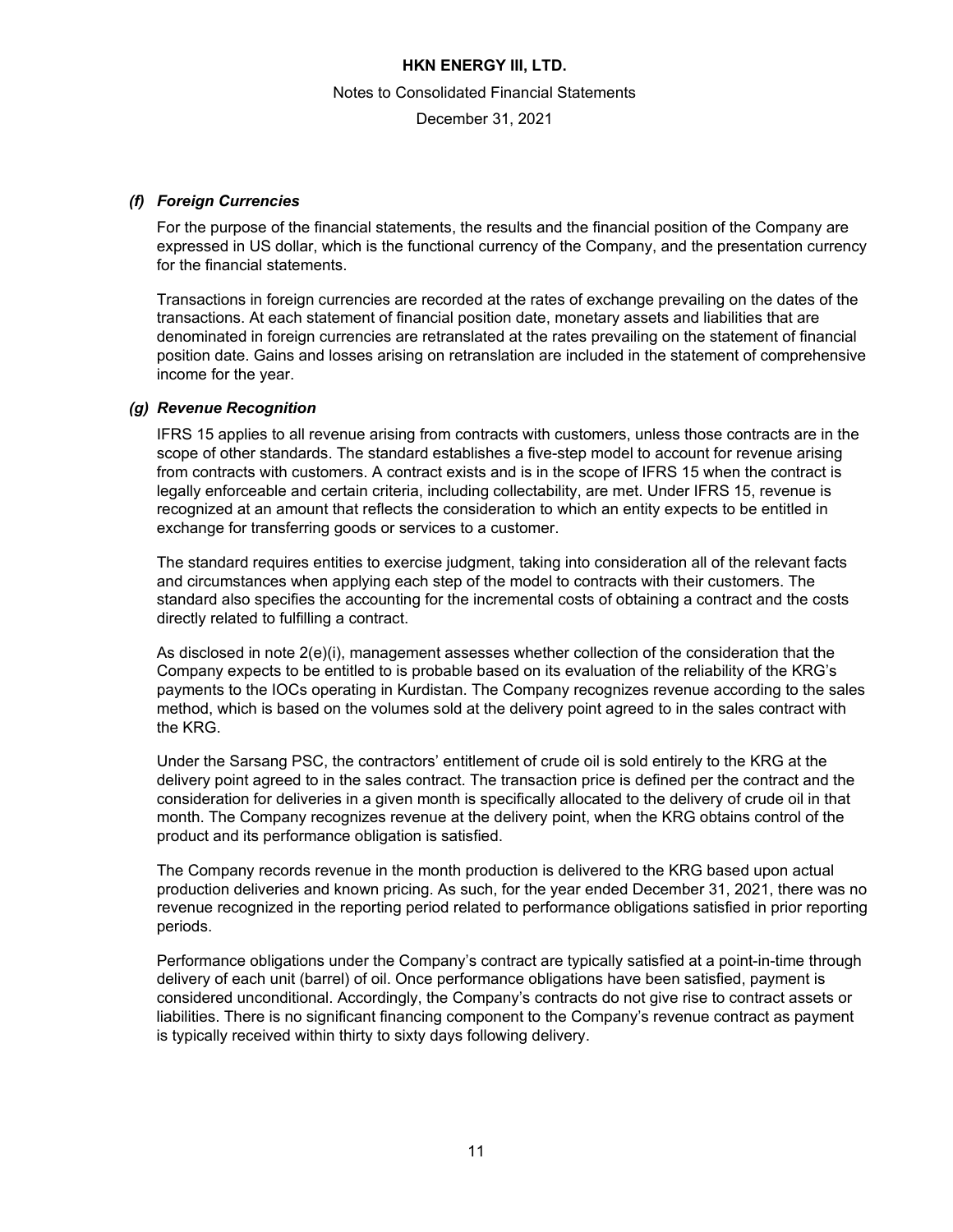Notes to Consolidated Financial Statements

December 31, 2021

### *(h) Property and Equipment – Oil Properties*

The Company follows the successful efforts method of accounting for exploration and evaluation ("E&E") costs. HKN Energy transferred all E&E costs associated with successful discovery of commercial reserves to Property and Equipment – Oil Properties upon entering the development phase of the Sarsang PSC in 2014. As of December 31, 2021 and for all periods presented, the Company's oil properties are in the development phase.

All costs associated with the development of oil fields are capitalized and included in Property and equipment – oil properties on the accompanying statements of financial position. For accounting purposes, an oil field is considered to enter the development phase when the technical feasibility and commercial viability of extracting oil from the field are demonstrable. Property is recognized at historical cost and adjusted for accumulated depletion and impairment charges. The carrying amount of oil properties as stated in the accompanying statements of financial position represents the cost less accumulated depletion and impairment charges.

Development and production assets represent the cost of developing commercial reserves discovered and bringing them into production, together with the E&E expenditures incurred in finding commercial reserves transferred from intangible E&E assets as outlined above.

### **Geological and Geophysical Costs**

All geological and geophysical expenses were capitalized within Oil Properties during 2021, as the Company was in the development phase of the Sarsang PSC.

### **Capitalized Interest**

The Company capitalizes interest expense related to debt incurred to finance the construction of qualifying assets. A qualifying asset is an asset that takes more than one year to be ready for its intended use. The Company uses a weighted average interest rate (annual interest expense on debt divided by total principal balance) to determine the amount of interest to be capitalized.

#### **Depletion of Oil Properties**

Producing assets are depleted generally on a PSC-wide basis using the unit-of-production basis of accounting which uses the ratio of oil and gas production in the period to the remaining commercial reserves plus the production in the period. Under the unit of production method, depletion of oil producing assets commences upon initial commercial production. Costs used in the calculation comprise the carrying value of the field, and any further anticipated costs to develop such reserves.

Commercial reserves are proven ("1P") reserves.

# *(i) Other Property and Equipment*

Other property and equipment, which consist of containers, automobiles, leasehold improvements, office furniture, and other equipment not associated with the exploration, development, and production of oil and natural gas reserves, are recognized at cost and depreciated on a straight line basis over the estimated useful lives. The carrying amount of other property and equipment as stated in the accompanying consolidated statement of financial position represents the cost less accumulated depreciation charges and any accumulated impairment losses.

The estimated useful lives are as follows: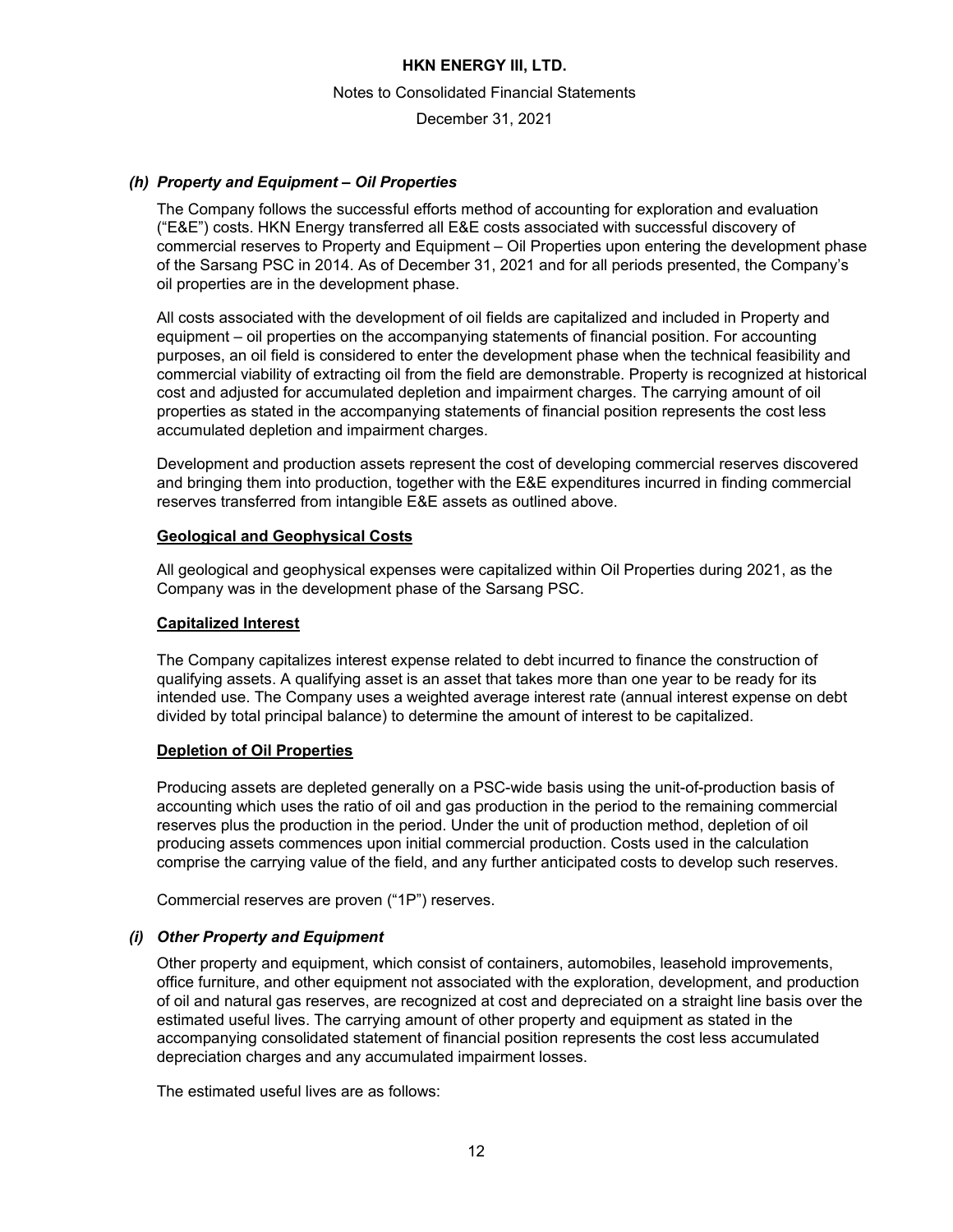#### Notes to Consolidated Financial Statements

December 31, 2021

| Containers             | 7 Years   |
|------------------------|-----------|
| Automobiles            | 5 Years   |
| Leasehold improvements | 1-6 Years |
| Office furniture       | 5 Years   |
| Other equipment        | 3-5 Years |
|                        |           |

Gain or loss arising from the derecognition of other property and equipment is determined as the difference between the net disposal proceeds, if any, and the carrying amount of the item and recognized in other operating income/expenses in the statement of comprehensive income.

### *(j) Impairment of Non-Financial Assets*

The carrying amounts of the Company's oil assets and other property and equipment are reviewed at each reporting date to determine whether there is any indication of impairment. If any such indication exists then the asset's recoverable amount is estimated. The recoverable amount of an asset or cash generating unit is the greater of its value in use and its fair value less costs of disposal. For value in use, the estimated future cash flows arising from the Company's future plans for the asset are discounted to their present value using a pre-tax discount rate that reflects market assessments of the time value of money and the risks specific to the asset. For fair value less costs of disposal, an estimation is made of the fair value of consideration that would be received to sell an asset less associated selling costs.

Assets are grouped together into the smallest group of assets that generates cash inflows from continuing use that are largely independent of the cash inflows of other assets or groups of assets (cash generating unit). The Company has one cash generating unit (HKN Energy's ownership of the Sarsang block), therefore has one asset grouping for impairment purposes.

The estimated recoverable amount is then compared to the carrying value of the asset. Where the estimated recoverable amount is lower than the carrying value of the asset an impairment loss is recognized. Non-financial assets that suffered impairment are reviewed for possible reversal of the impairment at each reporting date.

#### *(k) Inventory*

Inventory consists of amounts paid toward ownership of well equipment, parts, and supplies, which the Company plans to use in its ongoing exploration and development activities in Kurdistan and which are carried at the lower of cost and realizable value.

#### *(l) Financial Instruments*

IFRS 9 sets out requirements for recognizing and measuring financial assets, financial liabilities and some contracts to buy or sell non-financial items.

Financial assets and liabilities are recognized on the Company's statement of financial position when the Company becomes a party to the contractual provisions of the instruments.

#### *(i) Cash and cash equivalents, and restricted cash*

Cash and cash equivalents includes cash in hand, deposits held on call with banks, other short-term highly liquid investments and the Company's share of cash held in joint operations. Restricted cash represents cash balances held in debt service reserve accounts pursuant to the Company's debt agreements (see note 14).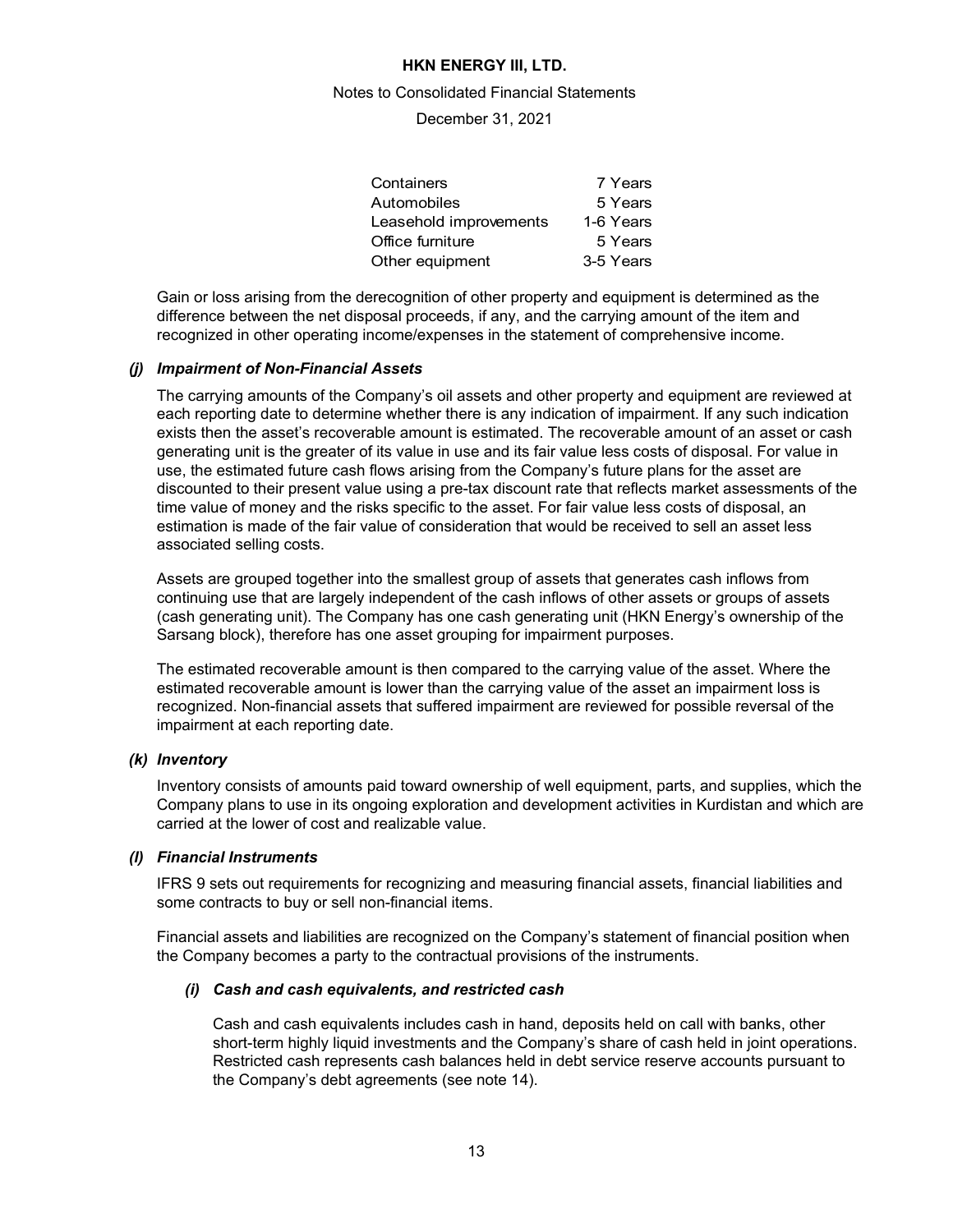Notes to Consolidated Financial Statements

December 31, 2021

#### *(ii) Trade and other receivables*

The majority of trade and other receivables are due from the KRG, the Company's purchaser of oil, and from co-venturers, both of which are recorded at invoiced amounts and do not bear interest. Trade and other receivables are subsequently measured at amortized cost, less any impairment.

The Company recognizes loss allowances for expected credit losses ("ECLs") on financial assets measured at amortized cost. For accounts receivable, the Company applies a simplified approach in calculating ECLs. Therefore, the Company does not track changes in credit risk, but instead recognizes a loss allowance based on lifetime ECLs at each reporting date. The carrying amount of these assets in the consolidated statement of financial position is stated net of any loss allowance.

The Company considers that the carrying amount of trade receivables approximates their fair value.

#### *(iii) Trade and other payables*

Trade and other payables are recognized initially at fair value and subsequently measured at amortized cost. The Company considers that the carrying amount of trade payables approximates their fair value.

#### *(iv) Interest-bearing liabilities*

All interest-bearing liabilities are recognized initially at fair value, net of any discount in issuance and transaction costs incurred. Liabilities are subsequently carried at amortized cost. Fees paid on the establishment of loan facilities are recognized as debt issuance costs when the draw-down of the loan occurs. Any difference between the proceeds (net of debt issuance costs) and the redemption value is recognized as interest expense (finance costs) in the statement of comprehensive income using the effective interest method.

#### *(v) Derivative financial instruments*

HKN Energy from time to time enters into derivative financial instruments in order to manage its exposure to oil price risk. Derivatives are initially measured at fair value. Subsequent to initial recognition, derivatives are measured at fair value, and changes therein are generally recognized in profit or loss. These instruments have not been designated as hedging instruments.

The Company did not have any derivatives for the period ending December 31, 2021.

#### *(vi) Offsetting*

Financial assets and liabilities are offset and the net amount reported in the statement of financial position when there is a legally enforceable right to offset the recognized amounts and there is an intention to settle on a net basis or realize the asset and settle the liability simultaneously.

#### *(vii) Kerogen share acquisition liability*

The Kerogen share acquisition liability represents a financial liability measured at amortized cost. Finance expense is calculated based upon the effective interest method. The amortized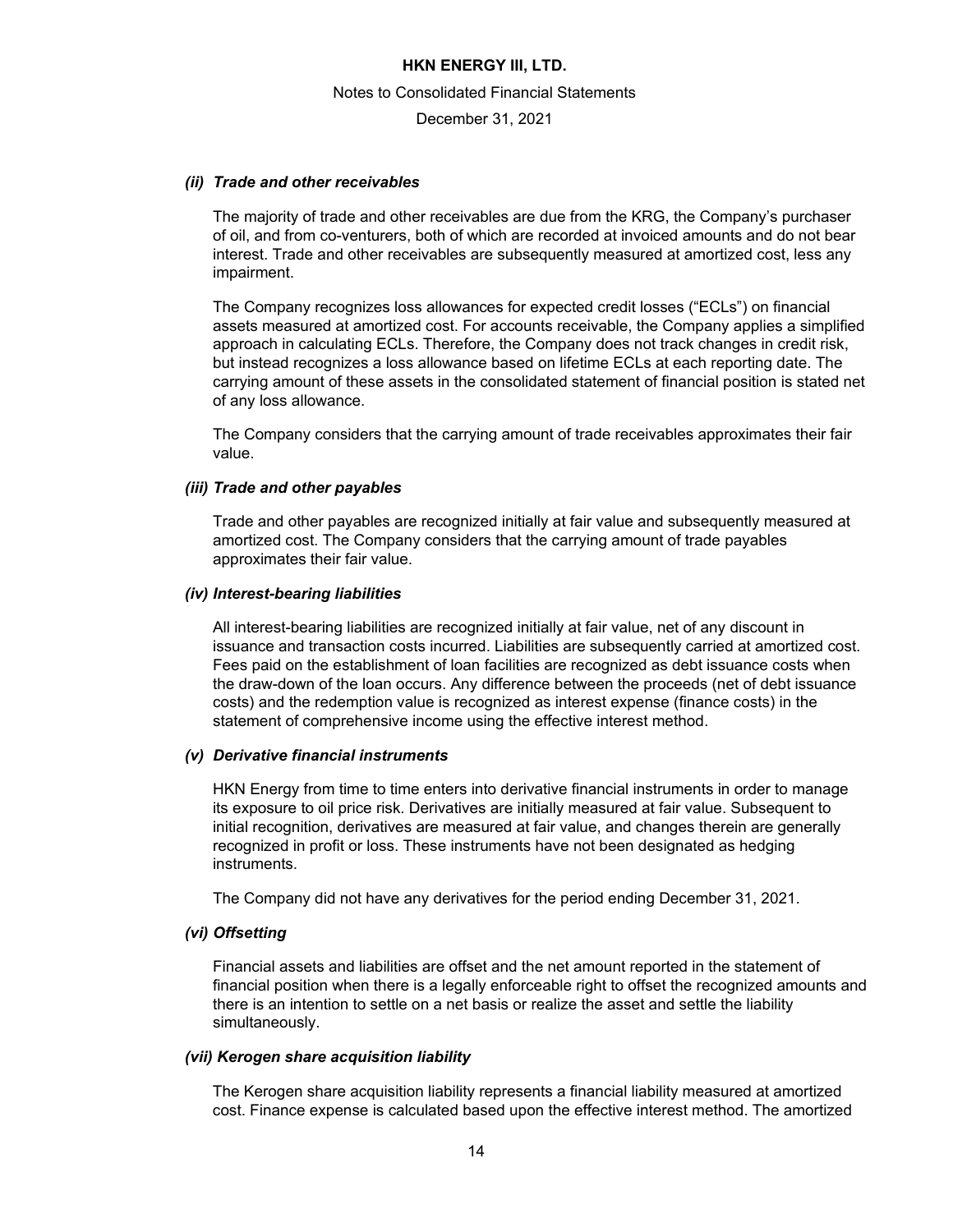Notes to Consolidated Financial Statements

December 31, 2021

cost of the financial liability is adjusted in the period of change to reflect changes in the timing or amount of estimated cash flows, with a corresponding recognition of income or expense in the consolidated statement of comprehensive income.

#### *(m) Fair Value Measurements*

A number of the Company's accounting policies and disclosures require the measurement of fair values, for both financial and non-financial assets and liabilities.

When measuring the fair value of an asset or a liability, the Company uses observable market data as far as possible. Fair values are categorized into different levels in a fair value hierarchy based on the inputs used in the valuation techniques as follows.

Level 1: quoted prices (unadjusted) in active markets for identical assets or liabilities.

Level 2: inputs other than quoted prices included in Level 1 that are observable for the asset or liability, either directly (i.e. as prices) or indirectly (i.e. derived from prices).

Level 3: inputs for the asset or liability that are not based on observable market data (unobservable inputs).

If the inputs used to measure the fair value of an asset or a liability fall into different levels of the fair value hierarchy, then the fair value measurement is categorized in its entirety in the same level of the fair value hierarchy as the lowest level input that is significant to the entire measurement.

The Company recognizes transfers between levels of the fair value hierarchy at the end of the reporting period during which the change has occurred.

#### *(n) Provisions*

Provisions are recognized when the Company has a present obligation as a result of a past event, and it is probable that the Company will be required to settle that obligation. Provisions are measured at the Company's best estimate of the expenditure required to settle the obligation at the statement of financial position date and are discounted to present value where the effect is material. At December 31, 2021, the Company had only made provision for decommissioning costs.

#### **Decommissioning**

Provision is made for the cost of decommissioning assets at the time when the obligation to decommission arises. Such provision represents the estimated discounted liability for costs which are expected to be incurred in removing production facilities and site restoration at the end of the producing life of each field. A corresponding cost is capitalized to oil and gas properties and subsequently depreciated as part of the capital costs of the production facilities. Any change in the present value of the estimated expenditure attributable to changes in the estimates of the cash flow or the current estimate of the discount rate used are reflected as an adjustment to the provision. The accretion of the discounted liability is included in Depletion, Depreciation and Amortization within Cost of Sales in the consolidated statement of comprehensive income.

Decommissioning provisions are recognized at the present value of expected future cash flows, discounted using a pre-tax discount rate. The discount rate is updated at each statement of financial position date, if necessary, and reflects the risks inherent in the asset.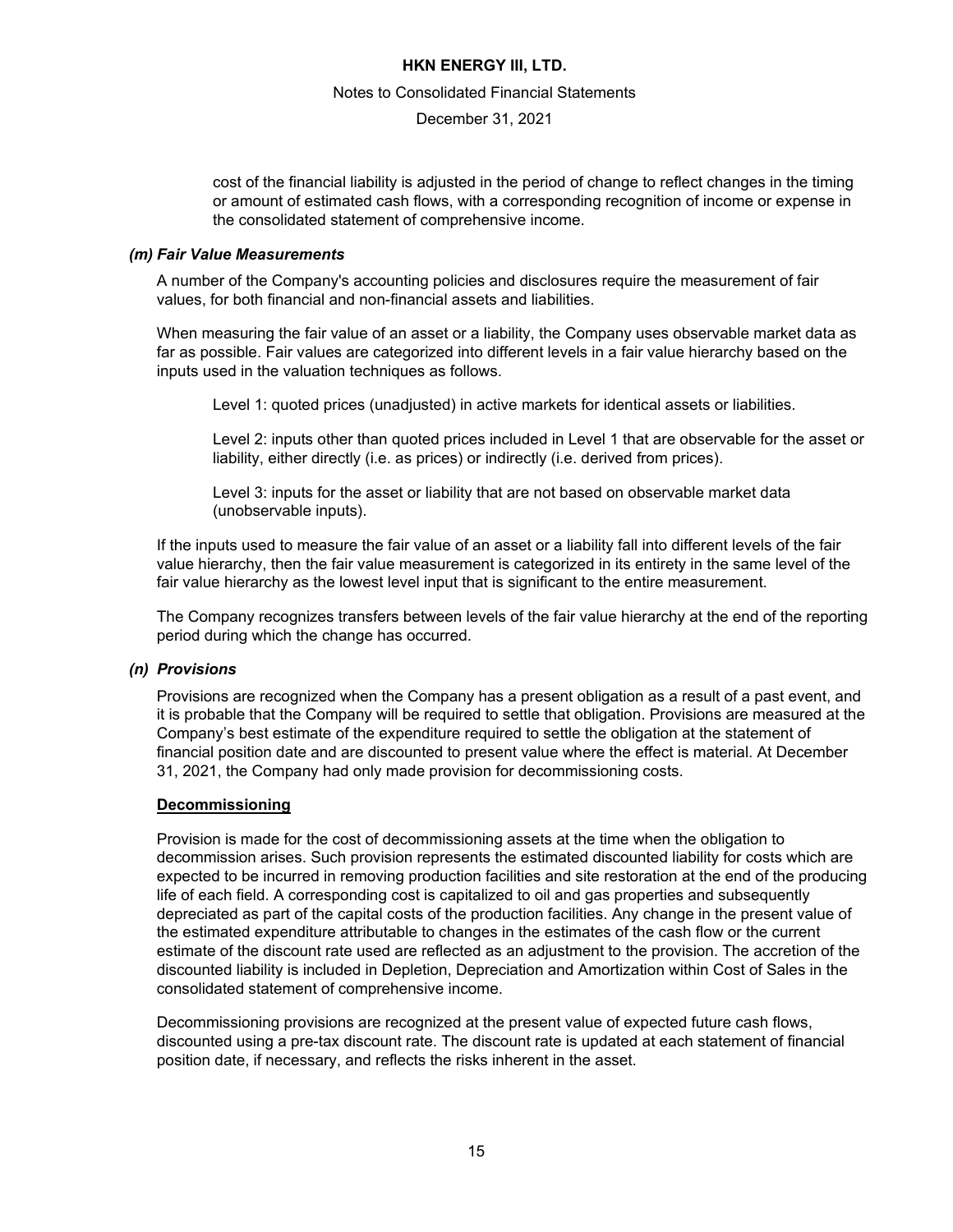#### Notes to Consolidated Financial Statements

December 31, 2021

#### *(o) Leases*

IFRS 16 outlines the principles for the recognition, measurement, presentation and disclosure of leases and requires lessees to account for all leases under a single on-statement of financial position model. Upon commencement of a lease, the lessee recognizes a liability to make lease payments and an asset representing the right to use the underlying asset during the lease term (right-of-use asset or RoU asset). Lessees are required to separately recognize interest expense on the lease liability and depreciation expense on the RoU asset.

The RoU asset is initially measured at cost, which comprises the initial amount of the lease liability adjusted for any lease payments made at or before the commencement date, plus any initial direct costs incurred and an estimate of costs to dismantle and remove the underlying asset or to restore the underlying asset or the site on which it is located, less any lease incentives received.

The RoU asset is subsequently depreciated using the straight-line method from the commencement date to the end of the lease term, unless the lease transfers ownership of the underlying asset to the Company by the end of the lease term or the cost of the right-of-use asset reflects that the Company will exercise a purchase option. In that case the right-of-use asset will be depreciated over the useful life of the underlying asset, which is determined on the same basis as those of property and equipment.

The lease liability is initially measured at the present value of the lease payments that are not paid at the commencement date, discounted using the interest rate implicit in the lease or, if the rate cannot be readily determined, the Company's incremental borrowing rate. Generally, the Company uses its incremental borrowing rate as the discount rate.

The lease liability is subsequently measured at amortized cost by increasing the carrying amount to reflect interest on the lease liability (using the effective interest method) and by reducing the carrying amount to reflect the lease payments made. It is remeasured when there is a change in future lease payments arising from a change in an index rate, or if there is a change in the Company's estimate of the amount expected to be payable under a residual value guarantee, if the Company changes its assessment of whether it will exercise a purchase, extension or termination option or if there is a revised in-substance fixed lease payment.

The Company has elected not to recognize right-of-use assets and lease liabilities for short-term leases or low value items, and instead recognizes the lease payments associated with these leases as an expense on a straight-line basis over the lease term.

As of December 31, 2021, the Company's accompanying consolidated statement of financial position includes RoU assets, net of accumulated depreciation, of \$9.5 million (\$10.5 million assets net of \$1.5 million depreciation included in oil properties and \$1.2 million assets net of \$0.7 million depreciation included in other property and equipment) and lease liabilities of \$0.7 million (\$0.3 million current and \$0.4 million non-current).

# *(p) Taxes*

The income tax basis results of realized operations of the Company are included in the United States federal income tax returns of the individual shareholders. Due to the nature of the Company's activities and its organization as a Cayman company limited by shares, state income taxes are generally not imposed on the Company. As such, no provision or credit for federal or state income taxes is recorded in the accompanying financial statements. The Company's tax returns and the amount of allocable income or loss are subject to examination by United States taxing authorities.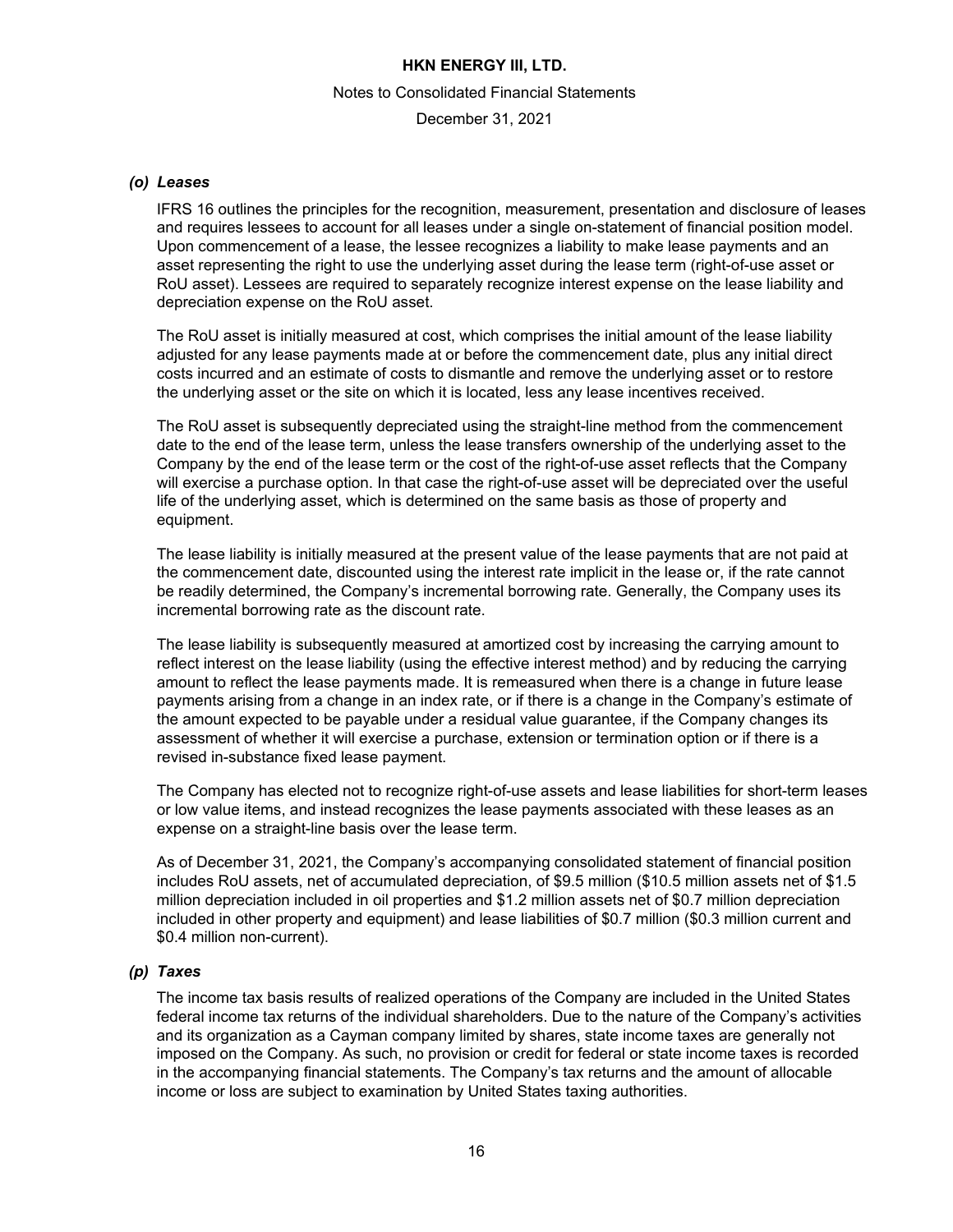#### Notes to Consolidated Financial Statements

December 31, 2021

HKN Energy files an annual tax return with the KRG that has resulted in no tax liability owed to the KRG through the date of this report.

Under the terms of the Sarsang PSC, payment of any corporate income tax assessed in Kurdistan is to be paid by the KRG for the account of the Company and its co-venturer from the KRG's share of profit petroleum.

#### *(q) Production Bonuses*

HKN Energy and its co-venturer have certain commitments defined by the PSC that are contingent upon the timing and length of the exploration, development, and production periods such as the production bonus payments. These include Contractor obligations of up to \$37.5 million due to the KRG upon meeting four defined thresholds during the development phase of the PSC, of which \$2.5 million and \$5 million was paid by the Contractors to the KRG in 2014 and 2018, respectively, and \$10 million was offset against oil sales receivables from the KRG in 2020 (see note 21).

These payments have been assessed as levies under IFRIC 21 *Levies*. The Company recognizes a liability to pay the levy when the obligating event in the legislation has occurred, which is when the required cumulative production thresholds have been reached.

#### *(r) Standards Issued but Not Applicable or Not Yet Effective*

The following new and amended standards are effective for annual periods beginning on 1 January 2021 and earlier application is permitted; however, the Company has not adopted the new or amended standards in preparing these financial statements as they are not applicable for 2021.

- Interest Rate Benchmark Reform Phase 2 (Amendments to IFRS 9, IAS 39, IFRS 7, IFRS 4 and IFRS 16)
- COVID-19-Related Rent Concessions (Amendment to IFRS 16)

The following new and amended standards are effective for annual periods beginning after 1 January 2022 and earlier application is permitted; however, the Company has not early adopted the new or amended standards in preparing these financial statements, as the Company does not expect them to have a significant impact on the Company's financial statements or does not expect them to be applicable to the Company when they become effective.

- Onerous contracts Cost of Fulfilling a Contract (Amendments to IAS 37)
- Property, Plant and Equipment: Proceeds before Intended Use (Amendments to IAS 16)
- Reference to Conceptual Framework (Amendments to IFRS 3)
- Annual Improvements to IFRS Standards 2018–2020 Cycle (Amendments to IFRS 1, IFRS 9, IAS 41 and IFRS 16)
- Classification of Liabilities as Current or Non-current (Amendments to IAS 1)
- IFRS 17 Insurance Contracts and amendments to IFRS 17 Insurance Contracts
- Disclosure of Accounting Policies (Amendments to IAS 1)
- Definition of Accounting Estimates (Amendments to IAS 8).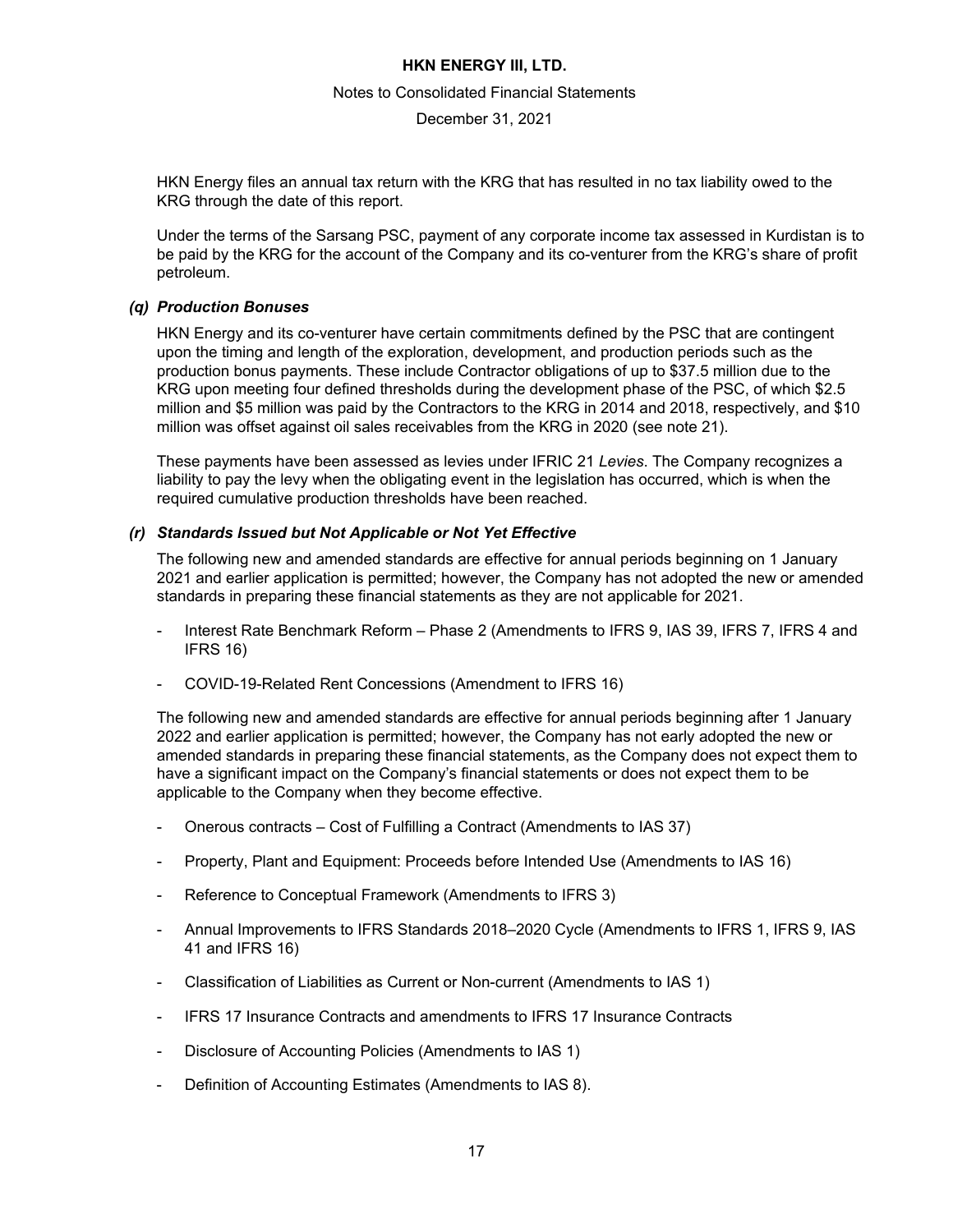#### Notes to Consolidated Financial Statements

December 31, 2021

# **(3) Revenue**

|                           | <b>Period from</b>       |
|---------------------------|--------------------------|
|                           | May 27, 2021 to          |
| In thousands of US dollar | <b>December 31, 2021</b> |
| <b>Revenue</b>            |                          |
| Oil sales.                | 180,533                  |
|                           | 180,533                  |

The company sells 100% of its production volumes to the KRG. The KRG currently controls all marketing and crude exports from Kurdistan.

### **(4) Cost of Sales**

|                                          | <b>Period from</b> |
|------------------------------------------|--------------------|
|                                          | May 27, 2021 to    |
| In thousands of US dollar                | December 31, 2021  |
| <b>Cost of Sales</b>                     |                    |
|                                          | (19, 256)          |
| Depletion, depreciation and amortization | (40, 604)          |
|                                          | (3,755)            |
|                                          | (63, 615)          |

Operating expenses include expenses related to the production of oil including operating and maintenance of facilities and well intervention activities.

Depletion, depreciation and amortization includes unit of production depletion of oil properties (see note 2(h)), straight-line depreciation of other property and equipment (see note 2(i)), accretion expense on decommissioning provision (see note 2(n)), and depreciation of RoU assets recognized under IFRS 16 *Leases* (see note 2(o)).

Transportation costs include trucking and unloading expenses related to delivery of the Company's proportionate share of entitled oil production to the sales location and is incurred prior to the transfer of control.

#### **(5) General and Administrative Expenses**

|                                                  | <b>Period from</b><br>May 27, 2021 to |
|--------------------------------------------------|---------------------------------------|
| In thousands of US dollar                        | December 31, 2021                     |
| General and administrative expenses              |                                       |
|                                                  | (5,759)                               |
|                                                  | (2, 101)                              |
| Office and apartment rent, security and supplies | (2,099)                               |
|                                                  | (389)                                 |
| Other general and administrative expenses        | (988)                                 |
|                                                  | (11, 336)                             |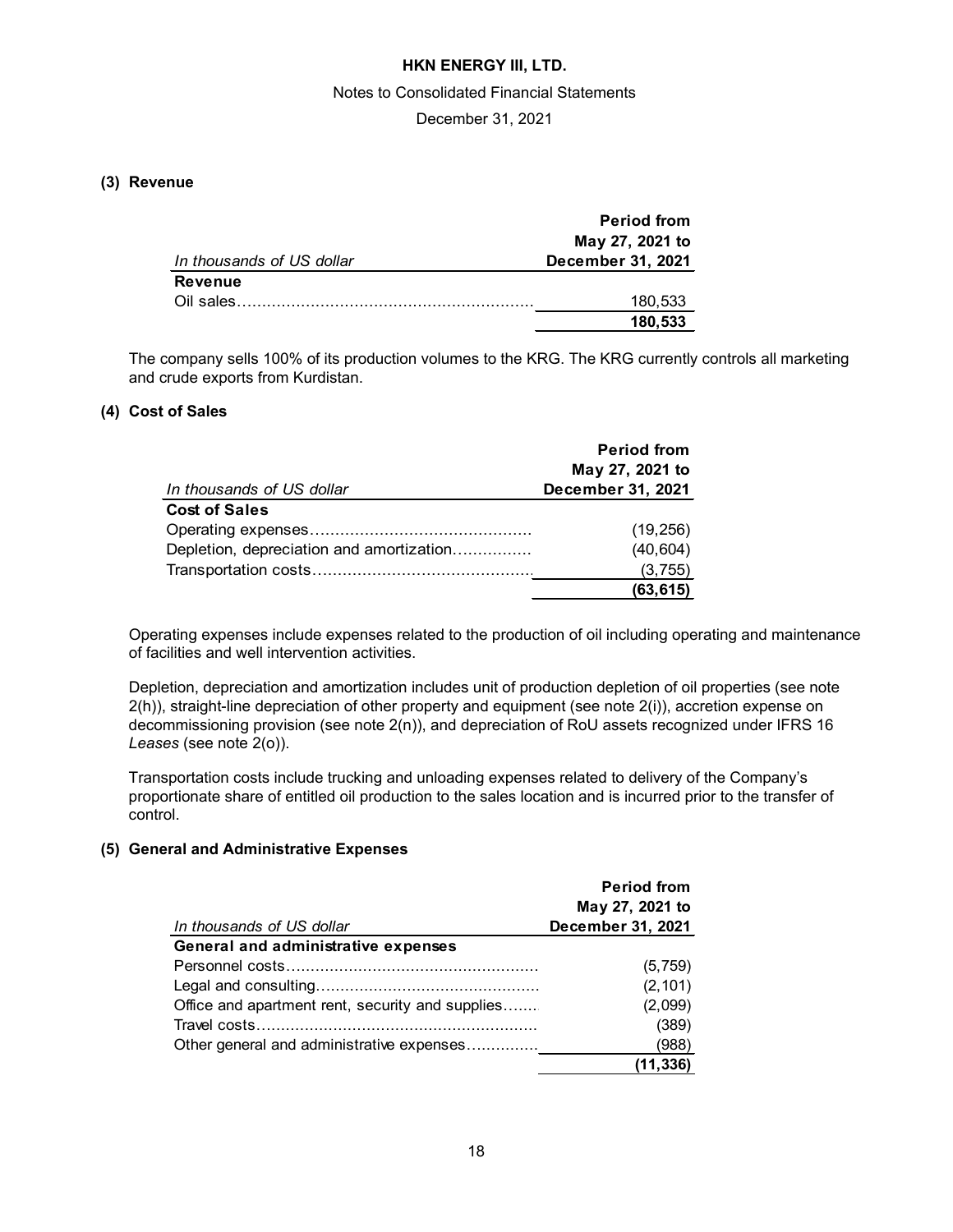#### Notes to Consolidated Financial Statements

December 31, 2021

Personnel costs of \$5.8 million for the period from May 27, 2021 to December 31, 2021 include salaries, bonuses, employer's payroll tax expenses, deferred compensation and other miscellaneous costs.

### **(6) Finance Income and Expense / Other Expenses**

|                                                                 | <b>Period from</b><br>May 27, 2021 to |
|-----------------------------------------------------------------|---------------------------------------|
| In thousands of US dollar                                       | December 31, 2021                     |
| <b>Finance income</b>                                           |                                       |
| Interest income on cash held in money market investment account | 22                                    |
| <b>Finance expense</b>                                          |                                       |
|                                                                 | (15, 751)                             |
|                                                                 | (846)                                 |
|                                                                 | (23)                                  |
|                                                                 | 450                                   |
|                                                                 | (11, 306)                             |
| Other expenses                                                  |                                       |
|                                                                 | (55)                                  |
|                                                                 | (27, 509)                             |

Other expenses of less than \$0.1 million include bank fees, gains on foreign currency translations, and administration fees charged on supplier rebills.

# **(7) Property and Equipment – Oil Properties**

|                                             | December 31,                                   |
|---------------------------------------------|------------------------------------------------|
| In thousands of US dollar                   | 2021                                           |
| Oil & gas assets                            |                                                |
|                                             | 589,893                                        |
|                                             | 67,071                                         |
| RoU asset additions/(remeasurement)         | (504)                                          |
|                                             | 450                                            |
|                                             | 2,355                                          |
|                                             | 659,265                                        |
| <b>Accumulated depletion and impairment</b> | (184, 464)<br>(39, 272)<br>(301)<br>(224, 037) |
| Carrying value - oil & gas assets           | 405,429<br>435,228                             |

The carrying value of oil and gas assets at December 31, 2021 is comprised of property, plant and equipment relating to the Sarsang Block and has a carrying value of \$435.2 million.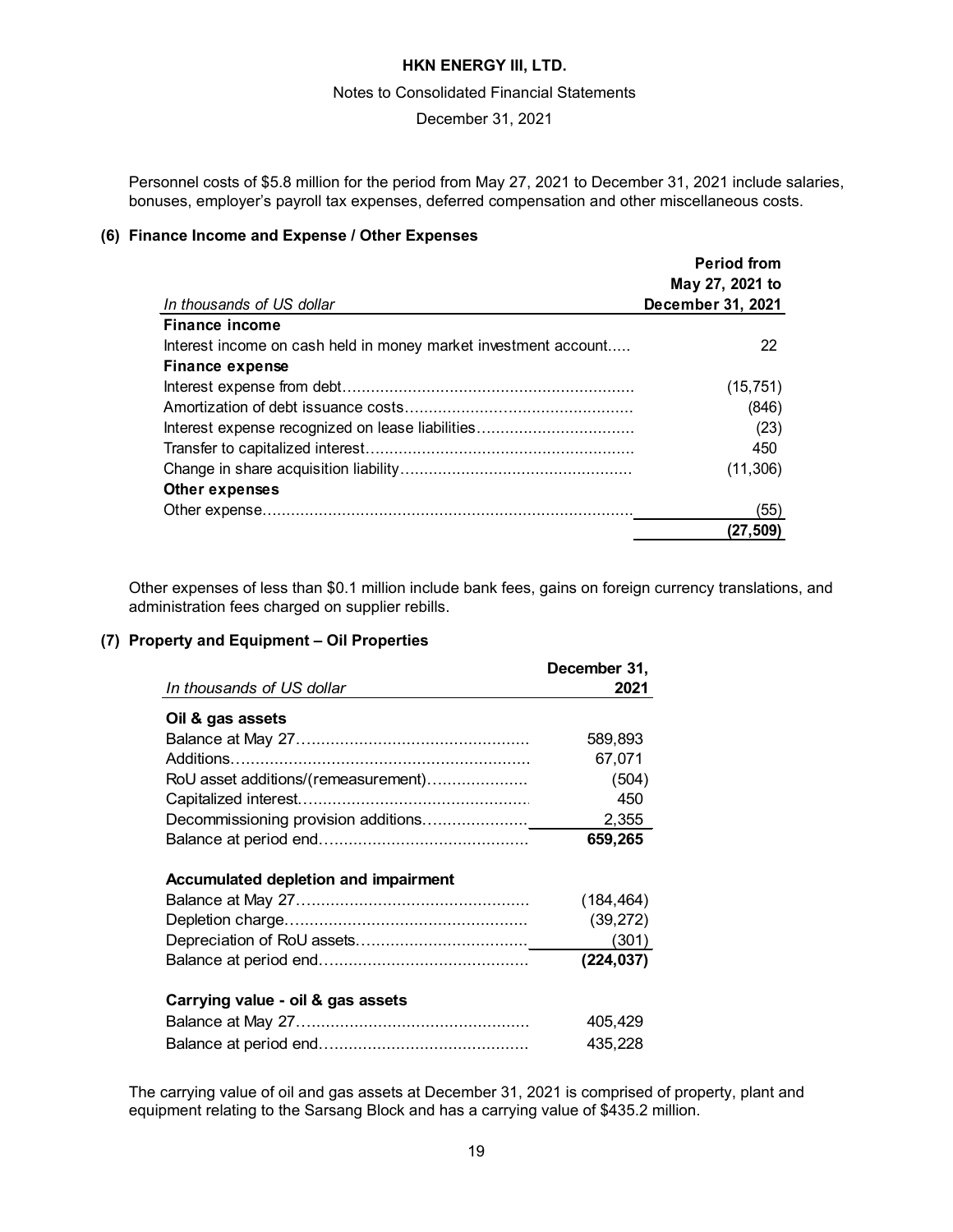#### Notes to Consolidated Financial Statements

#### December 31, 2021

Oil and gas properties primarily include costs for the drilling, stimulation and completion of wells and the equipment and construction of production facilities.

As of December 31, 2021, the Company's oil and gas properties balance included \$10.5 million of RoU assets, which are related to oil production facility leases. The RoU assets are depreciated straight-line over the lifetime of their underlying asset or lease contract.

As of December 31, 2021, \$4.6 million of interest expense was capitalized within oil and gas properties in relation to debt incurred to finance the construction of PP&E assets (see discussion of accounting policy in note 2(h)).

The depletion of oil properties and depreciation of RoU assets have been included Depletion, Depreciation and Amortization within Cost of Sales on the accompanying consolidated statement of comprehensive income (see note 4).

For details of the key assumptions and judgments underlying the impairment assessment, refer to note 2(e) – Use of Judgments and Estimates.

### **(8) Other Property and Equipment**

|                                         | December 31, |
|-----------------------------------------|--------------|
| In thousands of US dollar               | 2021         |
|                                         |              |
| <b>Acquisition cost</b>                 |              |
|                                         | 9,813        |
|                                         | 759          |
|                                         | 10,572       |
| Accumulated depreciation and impairment |              |
|                                         | (5,691)      |
|                                         | (714)        |
|                                         | (150)        |
|                                         | (6, 555)     |
| <b>Carrying value</b>                   |              |
|                                         | 4,122        |
|                                         | 4.017        |

Additions to Other Property and Equipment include assets such as containers, housing, computers, and other equipment not directly associated with the exploration and development of the Sarsang block.

### **(9) Inventory**

| December 31, |
|--------------|
| 2021         |
|              |
| 9.505        |
| 9.505        |
|              |

Inventory consists of amounts paid toward ownership of well equipment, parts, and supplies, which the Company plans to use in its ongoing development activities in the Sarsang Block in Kurdistan and which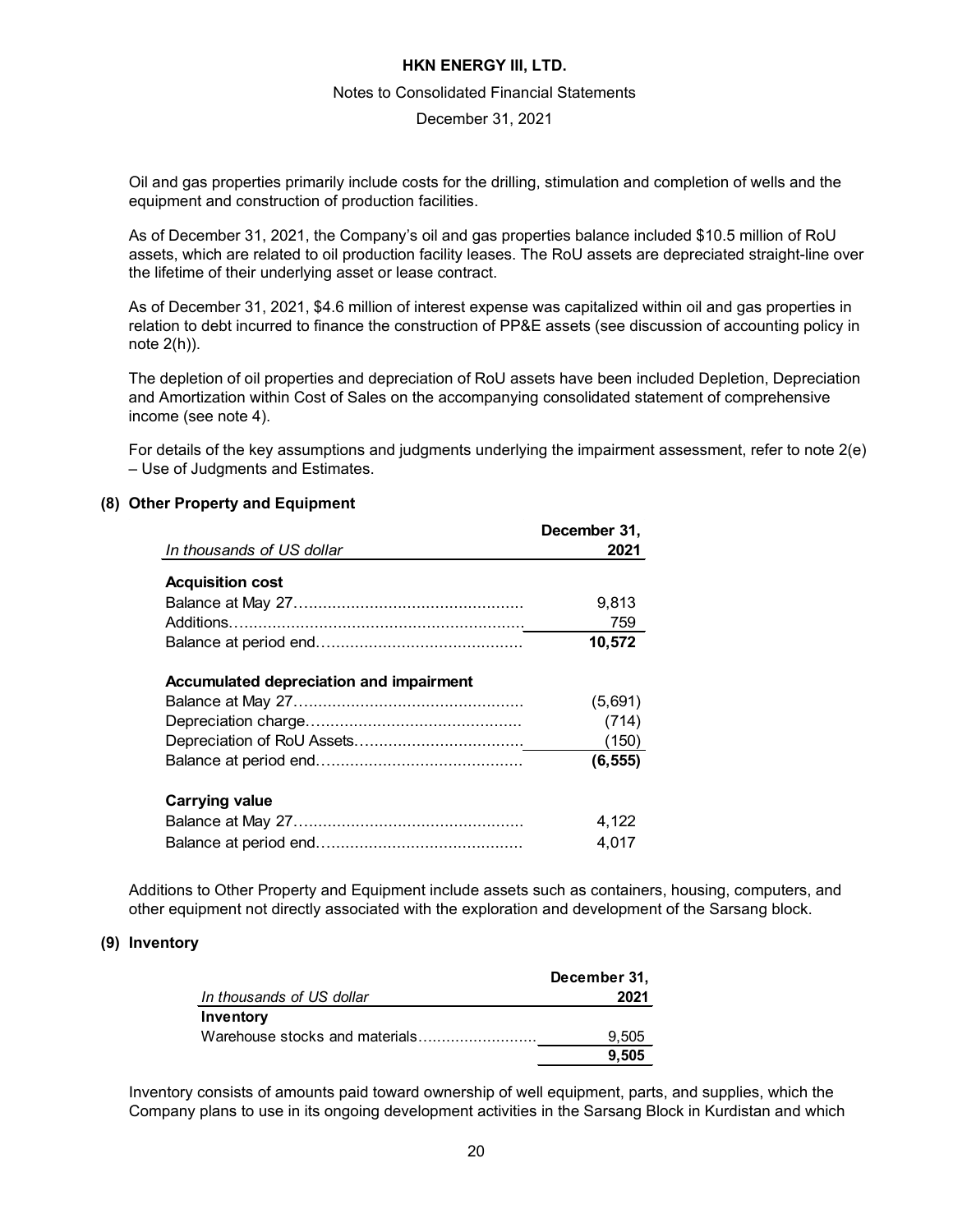#### Notes to Consolidated Financial Statements

December 31, 2021

are carried at recoverable cost. As of December 31, 2021, \$9.5 million of these assets were included as inventory on the accompanying consolidated statement of financial position. Additionally, \$1.0 million of additions to inventory were included in purchases of property and equipment on the accompanying consolidated statement of cash flows for the period ended December 31, 2021.

### **(10) Trade and Other Receivables**

|                                       | December 31, |
|---------------------------------------|--------------|
| In thousands of US dollar             | 2021         |
| Trade and other receivables - current |              |
|                                       | 132,937      |
| Receivables from transportation costs | 4,161        |
|                                       |              |
|                                       | 10           |
|                                       | 137,108      |

**Receivables from oil sales:** The majority of accounts receivable are from oil sales to the KRG as purchaser of the Company's oil. The recorded amount of \$132.9 million at December 31, 2021 is owed to the Company and its co-venturer. A corresponding payable of \$29.9 million at December 31, 2021 is recorded in revenues payable on the accompanying consolidated statement of financial position for the portion of this receivable due to the Company's co-venturer (see note 13). See note 21 for further discussion.

As discussed in note 2(e)(ii), the Company evaluates on a quarterly basis the need to present a portion of the outstanding receivables from oil sales as non-current. As of December 31, 2021, management determined that based on the KRG's consistent payment of oil sales invoices during 2021, the full outstanding receivables balance should be presented as current and is expected to be collected in 2022.

**Receivables from transportation costs:** The Company incurs transportation and oil unloading expenses to deliver oil produced from its wellsite facilities to the sales location, which is an injection facility linked to the KRG export pipeline. The KRG reimburses the Company for transportation cost proportionate to their entitled production as participant to the Production Sharing Contract (PSC). Accounts receivable at December 31, 2021 included \$4.2 million for KRG transportation cost paid by the Company and its co-venturer.

**Receivables from co-venturer:** The Company's co-venturer is billed monthly for their portion of forecasted capital spending in advance, with amounts due from or owed to the co-venturer from the previous month netted against the current funding request. At December 31, 2021, the amount of cash advances paid by the Company's co-venturer exceeded the amount of receivables due from the co-venturer.

**Other receivables:** Other receivables at December 31, 2021 consisted primarily of interest receivable on cash invested in money market accounts.

All accounts receivable are recorded at invoiced amounts and do not bear interest.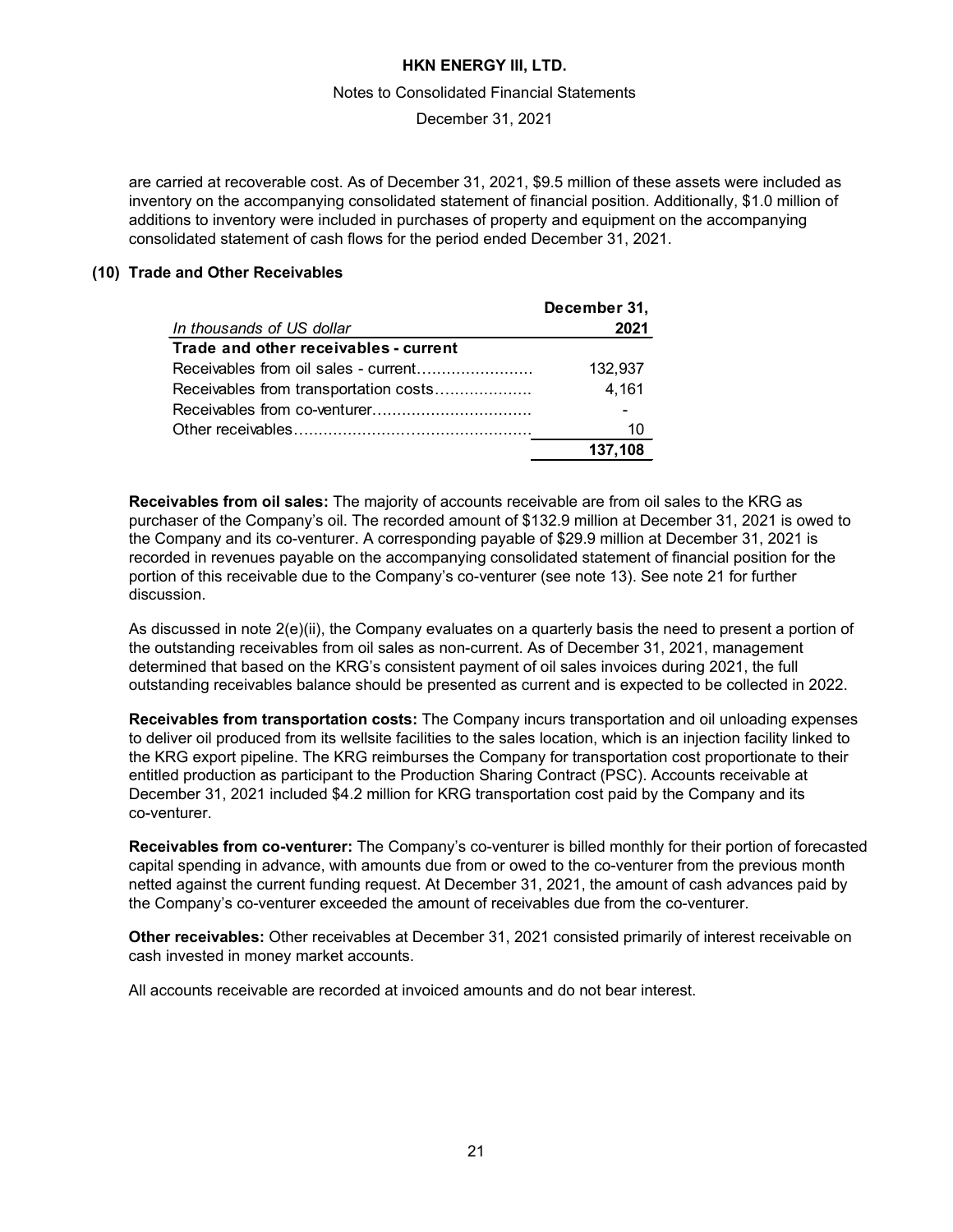#### Notes to Consolidated Financial Statements

December 31, 2021

### **(11) Cash and Cash Equivalents**

|                                         | December 31, |
|-----------------------------------------|--------------|
| In thousands of US dollar               | 2021         |
| Cash and cash equivalents               |              |
| Cash in bank accounts and on hand       | 3,621        |
| Cash in money market investment account | 176,971      |
|                                         | 180,592      |
| Restricted cash                         |              |
|                                         | 25,163       |
|                                         | 25,163       |

See note 14 for information on the restricted cash balance.

# **(12) Shareholders' Equity**

### *(a) Share transactions*

As discussed in note 1, on May 27, 2021, the Company's parent entity, HKN Holding II (UK) Ltd., contributed its 100% ownership in HKN Holding Ltd. to the Company in exchange for 100,000 common shares of HKN III. Additionally, the Company received a \$10.0 million cash contribution from HKN Holding II (UK) Ltd. as an initial equity investment. During the period from May 27, 2021 to December 31, 2021, there was a \$0.3 million cash distribution from HKN Energy to its shareholders.

### *(b) Noncontrolling interest*

The Company has a noncontrolling interest representing the equity of HKN Energy II Ltd.'s ownership interest in the Class B shares of HKN Energy (approximately 32% ownership of HKN Energy). HKN III and HKN Energy II Ltd. have the same parent entity, HKN Holding II (UK) Ltd. The net profit attributable to the noncontrolling interest represents the HKN Energy net profit for the period multiplied by HKN Energy II Ltd.'s approximately 32% ownership interest of HKN Energy. For the period from May 27, 2021 to December 31, 2021, net profit attributable to the noncontrolling interest was \$31.6 million.

#### **(13) Trade and Other Payables**

|                                           | December 31, |
|-------------------------------------------|--------------|
| In thousands of US dollar                 | 2021         |
| Trade and other payables - current        |              |
|                                           | 20.350       |
| Revenues payable to co-venturer - current | 29,911       |
| Capital spending advances to co-venturer  | 532          |
|                                           | 2.446        |
| <b>Accrued expenses</b>                   |              |
|                                           | 4.828        |
|                                           | 5.050        |
|                                           | 57           |
|                                           | 314          |
|                                           | 63.488       |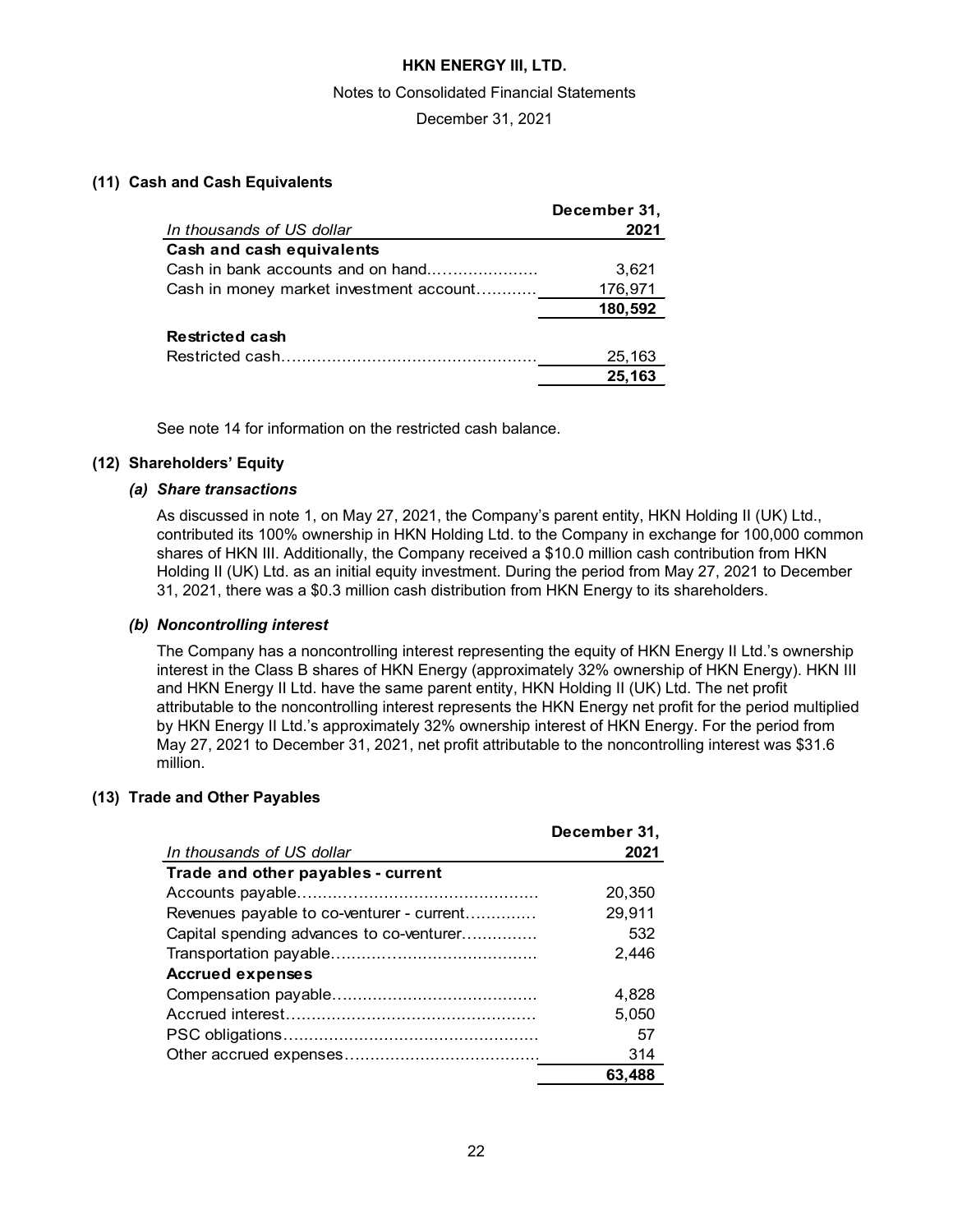#### Notes to Consolidated Financial Statements

December 31, 2021

Accounts payable comprise invoices due to suppliers and are normally settled within 30 days. See note 10 for explanation of revenues payable, capital spending advances to co-venturer, and transportation payable. Compensation payable consists primarily of bonuses payable, which are settled in the subsequent year. Accrued interest relates to debt payable (see note 14). See note 19 for explanation of PSC obligations. Other accrued expenses primarily include payables to related affiliates for general and administrative services (see note 20).

### **(14) Debt and Finance Income/Expenses**

On May 26, 2021, the Company closed on a four-year unsecured bond of \$100 million with semi-annual interest payments at a coupon rate of 12%. The bond matures on May 26, 2025. The first interest payment was made on November 26, 2021. In accordance with the terms of the bond, the net cash proceeds from the bond were used to finance the Company's \$80 million payment for the Kerogen purchase (see note 15). Additionally, per the bond terms the Company used the net cash proceeds to fund an account with the Debt Service Reserve Requirement, which equals 24 months of interest due on the bond. The Company is to use the funds in this account to pay interest on the bond as it becomes due. Therefore, the Company had \$18.0 million in a debt service reserve for the bond included as restricted cash on the accompanying consolidated statement of financial position at December 31, 2021. Per the bond's financial covenants, if the Company makes any distributions, it is required to maintain cash and cash equivalents (not including the debt service reserve) on an unconsolidated basis in an aggregate amount of no less than the minimum liquidity amount as defined by the bond terms. As of December 31, 2021, the Company was in compliance with all required financial covenants. The Company expects to remain in compliance with all of the bond's required financial covenants for a period of one year from the date the consolidated financial statements are authorized to be issued.

On May 5, 2020, HKN Energy closed on a nine-year loan of \$49 million from the United States International Development Finance Corporation in order to finance the development of a 25,000 barrel per day production facility on the Sarsang Block. The loan matures on May 15, 2029. HKN Energy received the first installment payout of \$37.5 million on May 27, 2020. The first installment bears interest at a rate of 6.86% (5.75% stated interest rate plus a 1.11% rate necessary to fund the loan through the marketing of the lender's certificates of participation). HKN Energy received the second and final installment payout of \$11.5 million on January 27, 2021. The second installment bears interest at a rate of 6.55% (5.75% stated interest rate plus a 0.80% rate necessary to fund the loan through the marketing of the lender's certificates of participation).

Per the loan terms, HKN Energy must establish an account and keep it funded up to the Debt Service Reserve Requirement, which equals amounts due on the loan for the immediately succeeding six months. Therefore, HKN Energy had \$1.7 million in a debt service reserve for the loan included as restricted cash on the accompanying consolidated statement of financial position at December 31, 2021. Per the loan's financial covenants, HKN Energy must maintain a Reserve Tail Ratio of no less than 20%, a ratio of Current Assets to Current Liabilities of 1:1, and funds or assets on deposit with a market value at least equal to the Debt Service Reserve Requirement (see discussion above). Upon completion of the production facility, HKN Energy must maintain a ratio of Net Cash Flow to Debt Service of not less than 1.4 to 1 for both the most recently completed and the next succeeding four consecutive full fiscal quarters. As of December 31, 2021, HKN Energy was in compliance with all required financial covenants. HKN Energy expects to remain in compliance with all of the loan's required financial covenants for a period of one year from the date the consolidated financial statements are authorized to be issued.

On March 6, 2019, HKN Energy closed on a five-year unsecured bond of \$100 million with semi-annual interest payments at a coupon rate of 11%. The bond matures on March 6, 2024. Per the bond terms, the bond should be on a pari passu basis with any additional debt HKN Energy secures. Therefore, as a result of HKN Energy securing the loan discussed above, HKN Energy had \$5.5 million (six months of interest) in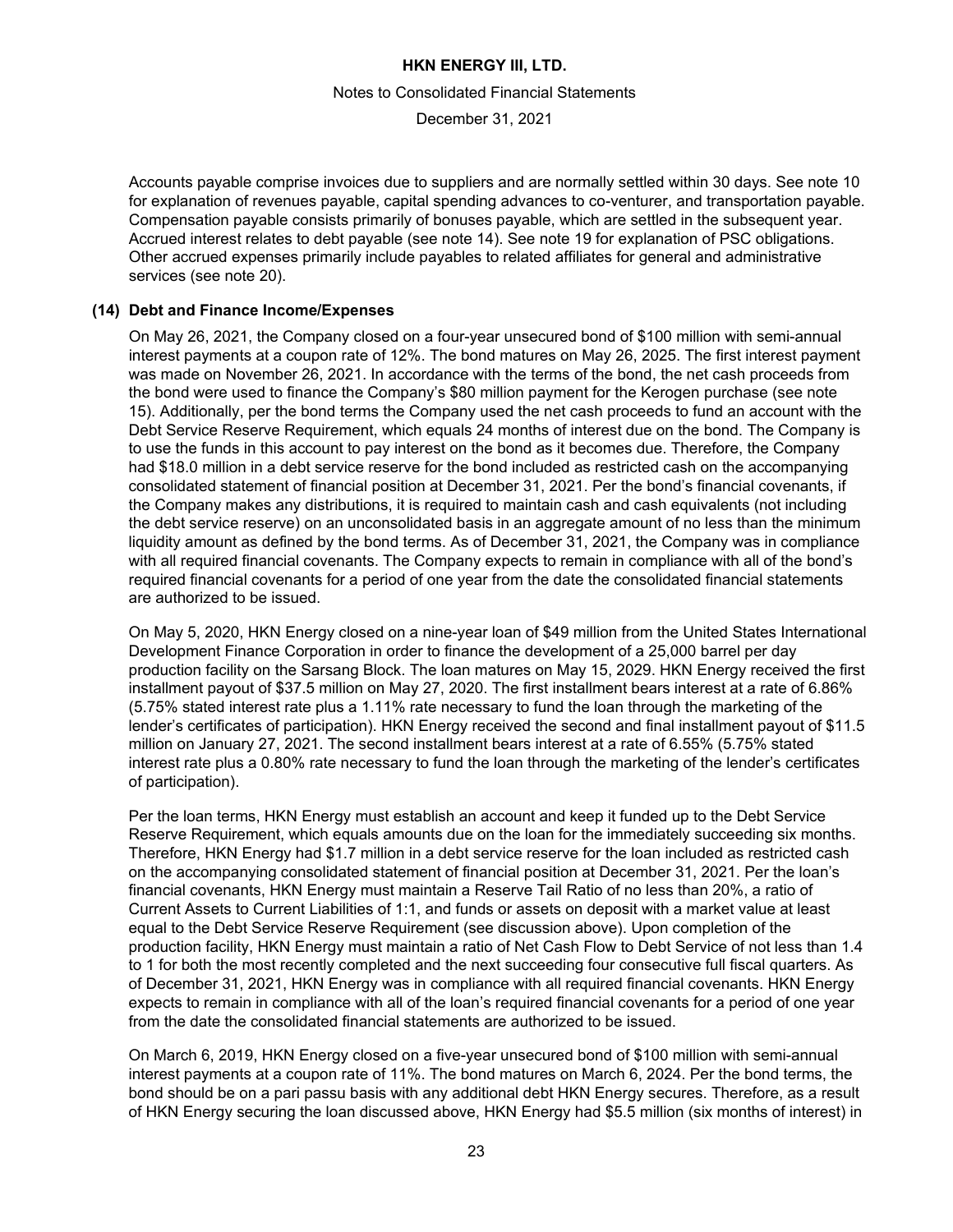#### Notes to Consolidated Financial Statements

December 31, 2021

a debt service reserve for the bond included as restricted cash on the accompanying consolidated statement of financial position at December 31, 2021. Per the bond's financial covenants, HKN Energy must maintain a minimum Equity Ratio of 40%, and a minimum liquidity of 1.5 times the estimated next 12 months interest based on the outstanding debt as of the calculation date. As of December 31, 2021, HKN Energy was in compliance with all required financial covenants. HKN Energy expects to remain in compliance with all of the bond's required financial covenants for a period of one year from the date the consolidated financial statements are authorized to be issued.

At December 31, 2021, total current and non-current debt, net of debt issuance costs and fees, consisted of the following:

|                                                    |                   | At             |          |
|----------------------------------------------------|-------------------|----------------|----------|
| In thousands of US dollar                          | December 31, 2021 |                |          |
|                                                    | <b>HKN Energy</b> | <b>HKN III</b> | Total    |
| Debt, net of issuance costs and fees - current     |                   |                |          |
|                                                    | 3,500             |                | 3,500    |
|                                                    | 3,500             |                | 3,500    |
| Debt, net of issuance costs and fees - non-current |                   |                |          |
|                                                    | 145,500           | 100.000        | 245,500  |
|                                                    | (2,941)           | (2,000)        | (4, 941) |
|                                                    | (1,236)           | (181)          | (1, 417) |
| Amortization of debt issuance costs and fees       | 2,039             | 363            | 2,402    |
|                                                    | 143,362           | 98.182         | 241,544  |

Current debt, net of issuance costs and fees, as of December 31, 2021 of \$3.5 million represents the portion of principal due in 2022 on HKN Energy's \$49 million DFC loan. The increase in debt (net of issuance costs and fees) of \$98.2 million during 2021 consists of \$98 million of net cash flows from debt proceeds, the payment of \$0.2 million of debt issuance costs, and \$0.4 million of non-cash changes from the amortization of debt issuance costs and fees.

The following table provides a summary of the Company's principal payments on debt instruments by year they are due:

| In thousands of US dollar |         |
|---------------------------|---------|
| 2022                      | 3,500   |
| 2023                      | 7,000   |
| 2024                      | 107,000 |
| 2025                      | 107,000 |
| 2026                      | 7,000   |
| Thereafter                | 17,500  |
|                           | 249,000 |

At December 31, 2021, accrued interest was \$5.0 million, included within Trade and Other Payables on the accompanying consolidated statement of financial position (see note 13). For the period ended December 31, 2021, finance income and finance expense consisted of the following: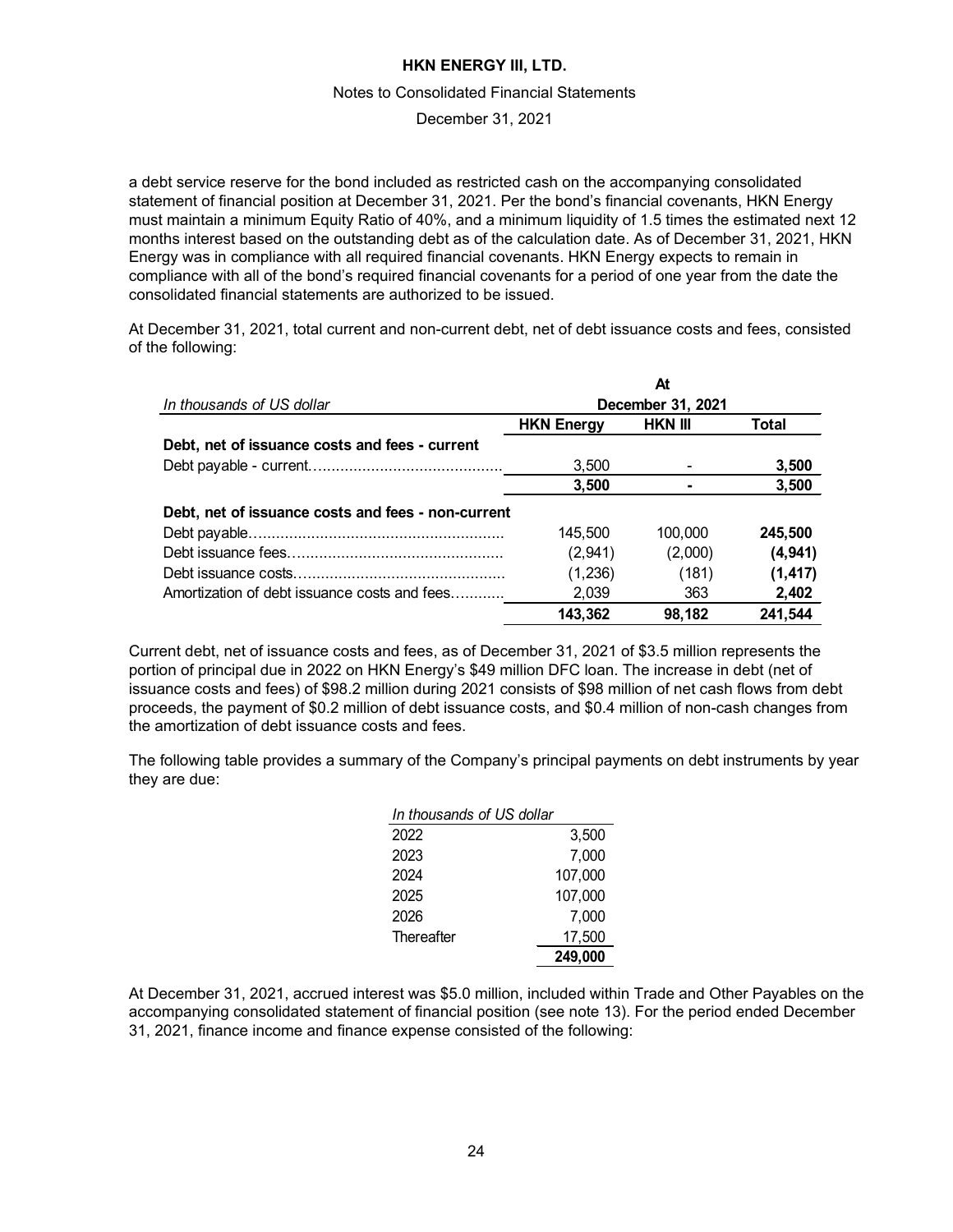#### Notes to Consolidated Financial Statements

December 31, 2021

|                                                         | <b>Period from</b> |
|---------------------------------------------------------|--------------------|
|                                                         | May 27, 2021 to    |
| In thousands of US dollar                               | December 31, 2021  |
| <b>Finance income</b>                                   |                    |
|                                                         | 20                 |
|                                                         | 2                  |
|                                                         | 22                 |
| Finance expense                                         |                    |
|                                                         | (13, 213)          |
|                                                         | (2,538)            |
| Amortization of debt issuance costs and fees            | (846)              |
|                                                         | (23)               |
|                                                         | 450                |
|                                                         | (16,170)           |
| Finance expense - change in share acquisition liability | (11,306)           |

As noted in the table above, for the period ended December 31, 2021, HKN Energy earned less than \$0.1 million in interest income on cash held in a Bank of America money market account. Interest receivable on the account at December 31, 2021 was less than \$0.1 million and is included on the accompanying consolidated statement of financial position within Trade and Other Receivables (see note 11).

### **(15) Kerogen Share Acquisition Liability**

As discussed in note 1, the Company purchased Kerogen's interest in HKN Holding Ltd. on May 27, 2021. The consideration for the sale consisted of a cash consideration of \$80.0 million, as well as a \$95.0 million Earn-Out Consideration and a \$25.0 million Oil Price Contingent Earn-Out Consideration.

# *(a) Earn-Out Consideration*

Starting at the end of the third quarter of 2022, the Company is required to pay Kerogen an amount equal to 20% of HKN Energy's total oil sales for the quarter, in respect of HKN Energy's Class A shares participating interest share of crude oil (approximately 68%). The Company shall not make any quarterly payment unless the Company has sufficient funds to meet its obligations to pay any interest or principal amount on bonds, to keep its debt service reserves fully funded, and meet any general and administrative costs in the ordinary course of business. If the Company is not able to pay the full quarterly Earn-Out payment after meeting its aforementioned obligations, the shortfall shall be added to the following quarterly Earn-Out payment due. Additionally, no quarterly Earn-Out payment will be due unless HKN Energy has received payment from the KRG for the corresponding oil sales amount used to calculate the quarterly Earn-Out payment. In this case, the Company will make a proportional payment of the quarterly Earn-Out payment to Kerogen, pro-rata to the portion of the oil sales amount actually paid for by the KRG. The Company will continue to make these quarterly Earn-Out payments to Kerogen until the full \$95.0 million Earn-Out Consideration has been paid.

# *(b) Oil Price Contingent Earn-Out Consideration*

The Company is required to pay Kerogen an amount of up to \$25.0 million of earn-out consideration contingent upon the price of oil during the Contingent Payment Accrual Period, which is defined as the eight quarters starting from July 1, 2021 and ending June 30, 2023, and paid to Kerogen as earn-out in accordance with the Earn-Out Consideration payment schedule discussed above. For the Contingent Payment Accrual Period, if the average Dated Brent Price is: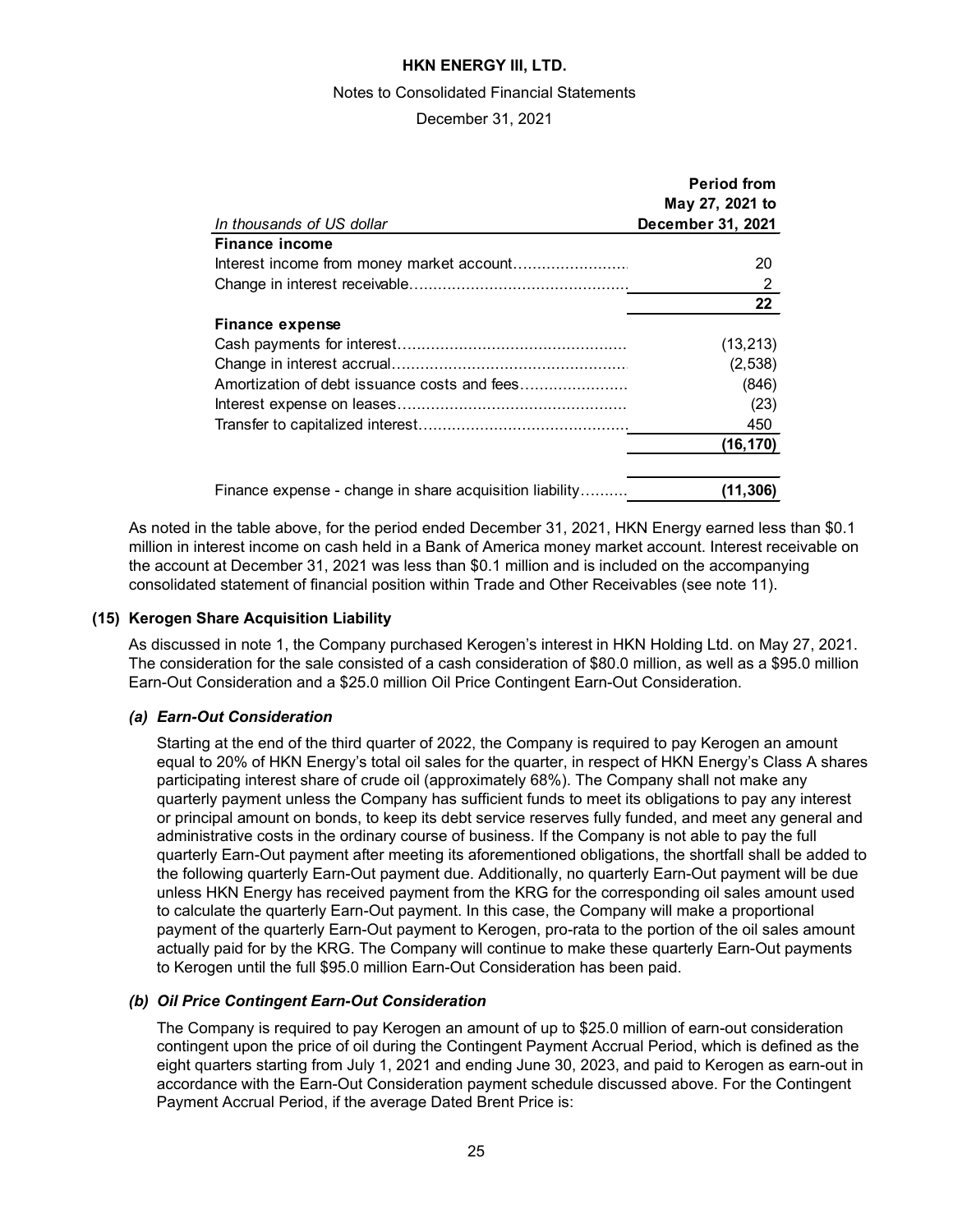#### Notes to Consolidated Financial Statements

December 31, 2021

- 1. Less than \$55 per barrel, then no Oil Price Contingent Earn-Out Consideration shall accrue during that quarter;
- 2. Greater than or equal to \$65 per barrel, then \$5.0 million of Oil Price Contingent Earn-Out Consideration shall accrue during that quarter; or
- 3. Between \$55 per barrel and \$65 per barrel, then the Oil Price Contingent Earn-Out Consideration to accrue for that quarter will be calculated as: \$5.0 million x ((average Dated Brent Price - \$55) / (\$65 - \$55)).

If HKN Energy does not receive payment from the KRG in respect of any oil sold during any quarter in the Contingent Payment Accrual Period, or the amount of oil sold to the KRG is significantly curtailed or reduced directly resulting from reasons of Force Majeure (as defined in the Sarsang PSC), the Contingent Earn-Out Consideration amount to accrue for the quarter shall be adjusted by an amount pro-rata to the quantity of oil not paid for by the KRG or not sold to the KRG compared to the quantity of oil that would have been paid for by or sold to the KRG. Then, the accrued Contingent Earn-Out Consideration amount will be added to the amount to be paid as Earn-Out Consideration.

The Company accrued \$88.8 million related to both components of the Kerogen share acquisition liability as of May 27, 2021. As of December 31, 2021, the Company has accrued \$100.1 million related to the Kerogen share acquisition liability. The Company has accrued \$12.4 million as a current share acquisition liability and \$87.7 million as a non-current share acquisition liability on the accompanying consolidated statement of financial position. The change in the Kerogen share acquisition liability of \$11.3 million has been recorded as a finance expense in the consolidated statement of comprehensive income.

As of December 31, 2021, the Company forecasts the share acquisition liability to be paid out to Kerogen through 2024, however the timing of payment is subject to future changes based upon the amount of revenue and timing of cash receipts from the KRG.

# **(16) Lease Liabilities**

As of December 31, 2021, current lease liabilities of \$0.3 million and non-current lease liabilities of \$0.4 million are included on the accompanying consolidated statement of financial position. These lease liabilities are related to the fixed rent component of office space leases.

|                           | <b>Period from</b> |
|---------------------------|--------------------|
|                           | May 27, 2021 to    |
| In thousands of US dollar | December 31, 2021  |
| Lease liabilities         |                    |
|                           | 2.910              |
|                           | (504)              |
|                           | (1,744)            |
|                           | 23                 |
|                           | 685                |
|                           |                    |
|                           | 269                |
|                           | 416                |
|                           | 685                |

The identified lease liabilities have no significant impact on the Company's financing or debt covenants. The Company does not have any residual value guarantees. Extension options are included in the lease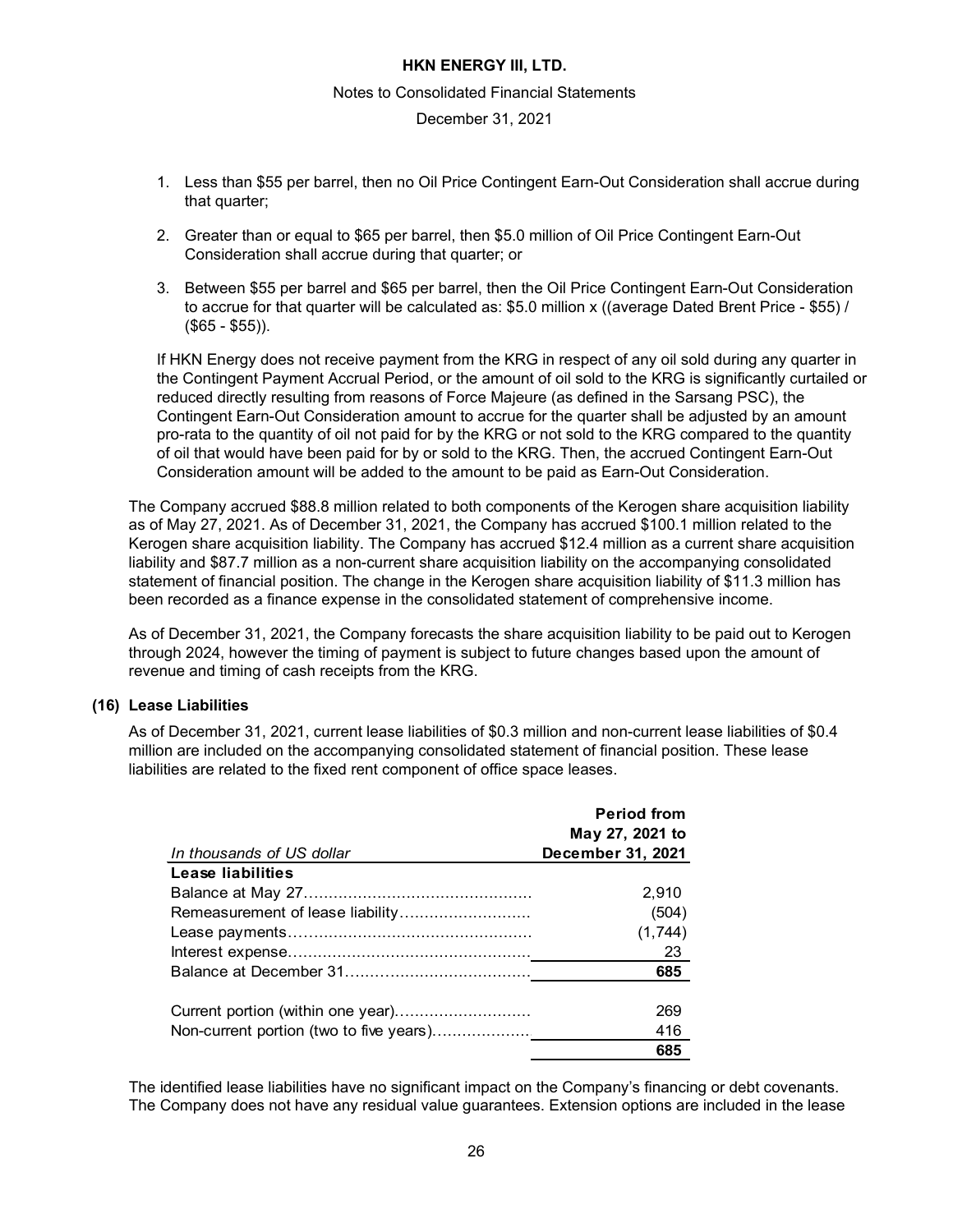#### Notes to Consolidated Financial Statements

### December 31, 2021

liability when, based on management's judgment, it is reasonably certain that an extension will be exercised. The Company also has short-term apartment and office leases. Some office leases include a variable rent component. Total payments for short-term leases and the variable rent component of office leases were \$0.3 million for the period ended December 31, 2021 and were recognized within general and administrative expenses.

|                                              | December 31, |
|----------------------------------------------|--------------|
| In thousands of US dollar                    | 2021         |
| Lease maturity analysis                      |              |
|                                              |              |
|                                              | 320          |
|                                              | 365          |
|                                              |              |
|                                              |              |
|                                              | 685          |
| Amounts payable under leases                 |              |
|                                              | 295          |
|                                              | 434          |
|                                              | 729          |
|                                              | (44)         |
| Less future remeasurement of lease liability |              |
| Net present value of lease obligations       | 685          |

# **(17) Decommissioning Provisions**

|                                   | <b>Period from</b> |
|-----------------------------------|--------------------|
|                                   | May 27, 2021 to    |
| In thousands of US dollar         | December 31, 2021  |
| <b>Decommissioning provisions</b> |                    |
|                                   | 6.417              |
|                                   | 2,355              |
|                                   | 167                |
|                                   | 8,939              |

Provision for decommissioning costs is made in full when the Company has an obligation associated with future plugging and abandonment costs on its oil properties. The amount recognized is the present value of the estimated future expenditure. An amount equivalent to the discounted initial provision for decommissioning costs is capitalized and amortized over the life of the underlying asset on a unit of production basis over proven reserves. Any change in the present value of the estimated expenditure is reflected as an adjustment to the provision and the oil and gas asset.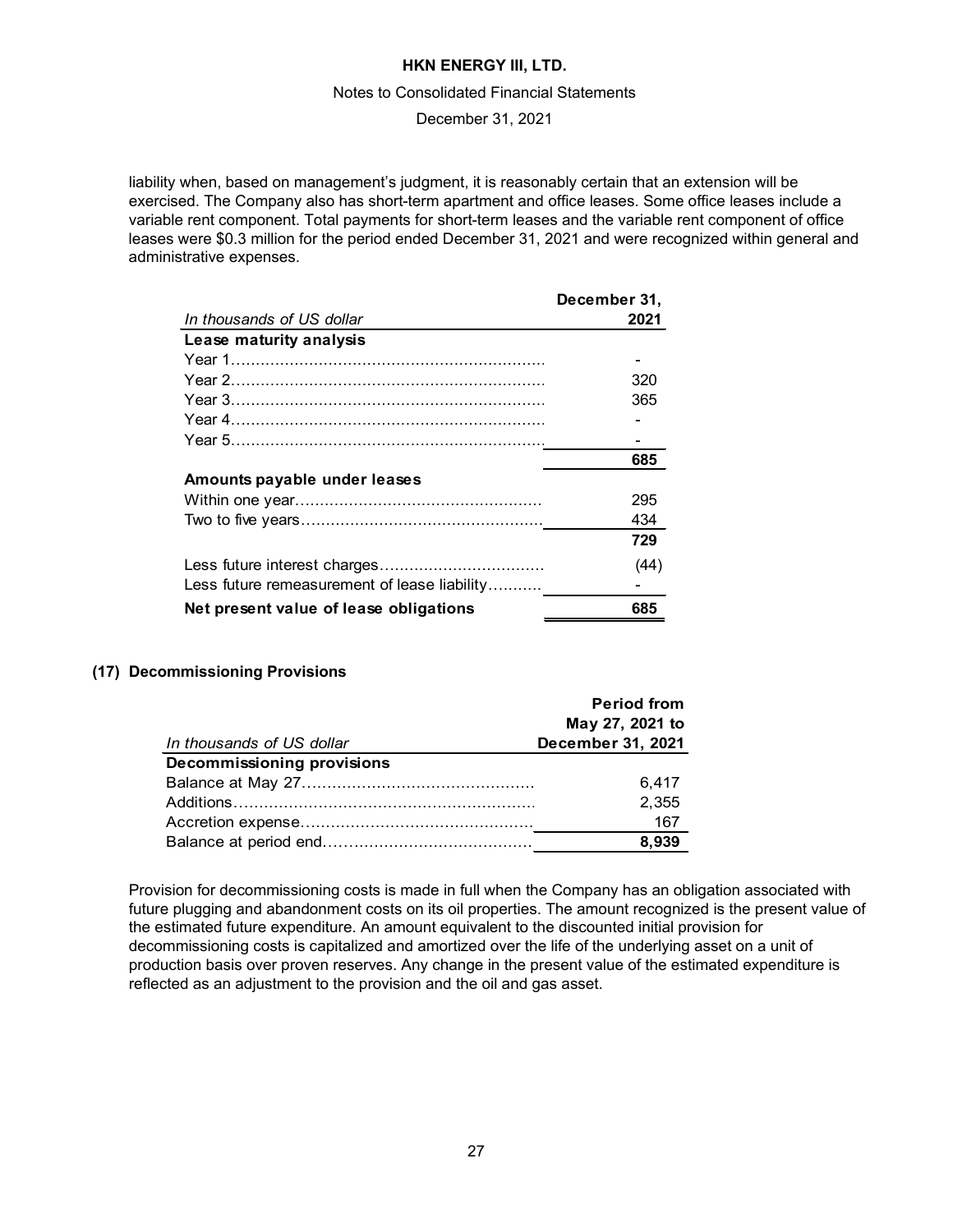Notes to Consolidated Financial Statements

December 31, 2021

### **(18) Financial Instruments – Fair Value and Risk Management**

| December 31, |
|--------------|
| 2021         |
|              |
| 180.592      |
| 25,163       |
| 137,108      |
| 122          |
| 342.985      |
|              |

### **Financial liabilities**

|                                                     | 63.488  |
|-----------------------------------------------------|---------|
| Current and non-current share acquisition liability | 100.135 |
| Current and non-current debt - bonds                | 206.998 |
| Current and non-current debt - loans                | 49.000  |
|                                                     | 419,621 |

#### **Fair values of financial assets and trade and other payables:**

The Company considers the carrying value of all its financial assets and trade and other payables approximates their fair values due to the short-term maturity of these instruments.

### **Fair values of debt:**

The Company obtained quoted prices for the HKN Energy \$100 million bond and HKN III \$100 million bond (see note 15), noting that the bonds were trading at 103.576 percent of par and 103.422 percent of par, respectively, at December 31, 2021. Therefore, the fair value of the HKN Energy and HKN III bonds approximated \$103.6 million and \$103.4 million, respectively, at December 31, 2021. The Company considers the carrying value of the HKN Energy \$49.0 million DFC loan (see note 15) to approximate fair value at December 31, 2021. The fair values of the Company's debt are estimated based upon observable inputs that are classified as Level 2 in the fair value hierarchy.

# **Capital risk management:**

The Company manages its capital to ensure that the entity will be able to continue as a going concern while maximizing the return to shareholders through the optimization of the debt and equity balance. The capital structure of the Company consists of cash, cash equivalents, debt, and equity attributable to equity holders of the Company. Equity comprises issued capital, reserves and accumulated earnings as disclosed in the statement of changes in equity.

#### **Capital structure:**

The Company's management reviews the capital structure on a regular basis and will make adjustments in light of changes in economic conditions. As part of this review, management considers the cost of capital and the risks associated with each class of capital.

#### **Financial risk management objectives:**

The Company's management monitors and manages the financial risks relating to the operations of the Company. These financial risks include market risk (including commodity price, currency and fair value interest rate risk), credit risk, liquidity risk and cash flow interest rate risk.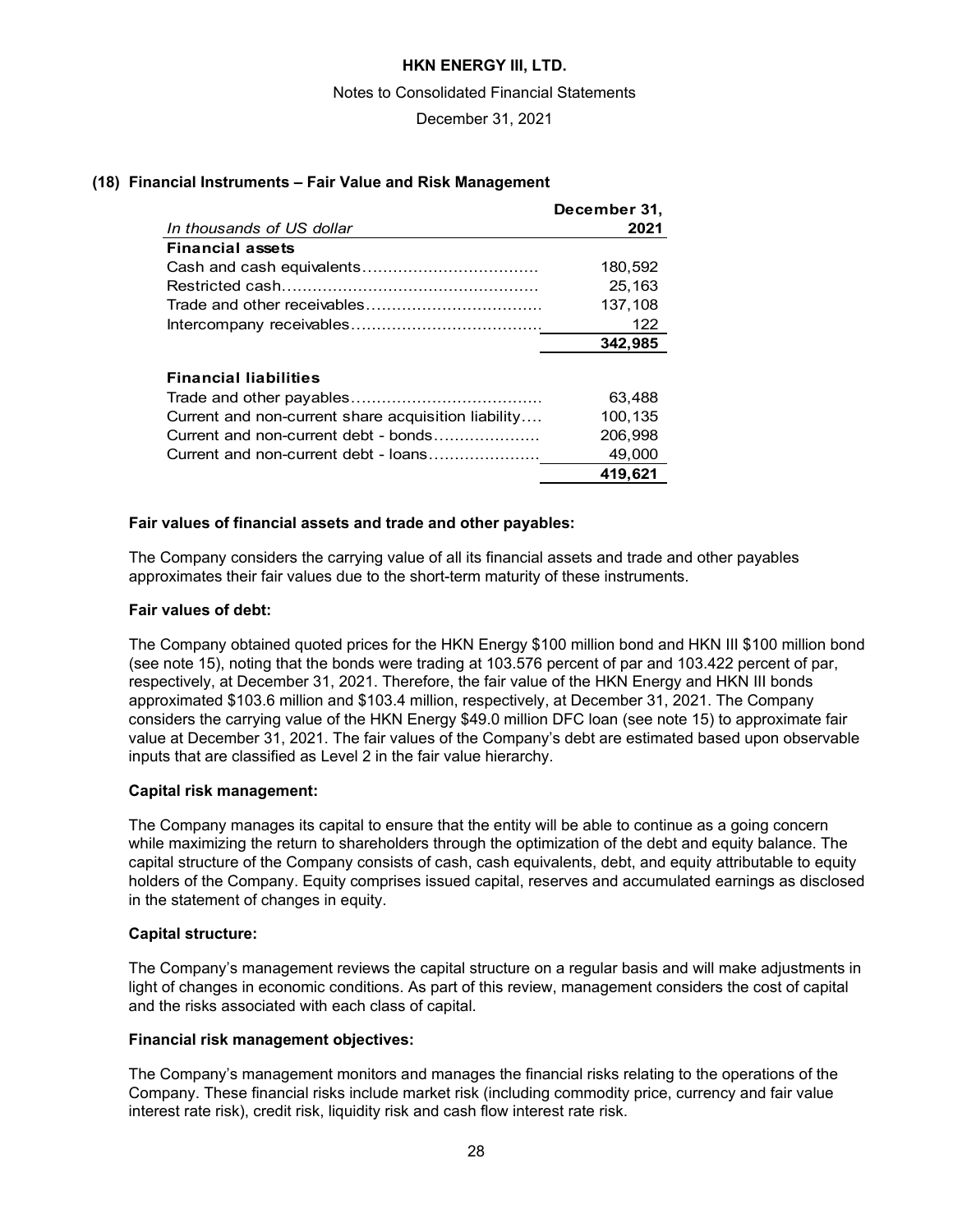#### Notes to Consolidated Financial Statements

December 31, 2021

The Company currently has no currency risk or other hedges against financial risks as the benefit of entering into such agreements is not considered to be significant enough to outweigh the significant cost and administrative burden associated with such hedging contracts. The Company does not use derivative financial instruments for speculative purposes.

The risks are closely reviewed by management on a regular basis and steps are taken where necessary to ensure these risks are minimized.

#### **Market risk:**

The Company's activities expose it primarily to the financial risks of changes in oil prices.

The Company's success is dependent on the price of oil, as the price the Company receives for the oil it produces heavily influences the revenue, profitability, cash flow available for capital expenditures, access to capital, and future rate of growth. Oil is a commodity and, therefore, oil prices are subject to wide fluctuations in response to relatively minor changes in supply and demand. Historically, the market for oil has been volatile and will likely continue to be volatile in the future. During 2021, the average price of oil was approximately \$70.91 per Bbl, based on published Dated Brent Crude Oil daily settlement prices. During 2020, the average price of oil was approximately \$41.84 per Bbl. A future oil price decline could lead to future impairments of the Company's oil properties as well as adversely affect its access to capital and financing to be able to meet its future obligations.

There have been no changes to the Company's exposure to other market risks or any changes to the manner in which the Company manages and measures the risk. The risks are monitored by management on a regular basis.

The Company conducts and manages its business predominantly in US dollars, the operating currency of the industry in which it operates.

A small portion of cash balances are held in Iraqi Dinar, the currency of the country in which the Company operates, to meet immediate operating and administrative expenses or to comply with local currency regulations. Additionally, some administrative costs are paid in British Pound. Fluctuations of these currencies does not pose a significant risk to the Company.

At December 31, 2021, a 10% weakening or strengthening of the US dollar against the other currencies in which the Company's monetary assets and monetary liabilities are denominated would not have a material effect on the Company's net current assets or profit before tax.

#### **Interest rate risk management:**

The Company's policy on interest rate management is agreed at the management level and is reviewed on an ongoing basis. The current policy is to maintain a certain amount of funds in the form of cash for shortterm liabilities and have the rest on relatively short-term deposits, usually between one and three months, to maximize returns and accessibility.

Based on the exposure to the interest rates for cash and cash equivalents at the statement of financial position date, a 0.5% increase or decrease in interest rates would not have a material impact on the Company's profit for the year or the previous year. A rate of 0.5% is used as it represents management's assessment of a reasonable change in interest rates.

#### **Credit risk management:**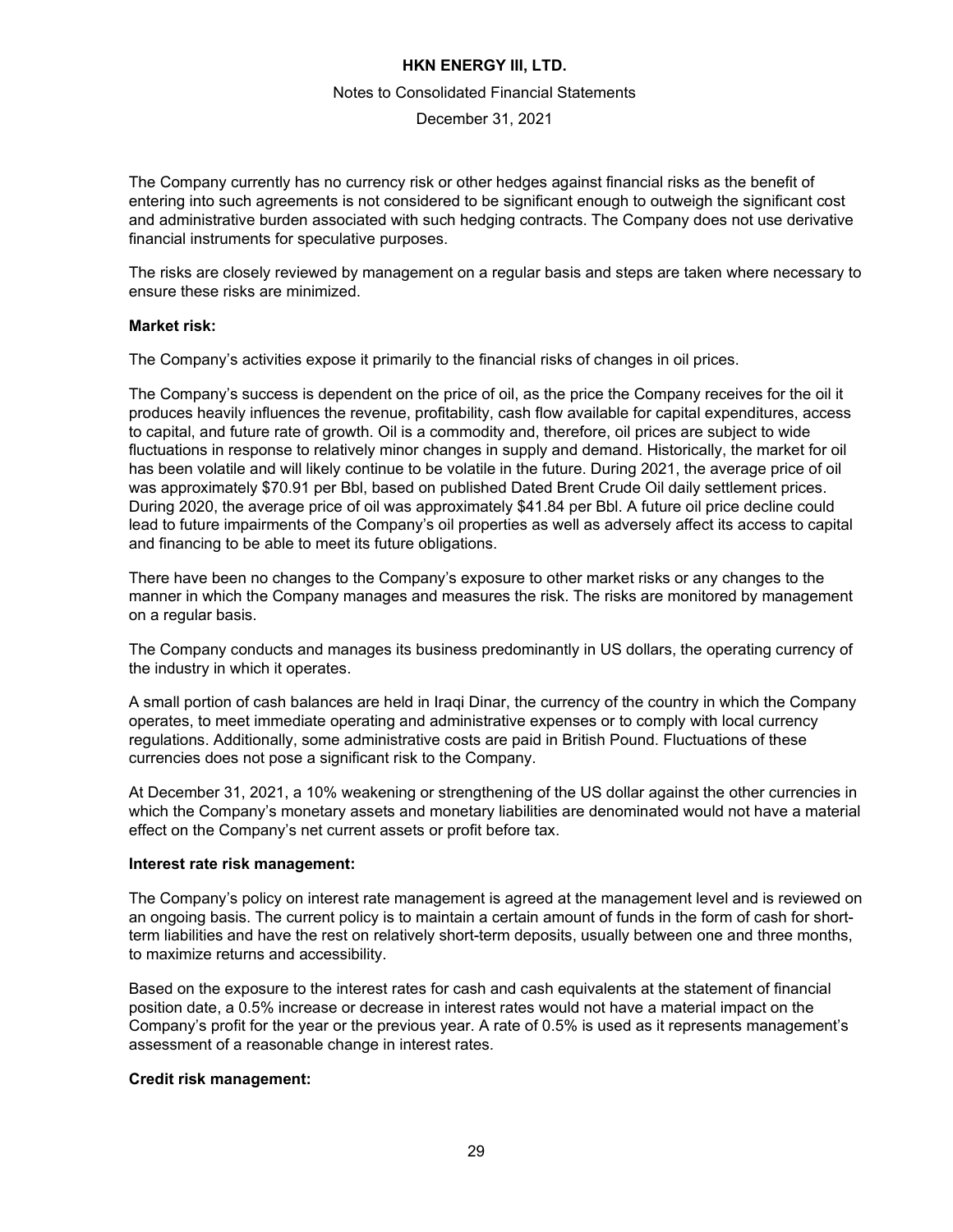#### Notes to Consolidated Financial Statements

December 31, 2021

Credit risk refers to the risk that a counterparty will default on its contractual obligations resulting in financial loss to the Company. At December 31, 2021, the maximum exposure to credit risk from a trade receivable outstanding from the KRG, the Company's sole customer, was \$137.1 million, representing receivables for oil sales and transportation. Non-payment of receivables by the KRG poses a material risk to the Company.

### **Liquidity risk management:**

Ultimate responsibility for liquidity risk management rests with the management. It is the Company's policy to finance its business by means of internally generated funds and external capital. In common with many exploration companies, the Company raises finance for its exploration and appraisal activities in discrete tranches to finance its activities for limited periods. The Company seeks to raise further funding as and when required.

### **(19) Commitments and Contingencies**

The Company is not currently a party to any litigation that it believes would have a materially adverse effect on the Group's business, financial condition, results of operations, or liquidity, other than the matters previously described.

HKN Energy and its co-venturer have certain commitments defined by the PSC that are contingent upon the timing and length of the exploration, development, and production periods. These include Contractor obligations of \$0.3 million due in each year (unpaid amounts are accrued as PSC obligations within trade and other payables) and total aggregate payments of up to \$37.5 million due upon meeting four defined thresholds during the development phase of the PSC, of which \$2.5 million and \$5.0 million was paid by the Contractor to the KRG in 2014 and 2018, respectively. The third defined production threshold of 25 million barrels of crude oil was met in April 2020, and the required \$10.0 million was offset against the outstanding oil sales receivables from the KRG (see further discussion in note 21). HKN Energy's working interest share of the \$2.5 million and \$5.0 million production bonuses paid, as well as the \$10.0 million production bonus offset against receivables, were expensed within operating expenses for the periods during which the payments were made. The fourth defined production threshold will be reached when production from the contract area reaches a cumulative amount of 50 million barrels of crude oil and \$20.0 million will be owed by the Contractor to the KRG. HKN Energy anticipates reaching the fourth production threshold in 2022. The production bonuses represent an outflow of HKN Energy's resources as an economic benefit to the KRG, rather than as an exchange for a service, and are therefore accounted for in accordance with IFRIC 21 *Levies* which requires that the obligation be recognized on the date at which the production milestone is reached.

In addition, 20% of HKN Energy's profit petroleum is committed to a capacity building fund as set forth in the PSC. This value is retained by the KRG as a portion of its entitled production and is not included in HKN Energy revenues or expenses. HKN Energy plans to settle all obligations through either cash payments to the KRG or through satisfying these commitments in kind, through programs approved by the KRG.

The Company projects to have cash flows sufficient to satisfy the Company's obligations for the twelve months from the date the consolidated financial statements were authorized to be issued.

# **(20) Related Party Transactions**

On a periodic basis, net amounts due to and from affiliates under common control are settled through cash payments and cash receipts from affiliates. During the period ended December 31, 2021, the Company paid general and administrative expenses of \$0.9 million to related entities for management and administrative services provided to the Company, and rent. At December 31, 2021, there was a net related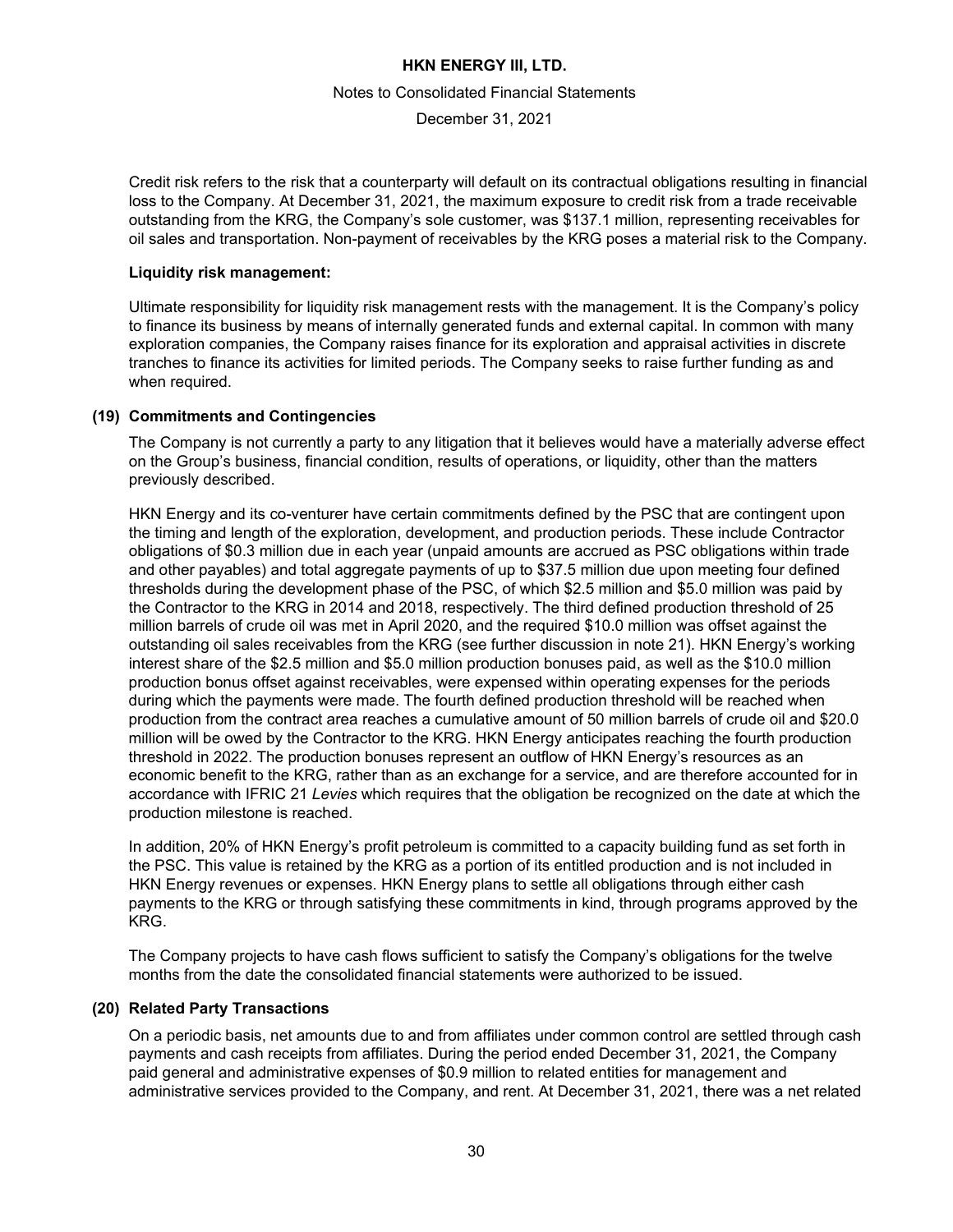#### Notes to Consolidated Financial Statements

December 31, 2021

party receivable outstanding of \$0.1 million as intercompany receivables on the accompanying consolidated statement of financial position.

Key management personnel compensation during the period ended December 31, 2021 comprised the following:

| In thousands of US dollar | <b>Period from</b><br>May 27, 2021 to<br>December 31, 2021 |
|---------------------------|------------------------------------------------------------|
|                           | 1.747<br>28                                                |
|                           | 1.775                                                      |

Compensation of the Company's key management personnel includes salaries, bonuses, hardships, and contributions to a retirement plan.

### **(21) Oil Sales Receivables and Offsetting of Liabilities Owed to the KRG**

In December 2020, the KRG presented a plan to HKN Energy detailing how it would pay the November 2019 through February 2020 oil sales receivables amounting to \$86.1 million (\$66.7 million net to HKN Energy). Under the terms of this plan, certain outstanding liabilities owed by HKN Energy to the KRG would be offset against oil sales receivables. HKN Energy is also entitled to supplemental payments on monthly invoices beginning in January 2021 when Dated Brent prices exceed \$50 per Bbl. HKN Energy receives 50% of the excess of the average monthly Dated Brent oil price above \$50 multiplied by monthly export volumes as a supplemental payment. The supplemental payments are to be applied against the November 2019 through February 2020 oil sales receivables.

The total gross amounts of liabilities offset against these receivables as of December 31, 2021 were \$25.4 million, which consisted of \$13.7 million of Oilfield Police Force costs, \$1.7 million of PSC obligations (\$1.5 million Environmental Fund payments and \$0.2 million of Production Rental payments), and \$10.0 million of Production Bonuses. Security costs were accrued within operating expenses or capital expenditures, PSC obligations were accrued within capital expenditures, and Production Bonuses were accrued within operating expenses.

On May 13, 2021, HKN Energy received a letter from the KRG stating that, beginning with the March 2021 oil sales invoice, the KRG intended to remit 20% of the excess of the average monthly Dated Brent oil price above \$50 multiplied by monthly export volumes as a supplemental payment, rather than the original 50%. As of March 28, 2022, the date at which the financial statements were authorized to be issued, HKN Energy has received supplemental payments calculated at 50% for the January and February 2021 oil sales invoices in the amount of \$6.3 million, and supplemental payments calculated at 20% for the March through November 2021 oil sales invoices in the amount of \$38.6 million, for a total of \$44.9 million received in supplemental payments.

As of March 28, 2022, \$15.7 million (\$12.2 million net to HKN Energy) is still outstanding from the November 2019 through February 2020 oil sales receivables after applying the aforementioned supplemental payments and offsetting liabilities owed to the KRG by HKN Energy. Additionally, HKN Energy is owed \$2.4 million of transportation costs by the KRG in relation to November 2019 to February 2020 oil sales, amounting to \$18.1 million in total of receivables for this period (\$14.1 million net to HKN Energy) still outstanding from the KRG as of March 28, 2022.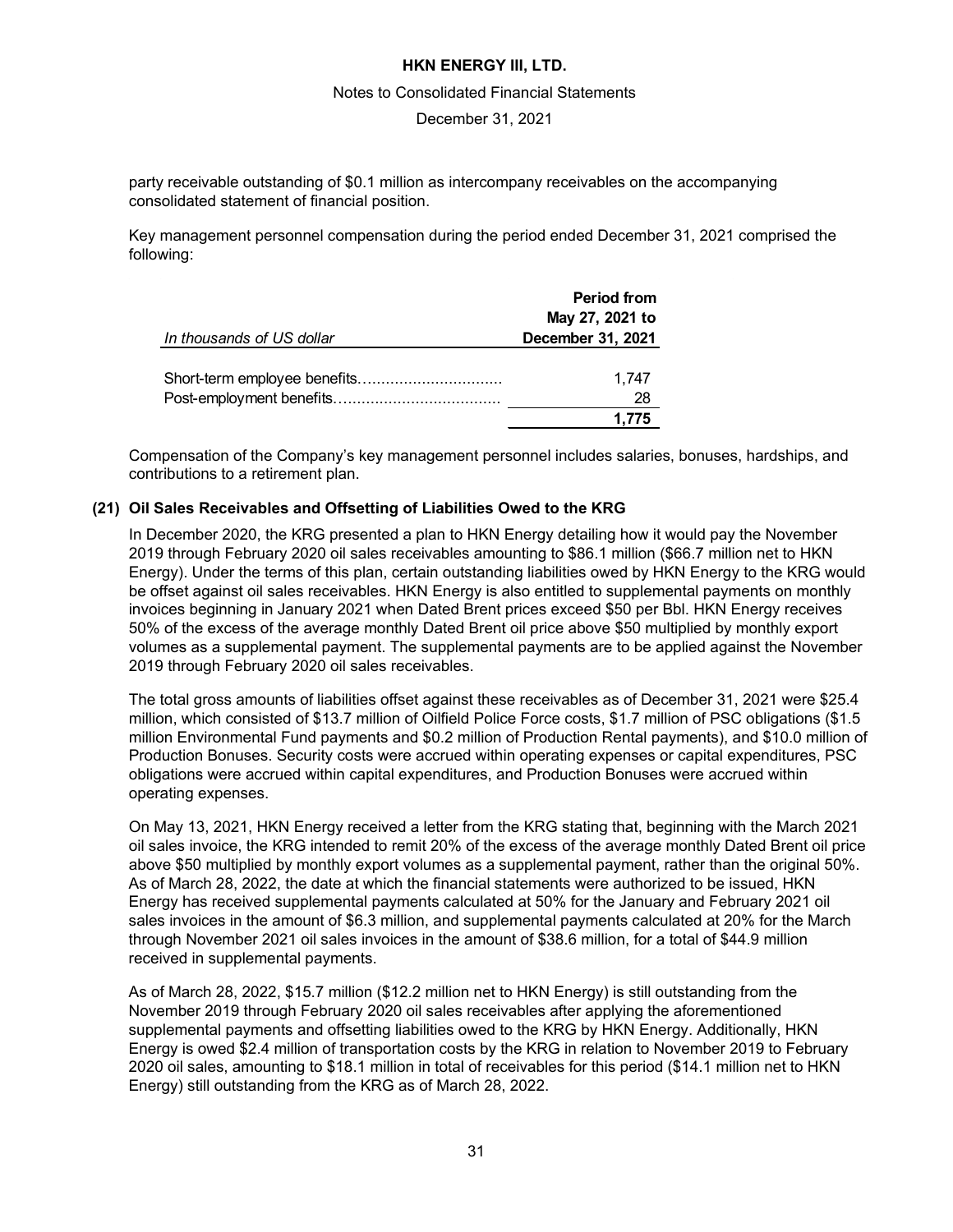#### Notes to Consolidated Financial Statements

December 31, 2021

The following table summarizes the changes in Receivables from Oil Sales of HKN Energy, within Trade and Other Receivables in the accompanying consolidated statement of financial position, from May 27, 2021 to December 31, 2021:

| In thousands of US dollar                                     |            |
|---------------------------------------------------------------|------------|
| Receivables from oil sales                                    |            |
|                                                               | 113,295    |
| Total contractor revenue from KRG purchases during the period | 228,117    |
|                                                               | (178, 479) |
| KRG supplemental payments for oil sales during the period     | (26, 285)  |
| Liabilities owed to the KRG offset against receivables        | (3,711)    |
|                                                               | 132,937    |

HKN Energy is currently maintaining a live model of the recoverability of these oil sales receivables, taking into account the aforementioned decrease of the supplemental payment multiplier from 50% to 20%. According to the model, HKN Energy expects to fully recover the receivables in 2022. In addition, the KRG continues to remit payment for current invoices within an average of 60 days following the month of delivery. Based on these factors, HKN Energy believes the oil sales receivables will be recovered in full.

#### **(22) Subsequent Events**

As of March 28, 2022, HKN Energy has received \$84.9 million in payments during 2022 from the KRG for oil sales and transportation. Of this amount, \$72.5 million was attributable to October and November 2021 oil sales and transportation (\$56.2 million net to HKN Energy), and \$12.4 million were supplemental payments due to Dated Brent prices exceeding \$50 per Bbl in the applicable months (see note 21).

On February 15, 2022, the Federal Supreme Court of Iraq issued a ruling that the Kurdistan Oil and Gas Law is unconstitutional, instructed the KRG to hand over all oil production from areas located in Kurdistan to the Federal Government of Iraq and that the Federal Government of Iraq has the right to pursue the invalidation of the KRG's production sharing contracts. HKN Energy was not a party to the litigation, and it is unclear how the KRG and the Federal Government of Iraq will take action on the ruling. HKN Energy has not experienced any change in its operations as a result of this ruling and has been instructed to continue its operations by the KRG. HKN Energy has received payments for oil sales from the KRG and extended its sales contract with the KRG subsequent to the Federal Supreme Court of Iraq ruling. HKN Energy will continue to monitor the situation. HKN Energy cannot currently estimate the potential implications, if any, of this ruling but it could materially impact future operations and financial results.

The Company has evaluated subsequent events from the consolidated statement of financial position date through March 28, 2022, the date at which the consolidated financial statements were authorized to be issued, and determined that there are no other items to disclose.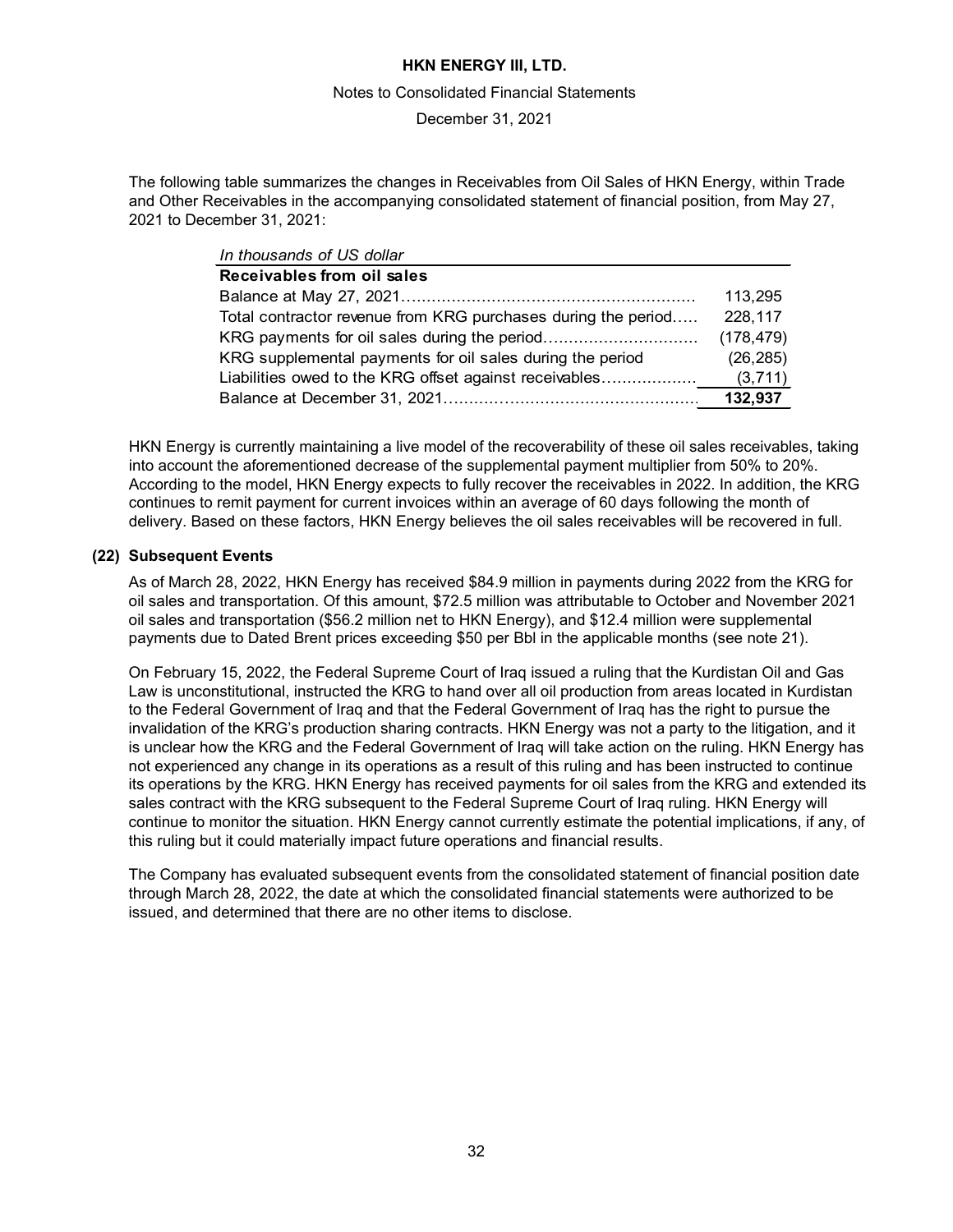#### **HKN ENERGY III, LTD.**

Consolidated Statement of Financial Position

#### December 31, 2021

*In thousands of US dollar*

|                                                                    | <b>HKN Energy III,</b><br>Ltd.<br><b>Unconsolidated</b> | HKN Energy, Ltd.          | <b>Eliminations</b>  | HKN Energy III, Ltd.<br>Consolidated |
|--------------------------------------------------------------------|---------------------------------------------------------|---------------------------|----------------------|--------------------------------------|
|                                                                    | December 31,<br>2021                                    | December 31,<br>2021      | December 31,<br>2021 | December 31,<br>2021                 |
| <b>ASSETS</b>                                                      |                                                         |                           |                      |                                      |
| <b>Non-current assets</b>                                          |                                                         |                           |                      |                                      |
| Property and equipment - oil properties (net)                      |                                                         | 435,228                   |                      | 435,228                              |
| Other property and equipment (net)                                 |                                                         | 4,017                     |                      | 4,017                                |
| Investment in equity affiliate                                     | 374.378                                                 |                           | (374, 378)           |                                      |
| <b>Total non-current assets</b>                                    | 374,378                                                 | 439,245                   | (374, 378)           | 439,245                              |
| <b>Current assets</b>                                              |                                                         |                           |                      |                                      |
| Inventory                                                          |                                                         | 9,505                     |                      | 9.505                                |
| Prepaid expenses                                                   | 7                                                       | 615                       |                      | 622                                  |
| Trade and other receivables                                        |                                                         | 137,108                   |                      | 137,108                              |
| Intercompany receivables                                           |                                                         | 122                       |                      | 122                                  |
| Cash and cash equivalents                                          | 2.964                                                   | 177,628                   |                      | 180.592                              |
| Restricted cash                                                    | 18,000                                                  | 7,163                     |                      | 25,163                               |
| <b>Total current assets</b>                                        | 20,971                                                  | 332,141                   | ÷                    | 353,112                              |
| <b>TOTAL ASSETS</b>                                                | 395,349                                                 | 771,386                   | (374, 378)           | 792,357                              |
|                                                                    |                                                         |                           |                      |                                      |
| <b>EQUITY AND LIABILITIES</b>                                      |                                                         |                           |                      |                                      |
| <b>Equity</b>                                                      |                                                         |                           |                      |                                      |
| Share capital                                                      | 1                                                       | 1                         | (1)                  |                                      |
| Additional paid-in capital                                         | 149.381                                                 | 539.937                   | (539, 937)           | 149.381                              |
| Retained earnings (accumulated deficit)                            | 46,446                                                  | 12,678                    | (12, 678)            | 46,446                               |
| Equity attributable to HKN Energy III, Ltd.                        | 195,828                                                 | 552,616                   | (552, 616)           | 195.828                              |
| Noncontrolling interest                                            | $\overline{a}$                                          |                           | 178,238              | 178,238                              |
| <b>Total equity</b>                                                | 195,828                                                 | 552,616                   | (374, 378)           | 374,066                              |
|                                                                    |                                                         |                           |                      |                                      |
| <b>Non-current liabilities</b>                                     |                                                         |                           |                      |                                      |
| Debt (net of issuance costs and fees)                              | 98,182                                                  | 143,362<br>$\overline{a}$ |                      | 241,544                              |
| Share acquisition liability                                        | 87,700                                                  |                           |                      | 87,700                               |
| Lease liabilities                                                  | L.                                                      | 416                       |                      | 416                                  |
| Decommissioning provisions<br><b>Total non-current liabilities</b> | 185,882                                                 | 8,939<br>152,717          |                      | 8,939<br>338,599                     |
|                                                                    |                                                         |                           |                      |                                      |
| <b>Current liabilities</b>                                         |                                                         |                           |                      |                                      |
| Trade and other payables                                           | 1,204                                                   | 62.284                    |                      | 63.488                               |
| Debt                                                               |                                                         | 3,500                     |                      | 3,500                                |
| Share acquisition liability                                        | 12,435                                                  | $\blacksquare$            |                      | 12,435                               |
| <b>Current lease liabilities</b>                                   |                                                         | 269                       |                      | 269                                  |
| <b>Total current liabilities</b>                                   | 13,639                                                  | 66,053                    | ÷                    | 79,692                               |
| <b>Total liabilities</b>                                           | 199,521                                                 | 218,770                   | $\mathbf{r}$         | 418,291                              |
| <b>TOTAL EQUITY AND LIABILITIES</b>                                | 395.349                                                 | 771.386                   | (374, 378)           | 792.357                              |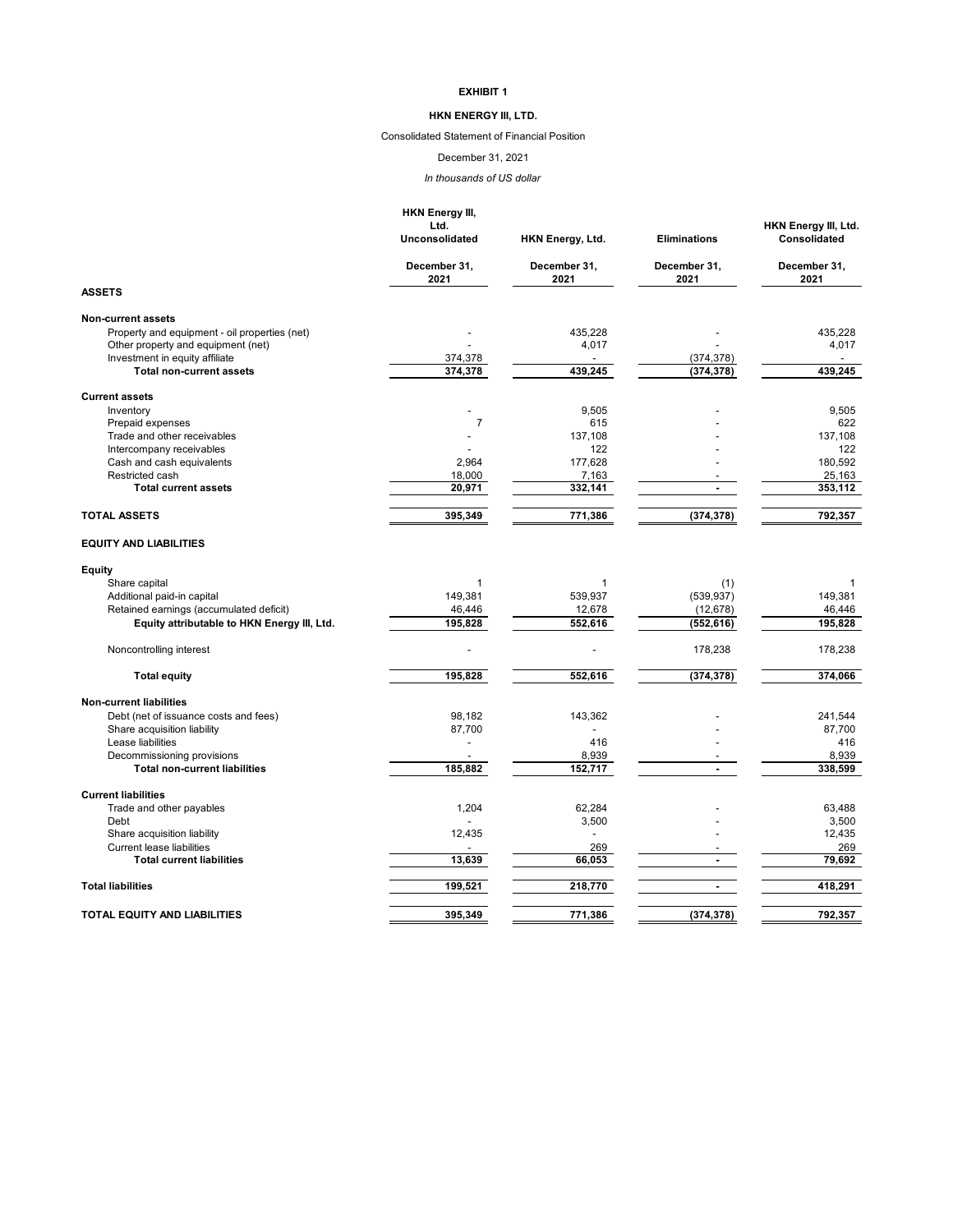#### **HKN ENERGY III, LTD.**

Consolidated Statement of Comprehensive Income

Period from May 27, 2021 to December 31, 2021

*In thousands of US dollar*

|                                                                                                                                       | <b>HKN Energy III,</b><br>Ltd.<br><b>Unconsolidated</b> | <b>HKN Energy,</b><br>Ltd. | <b>Eliminations</b>    | HKN Energy III, Ltd.<br>Consolidated |
|---------------------------------------------------------------------------------------------------------------------------------------|---------------------------------------------------------|----------------------------|------------------------|--------------------------------------|
|                                                                                                                                       | 2021                                                    | 2021                       | 2021                   | 2021                                 |
| <b>Continuing operations</b><br>Revenue                                                                                               |                                                         | 180,533                    |                        | 180,533                              |
| Operating expenses<br>Oil transportation expenses                                                                                     |                                                         | 19,256<br>3,755            |                        | 19,256<br>3,755                      |
| Depletion, depreciation and amortization<br>Cost of sales                                                                             |                                                         | 40,604<br>63,615           |                        | 40,604<br>63,615                     |
| <b>Gross profit</b>                                                                                                                   |                                                         | 116,918                    |                        | 116,918                              |
| General and administrative expenses                                                                                                   | 1,181                                                   | 10,155                     |                        | 11,336                               |
| Profit of equity affiliate                                                                                                            | 66,431                                                  |                            | (66, 431)              |                                      |
| Profit from operating activities                                                                                                      | 65,250                                                  | 106,763                    | (66, 431)              | 105,582                              |
| Finance income                                                                                                                        |                                                         | 22                         |                        | 22                                   |
| Finance expenses<br>Finance expense - change in share acquisition liability                                                           | (7, 497)<br>(11, 306)                                   | (8,673)                    |                        | (16, 170)<br>(11, 306)               |
| Other expense                                                                                                                         | (1)                                                     | (54)                       |                        | (55)                                 |
| Total comprehensive income                                                                                                            | 46,446                                                  | 98,058                     | (66, 431)              | 78,073                               |
| Less: Comprehensive income attributable to noncontrolling interest<br>Total comprehensive income attributable to HKN Energy III, Ltd. | 46,446                                                  | 98,058                     | (31, 627)<br>(98, 058) | (31, 627)<br>46,446                  |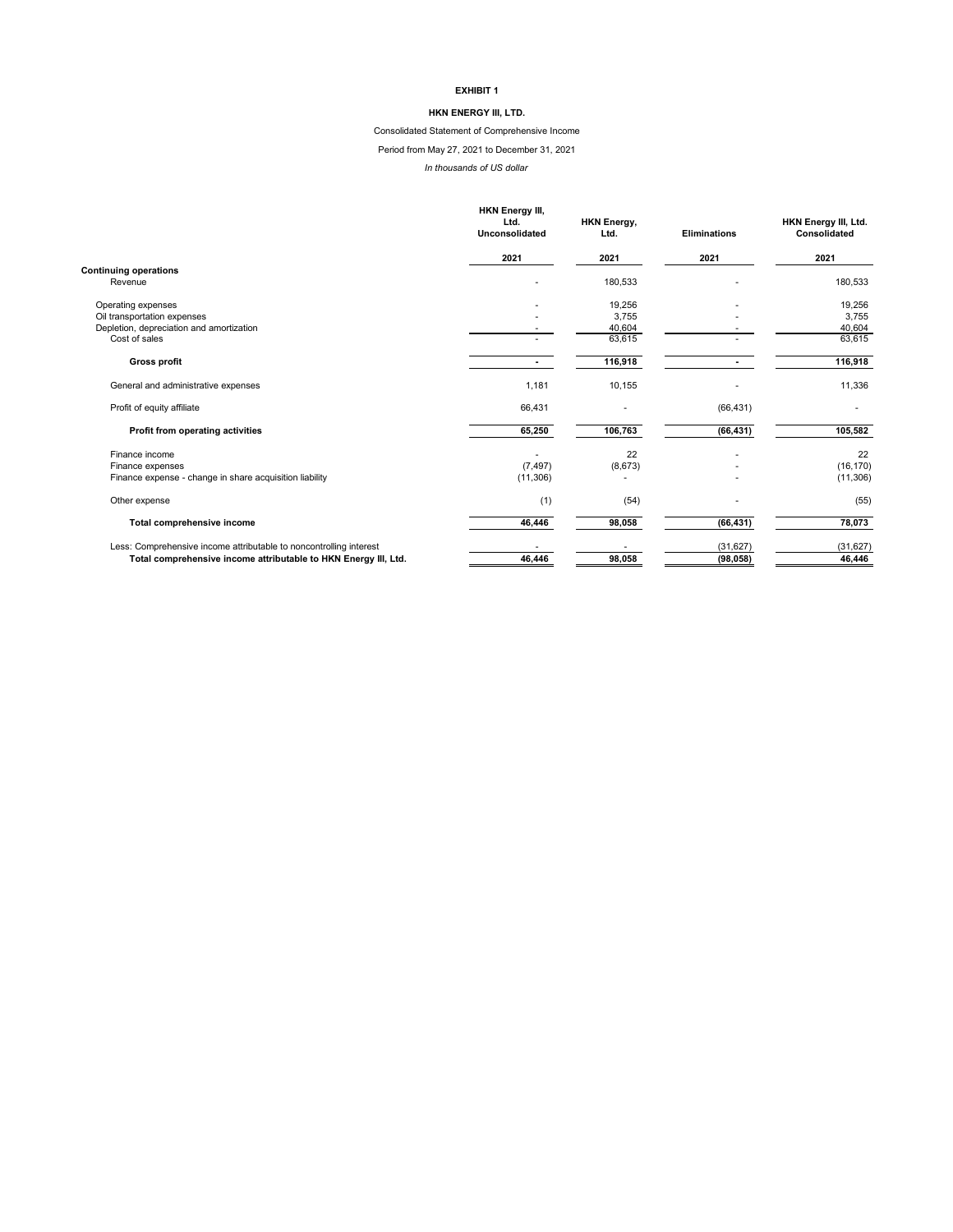# **HKN ENERGY III, LTD.**

Unconsolidated Cash Flow Statement

# Period from May 27, 2021 to December 31, 2021

*In thousands of US dollar*

|                                                                                                                                                  | 2021      |
|--------------------------------------------------------------------------------------------------------------------------------------------------|-----------|
| <b>OPERATING ACTIVITIES</b>                                                                                                                      |           |
| Profit before income tax                                                                                                                         | 46,446    |
| Adjustments to add non-cash items:                                                                                                               |           |
| Finance expense                                                                                                                                  | 7,497     |
| Finance expense - change in share acquisition liability                                                                                          | 11,306    |
| Income of equity affiliates                                                                                                                      | (66, 431) |
| Changes in working capital and provisions:                                                                                                       |           |
| Prepaid expenses                                                                                                                                 | (7)       |
| Trade and other payables                                                                                                                         | 70        |
| <b>Cash generated from operations</b>                                                                                                            | (1, 119)  |
| Interest paid                                                                                                                                    | (6,001)   |
| Net cash from operating activities                                                                                                               | (7, 120)  |
| <b>INVESTING ACTIVITIES</b>                                                                                                                      |           |
| Acquisition of controlling interest in HKN Energy, Ltd.                                                                                          | (80,000)  |
| Cash acquired in acquisition of controlling interest in HKN Energy, Ltd.                                                                         | 265       |
| Net cash from investing activities                                                                                                               | (79, 735) |
|                                                                                                                                                  |           |
| <b>FINANCING ACTIVITIES</b>                                                                                                                      |           |
| Proceeds from debt net of fees                                                                                                                   | 98,000    |
| Debt issuance costs                                                                                                                              | (181)     |
| Shareholders' contributions                                                                                                                      | 10,000    |
| Net cash from financing activities                                                                                                               | 107,819   |
| Net increase in cash and cash equivalents, and restricted cash                                                                                   | 20,964    |
| Cash and cash equivalents, and restricted cash at beginning of the period<br>Cash and cash equivalents, and restricted cash at end of the period | 20,964    |
|                                                                                                                                                  |           |
| Of which restricted cash                                                                                                                         | 18,000    |